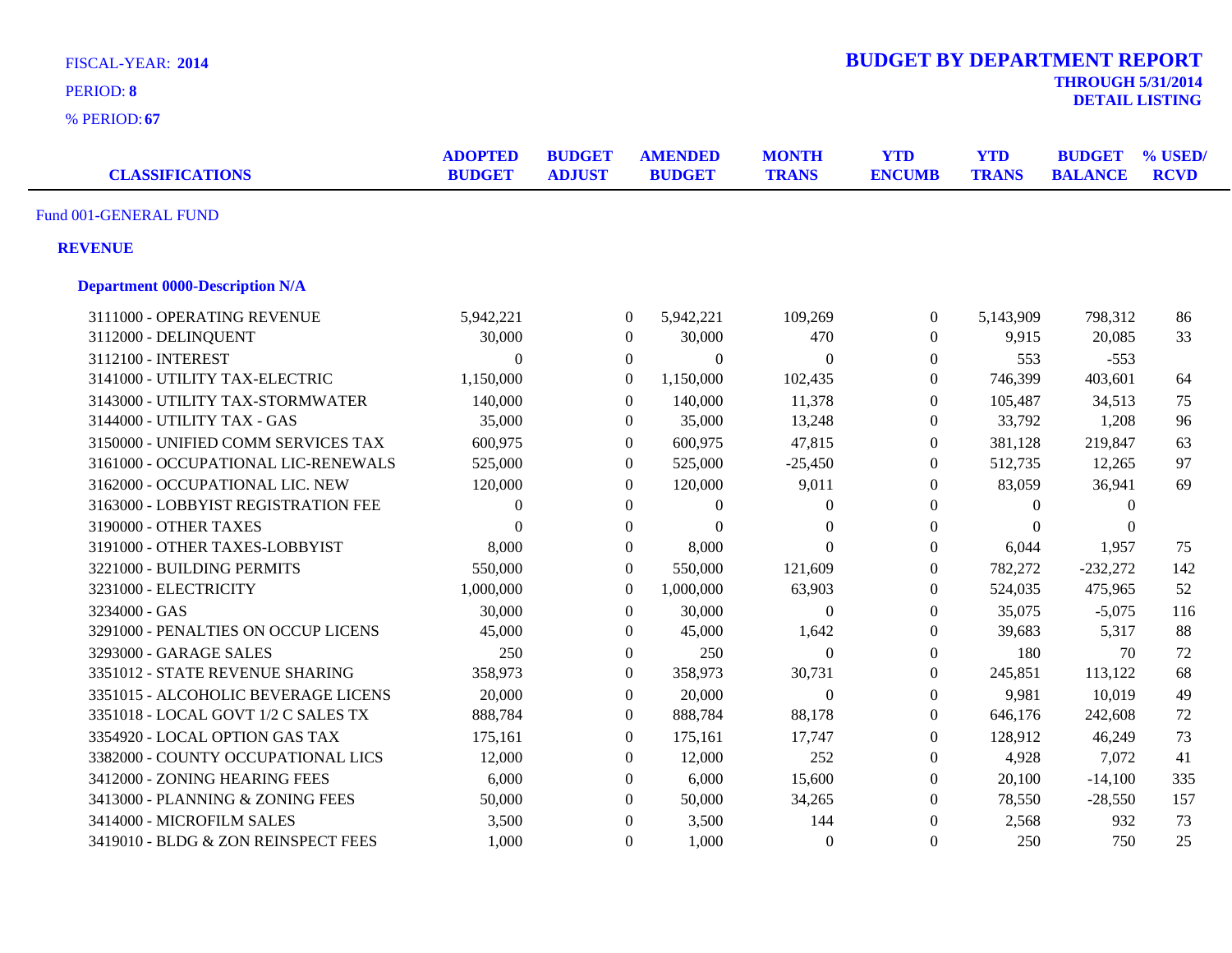**67** % PERIOD:

|                                     | <b>ADOPTED</b> | <b>BUDGET</b>    | <b>AMENDED</b> | <b>MONTH</b>     | <b>YTD</b>       | <b>YTD</b>   | <b>BUDGET</b>  | % USED/     |
|-------------------------------------|----------------|------------------|----------------|------------------|------------------|--------------|----------------|-------------|
| <b>CLASSIFICATIONS</b>              | <b>BUDGET</b>  | <b>ADJUST</b>    | <b>BUDGET</b>  | <b>TRANS</b>     | <b>ENCUMB</b>    | <b>TRANS</b> | <b>BALANCE</b> | <b>RCVD</b> |
| 3419030 - CERT OF USE/OCCUPANCY     | 11,000         | $\overline{0}$   | 11,000         | 1,575            | $\overline{0}$   | 12,925       | $-1,925$       | 117         |
| 3419040 - CODE ENFORCEMENT FINES    | 150,000        | $\boldsymbol{0}$ | 150,000        | 7,578            | $\boldsymbol{0}$ | 95,594       | 54,406         | 63          |
| 3419051 - FINGERPRNT&PASSPRT PROCES | 6,000          | $\Omega$         | 6,000          | 765              | $\overline{0}$   | 4,555        | 1,445          | 75          |
| 3421010 - POLICE SERVICES           | 32,000         | $\Omega$         | 32,000         | 5,129            | $\Omega$         | 38,126       | $-6,126$       | 119         |
| 3421021 - TOWING ADMIN FEE          | 4,000          | $\Omega$         | 4,000          | 210              | $\theta$         | 1,970        | 2,030          | 49          |
| 3421025 - SCHL CRSNG GRDS- CTY REIM | 25,000         | $\overline{0}$   | 25,000         | 290              | $\overline{0}$   | 10,775       | 14,225         | 43          |
| 3434100 - SOLID WASTE CHARGES       | 20,000         | 0                | 20,000         | $-91$            | $\overline{0}$   | 6,437        | 13,563         | 32          |
| 3434200 - PRIVATE HAULERS PERMIT FE | 510,000        | $\Omega$         | 510,000        | 33,055           | $\Omega$         | 324,346      | 185,654        | 63          |
| 3445100 - PARKING PERMITS           | 50,000         | $\overline{0}$   | 50,000         | 10,332           | $\overline{0}$   | 67,334       | $-17,334$      | 134         |
| 3445200 - PARKING METERS FRANCHISE  | 2,320,000      | $\mathbf{0}$     | 2,320,000      | 171,988          | $\overline{0}$   | 1,393,810    | 926,190        | 60          |
| 3445210 - VALET PARKING             | 80,000         | $\overline{0}$   | 80,000         | 6,600            | $\theta$         | 50,335       | 29,665         | 62          |
| 3445220 - PARKING FUND REVENUE      | 25,000         | $\overline{0}$   | 25,000         | 2,205            | $\theta$         | 17,520       | 7,480          | 70          |
| 3445300 - PARKING VIOLATIONS        | 624,000        | $\Omega$         | 624,000        | 61,389           | $\Omega$         | 338,012      | 285,988        | 54          |
| 3445400 - PARKING METER CASH KEY    | $\Omega$       | $\theta$         | $\Omega$       | $\theta$         | $\overline{0}$   | $\theta$     | $\theta$       |             |
| 3472620 - TENNIS COURT FEES         | 22,000         | $\overline{0}$   | 22,000         | 1,950            | $\theta$         | 7,800        | 14,200         | 35          |
| 3472630 - RECREATION FEES           | 125,000        | $\Omega$         | 125,000        | 4,176            | $\overline{0}$   | 111,164      | 13,836         | 88          |
| 3472631 - MULTIPURPOSE CNTR-RENTAL  | 40,000         | 0                | 40,000         | 4,130            | $\boldsymbol{0}$ | 21,075       | 18,925         | 52          |
| 3472632 - MULTIPRPOSE CNTR-MEMBSHIP | 26,000         | $\Omega$         | 26,000         | 1,480            | $\theta$         | 17,193       | 8,807          | 66          |
| 3472650 - S MIAMI PARK - RENTAL     | 500            | $\Omega$         | 500            | 150              | $\Omega$         | 2,250        | $-1,750$       | 450         |
| 3472660 - CONCESSION STANDS         | 5,000          | $\theta$         | 5,000          | $-200$           | $\theta$         | 300          | 4,700          | 6           |
| 3511200 - METRO COURT FINES         | 105,000        | $\overline{0}$   | 105,000        | 4,939            | $\theta$         | 30,643       | 74,357         | 29          |
| 3541000 - BURGLAR ALARM FINES       | 35,000         | $\Omega$         | 35,000         | 2,769            | $\theta$         | 19,785       | 15,215         | 56          |
| 3541050 - ALARM REGISTRATION CHG    | 46,000         | $\Omega$         | 46,000         | 850              | $\Omega$         | 27,775       | 18,225         | 60          |
| 3612000 - INTEREST INCOME           | 87,204         | $\overline{0}$   | 87,204         | 7,349            | $\theta$         | 57,384       | 29,820         | 65          |
| 3614000 - DIVIDENDS INCOME          | 1,400          | $\boldsymbol{0}$ | 1,400          | $\boldsymbol{0}$ | $\overline{0}$   | 1,094        | 306            | 78          |
| 3621100 - PARKING GARAGE RENT       | 75,996         | $\overline{0}$   | 75,996         | 6,333            | $\theta$         | 74,717       | 1,279          | 98          |
| 3622000 - FASCELL PARK              | 30,000         | $\theta$         | 30,000         | 2,620            | $\left($         | 21,080       | 8,920          | 70          |
| 3623000 - BUS BENCH ADS             | 14,500         | $\overline{0}$   | 14,500         | $\theta$         | $\theta$         | 13,776       | 724            | 95          |
| 3625000 - RENT C.A.A.               | 27,000         | $\overline{0}$   | 27,000         | $\theta$         | $\overline{0}$   | 27,000       | $\overline{0}$ | 100         |
| 3627500 - SOUTH MIAMI MIDDLE SCHOOL | 20,000         | $\Omega$         | 20,000         | $\theta$         | $\Omega$         | 20,868       | $-868$         | 104         |
| 3629000 - PALMER PARK RENTALS       | 30,000         | $\overline{0}$   | 30,000         | 1,050            | $\overline{0}$   | 15,690       | 14,310         | 52          |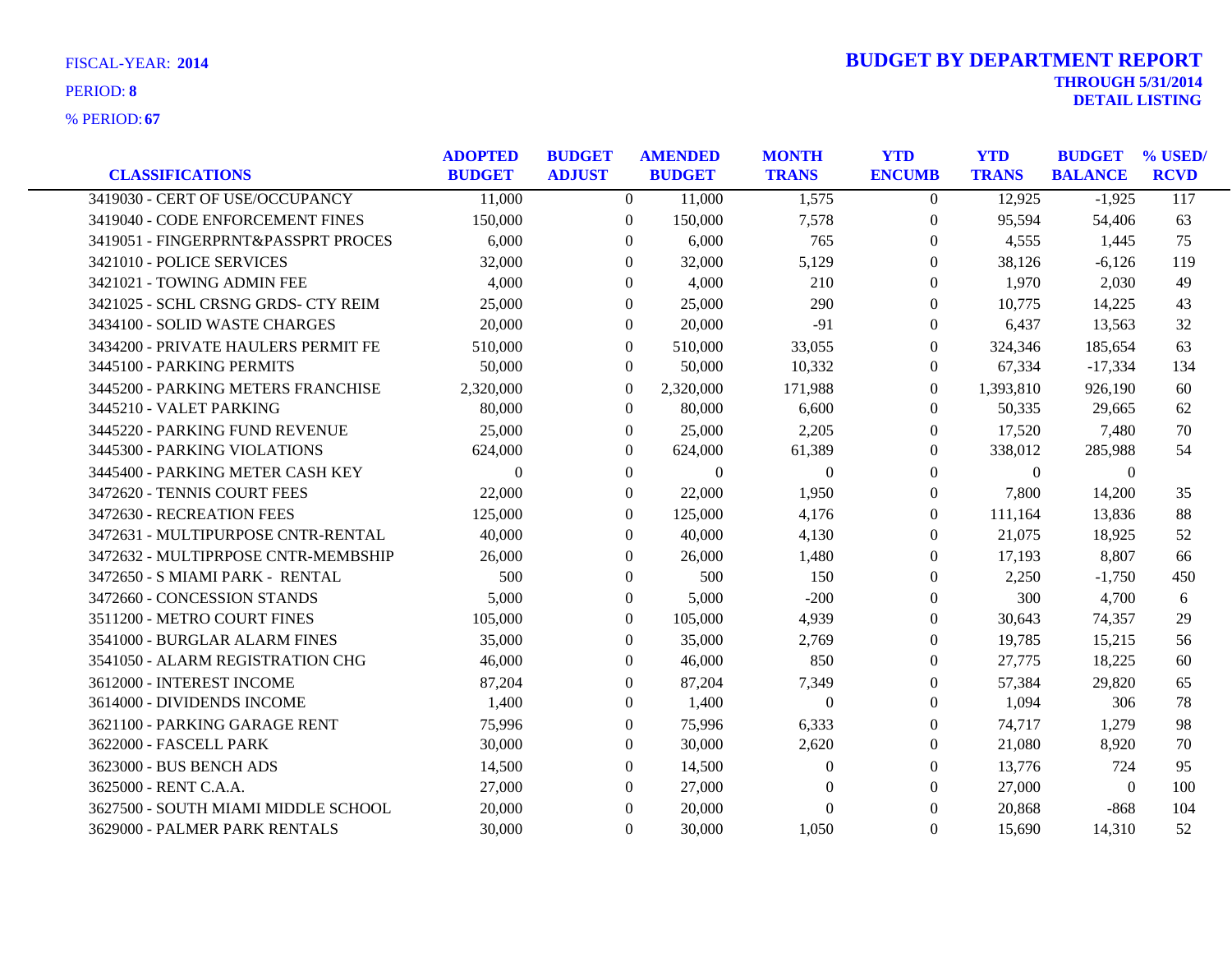| <b>CLASSIFICATIONS</b>                             | <b>ADOPTED</b><br><b>BUDGET</b> | <b>BUDGET</b><br><b>ADJUST</b> | <b>AMENDED</b><br><b>BUDGET</b> | <b>MONTH</b><br><b>TRANS</b> | <b>YTD</b><br><b>ENCUMB</b> | <b>YTD</b><br><b>TRANS</b> | <b>BUDGET</b><br><b>BALANCE</b> | % USED/<br><b>RCVD</b> |
|----------------------------------------------------|---------------------------------|--------------------------------|---------------------------------|------------------------------|-----------------------------|----------------------------|---------------------------------|------------------------|
| 3669000 - HOSPITAL LANDSCAPE REVENU                | 7,634                           | $\overline{0}$                 | 7,634                           | $\boldsymbol{0}$             | $\theta$                    | 7,634                      | $\theta$                        | 100                    |
| 3669100 - PARKS                                    | $\Omega$                        | $\overline{0}$                 | 0                               | 300                          | $\overline{0}$              | 19,352                     | $-19,352$                       |                        |
| 3695000 - REIMB WORKERS COMP.                      | 0                               | $\Omega$                       | $\Omega$                        | 10,248                       | $\Omega$                    | 18,603                     | $-18,603$                       |                        |
| 3695400 - REIMBSMNT-PUB WORKS LABOR                | $\Omega$                        | $\overline{0}$                 | 0                               | 650                          | $\Omega$                    | 9,323                      | $-9,323$                        |                        |
| 3699201 - MISC. OTHERS                             | 170,000                         | $\boldsymbol{0}$               | 170,000                         | 4,017                        | $\Omega$                    | 135,097                    | 34,903                          | 79                     |
| 3699225 - SUNSET DR MTCE-FDOT REIMB                | 3,952                           | $\theta$                       | 3,952                           | $\theta$                     | $\left($                    | 1,990                      | 1,962                           | 50                     |
| 3699250 - INSURANCE CLAIMS RECOVERY                | $\Omega$                        | $\overline{0}$                 | $\Omega$                        | $\Omega$                     | $\left($                    | 24,608                     | $-24,608$                       |                        |
| 3699501 - SECTION 185 STATE CONTRIB                | 85,000                          | $\mathbf{0}$                   | 85,000                          | $\theta$                     | $\Omega$                    | $\theta$                   | 85,000                          |                        |
| 3811000 - CONTRIB. FROM OTHER FUNDS                | 25,000                          | $\overline{0}$                 | 25,000                          | $\overline{0}$               | $\overline{0}$              | 25,000                     | $\overline{0}$                  | 100                    |
| 3811500 - TRANSFER WATER/SEWER FUND                | 250,000                         | $\overline{0}$                 | 250,000                         | $\theta$                     | $\left($                    | 250,000                    | $\overline{0}$                  | 100                    |
| 3811700 - TRANSFER FROM CRA                        | 83,173                          | $\boldsymbol{0}$               | 83,173                          | $\theta$                     | $\overline{0}$              | 33,173                     | 50,000                          | 39                     |
| Department 0000-Description N/A TOTAL              | 16,864,223                      | $\theta$                       | 16,864,223                      | 996,083                      | $\Omega$                    | 12,897,695                 | 3,966,529                       | 76                     |
| <b>REVENUE TOTAL</b>                               | 16,864,223                      | $\mathbf{0}$                   | 16,864,223                      | 996,083                      | 0                           | 12,897,695                 | 3,966,529                       | 76                     |
| <b>EXPENSE</b>                                     |                                 |                                |                                 |                              |                             |                            |                                 |                        |
| <b>Department 1100-MAYOR &amp; CITY COMMISSION</b> |                                 |                                |                                 |                              |                             |                            |                                 |                        |
| 5111110 - EXECUTIVE SALARIES                       | 62,000                          | $\boldsymbol{0}$               | 62,000                          | 5,167                        | $\overline{0}$              | 41,333                     | 20,667                          | 66                     |
| 5112110 - F.I.C.A.                                 | 4,743                           | $\overline{0}$                 | 4,743                           | 395                          | $\Omega$                    | 3,194                      | 1,549                           | 67                     |
| 5112410 - WORKERS' COMPENSATION                    | 186                             | $\overline{0}$                 | 186                             | $\theta$                     | $\overline{0}$              | 92                         | 94                              | 49                     |
| 5114010 - MAYOR'S EXPENSE                          | 2,000                           | $\theta$                       | 2,000                           | 60                           | $\Omega$                    | 1,246                      | 754                             | 62                     |
| 5114020 - COMMISSIONER'S EXP -ONE                  | 1,500                           | $\mathbf{0}$                   | 1,500                           | 60                           | $\Omega$                    | 60                         | 1,440                           | $\overline{4}$         |
| 5114030 - COMMISSIONER'S EXP-FOUR                  | 1,500                           | $\mathbf{0}$                   | 1,500                           | 645                          | $\Omega$                    | 1,170                      | 330                             | 78                     |
| 5114040 - COMMISSIONER'S EXP-THREE                 | 1,500                           | $\boldsymbol{0}$               | 1,500                           | $\theta$                     | $\theta$                    | $\boldsymbol{0}$           | 1,500                           |                        |
| 5114050 - COMMISSIONER'S EXP TWO                   | 1,500                           | $\Omega$                       | 1,500                           | $\theta$                     | $\Omega$                    | $\theta$                   | 1,500                           |                        |
| 5114060 - AUTO ALLOWANCE                           | 500                             | $\mathbf{0}$                   | 500                             | 42                           | $\Omega$                    | 333                        | 167                             | 66                     |
| 5114071 - MAYOR                                    | 1,200                           | $\boldsymbol{0}$               | 1,200                           | 170                          | $\theta$                    | 1,178                      | 22                              | 98                     |
| 5114072 - COMM. ONE                                | 1,200                           | $\Omega$                       | 1,200                           | $\theta$                     | $\Omega$                    | $\overline{0}$             | 1,200                           |                        |
| 5114073 - COMM. TWO                                | 1,200                           | $\overline{0}$                 | 1,200                           | $\Omega$                     | $\Omega$                    | $\Omega$                   | 1,200                           |                        |
| 5114074 - COMM. THREE                              | 1,200                           | $\theta$                       | 1,200                           | $\overline{0}$               | $\Omega$                    | $\Omega$                   | 1,200                           |                        |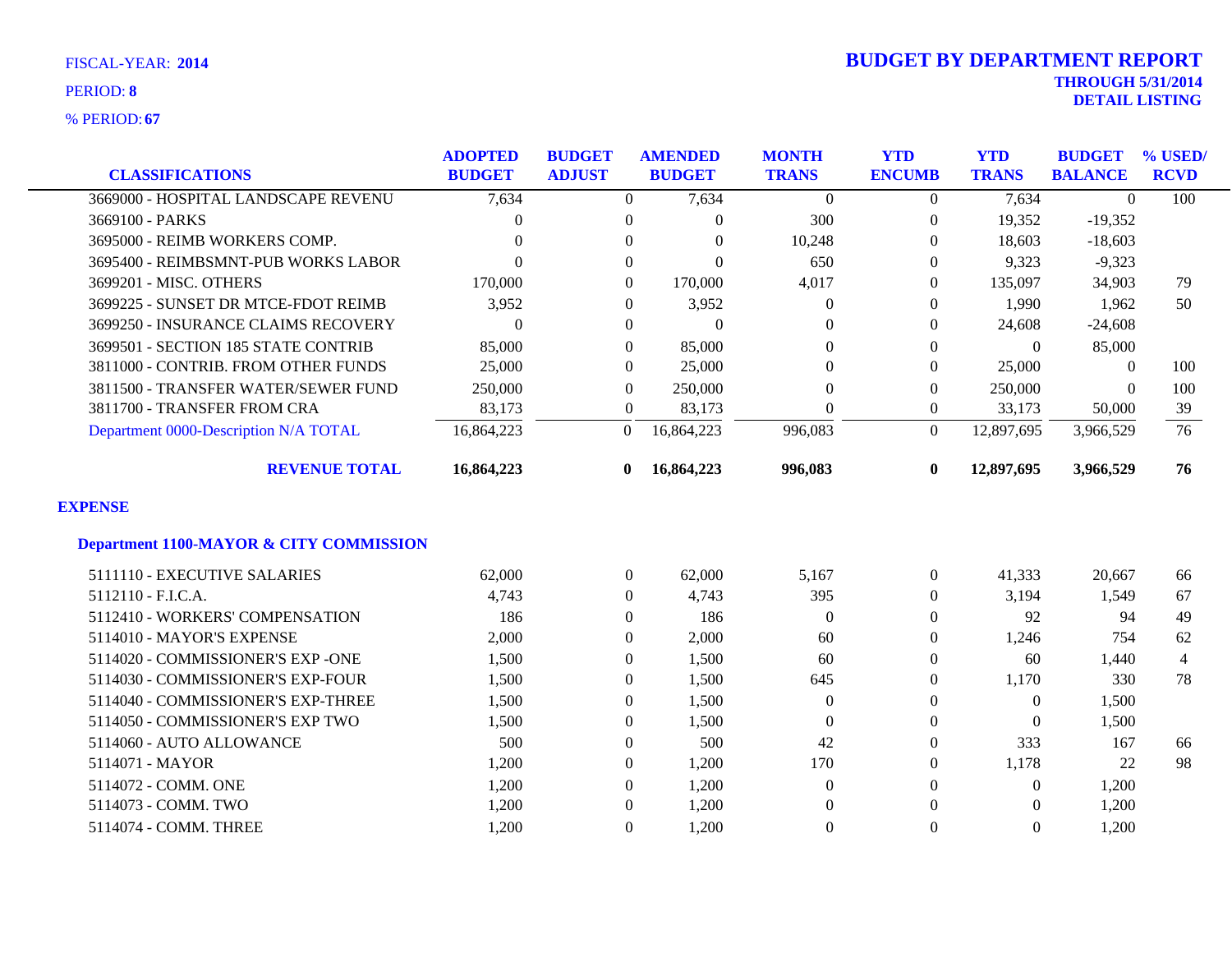| <b>CLASSIFICATIONS</b>                  | <b>ADOPTED</b><br><b>BUDGET</b> | <b>BUDGET</b><br><b>ADJUST</b> |                  | <b>AMENDED</b><br><b>BUDGET</b> | <b>MONTH</b><br><b>TRANS</b> | <b>YTD</b><br><b>ENCUMB</b> | <b>YTD</b><br><b>TRANS</b> | <b>BUDGET</b><br><b>BALANCE</b> | % USED/<br><b>RCVD</b> |
|-----------------------------------------|---------------------------------|--------------------------------|------------------|---------------------------------|------------------------------|-----------------------------|----------------------------|---------------------------------|------------------------|
| 5114075 - COMM. FOUR                    | 1,200                           |                                | $\overline{0}$   | 1,200                           | $\overline{40}$              | $\boldsymbol{0}$            | 450                        | 750                             | $\overline{37}$        |
| 5114120 - TELEPHONE SERVICE             | 5,000                           |                                | $\boldsymbol{0}$ | 5,000                           | 417                          | $\boldsymbol{0}$            | 3,333                      | 1,667                           | 66                     |
| 5114830 - KEYS AND FLOWERS              | 750                             |                                | $\mathbf{0}$     | 750                             | $\overline{0}$               | $\theta$                    | 173                        | 577                             | 23                     |
| 5115210 - SUPPLIES                      | 1,750                           |                                | $\boldsymbol{0}$ | 1,750                           | 480                          | $\theta$                    | 979                        | 771                             | 55                     |
| 5115410 - MEMBER. & SUBSCRIPTIONS       | 3,900                           |                                | $\boldsymbol{0}$ | 3,900                           | 1,489                        | $\boldsymbol{0}$            | 3,274                      | 626                             | 83                     |
| Department 1100-MAYOR & CITY COMMISSION | 92,829                          |                                | $\mathbf{0}$     | 92,829                          | 8,965                        | $\overline{0}$              | 56,815                     | 36,014                          | 61                     |
| <b>Department 1200-CITY CLERK</b>       |                                 |                                |                  |                                 |                              |                             |                            |                                 |                        |
| 5121210 - REGULAR                       | 184,267                         |                                | $\overline{0}$   | 184,267                         | 21,376                       | $\overline{0}$              | 101,046                    | 83,221                          | 54                     |
| 5122110 - F.I.C.A.                      | 14,096                          |                                | $\overline{0}$   | 14,096                          | 1,654                        | $\overline{0}$              | 7,910                      | 6,186                           | 56                     |
| 5122210 - PENSION PLAN-CONTRIBUTION     | 26,534                          |                                | $\boldsymbol{0}$ | 26,534                          | $\boldsymbol{0}$             | $\boldsymbol{0}$            | 14,890                     | 11,644                          | 56                     |
| 5122310 - GROUP HEALTH INSURANCE        | 19,655                          |                                | $\mathbf{0}$     | 19,655                          | 1,513                        | $\overline{0}$              | 7,143                      | 12,512                          | 36                     |
| 5122410 - WORKERS' COMPENSATION         | 553                             |                                | $\Omega$         | 553                             | $\theta$                     | $\Omega$                    | 275                        | 278                             | 49                     |
| 5123450 - CONTRACTUAL SERVICES          | 12,600                          |                                | $\theta$         | 12,600                          | 1,050                        | 5,250                       | 12,600                     | $\mathbf{0}$                    | 100                    |
| 5123480 - DIGITIZING                    | 45,000                          |                                | $\mathbf{0}$     | 45,000                          | $\overline{0}$               | $\theta$                    | 29,707                     | 15,294                          | 66                     |
| 5124070 - TRAVEL & CONFERENCE           | 11,200                          |                                | $\boldsymbol{0}$ | 11,200                          | $\mathbf{0}$                 | $\boldsymbol{0}$            | 6,445                      | 4,755                           | 57                     |
| 5124110 - POSTAGE                       | 500                             |                                | $\boldsymbol{0}$ | 500                             | $\theta$                     | $\theta$                    | 216                        | 284                             | 43                     |
| 5124120 - TELEPHONE SERVICES            | 360                             |                                | $\Omega$         | 360                             | 30                           | $\Omega$                    | 180                        | 180                             | 50                     |
| 5124632 - INTERNET SERVICES             | 1,431                           |                                | $\mathbf{0}$     | 1,431                           | $\boldsymbol{0}$             | $\boldsymbol{0}$            | $\overline{0}$             | 1,431                           |                        |
| 5124710 - PRINTING MATERIAL-INFRAST     | 1,668                           |                                | $\mathbf{0}$     | 1,668                           | $\theta$                     | $\theta$                    | 1,032                      | 636                             | 61                     |
| 5124910 - LEGAL ADS/COMP PLAN ATTON     | 30,000                          |                                | $\mathbf{0}$     | 30,000                          | 2,224                        | $\theta$                    | 28,251                     | 1,749                           | 94                     |
| 5124920 - ELECTIONS                     | 32,818                          |                                | $\theta$         | 32,818                          | $\Omega$                     | $\theta$                    | $\overline{0}$             | 32,818                          |                        |
| 5124950 - CODIFICATIONS                 | 3,700                           |                                | $\mathbf{0}$     | 3,700                           | $\Omega$                     | $\theta$                    | 700                        | 3,000                           | 18                     |
| 5125210 - SUPPLIES                      | 980                             |                                | $\boldsymbol{0}$ | 980                             | 34                           | $\boldsymbol{0}$            | 281                        | 699                             | 28                     |
| 5125410 - MEMBER. & SUBSCRIPTIONS       | 650                             |                                | $\boldsymbol{0}$ | 650                             | $\theta$                     | $\boldsymbol{0}$            | 330                        | 320                             | 50                     |
| Department 1200-CITY CLERK TOTAL        | 386,012                         |                                | $\overline{0}$   | 386,012                         | 27,881                       | 5,250                       | 211,006                    | 175,007                         | $\overline{54}$        |
| <b>Department 1310-CITY MANAGER</b>     |                                 |                                |                  |                                 |                              |                             |                            |                                 |                        |
| 5131210 - REGULAR                       | 322,408                         |                                | $\overline{0}$   | 322,408                         | 40,097                       | $\overline{0}$              | 212,746                    | 109,662                         | 65                     |
| 5131310 - PART-TIME                     | 32,886                          |                                | $\boldsymbol{0}$ | 32,886                          | $\boldsymbol{0}$             | $\theta$                    | 1,648                      | 31,238                          | 5                      |
| 5132110 - F.I.C.A.                      | 27,180                          |                                | $\Omega$         | 27,180                          | 3,189                        | $\Omega$                    | 17,341                     | 9,839                           | 63                     |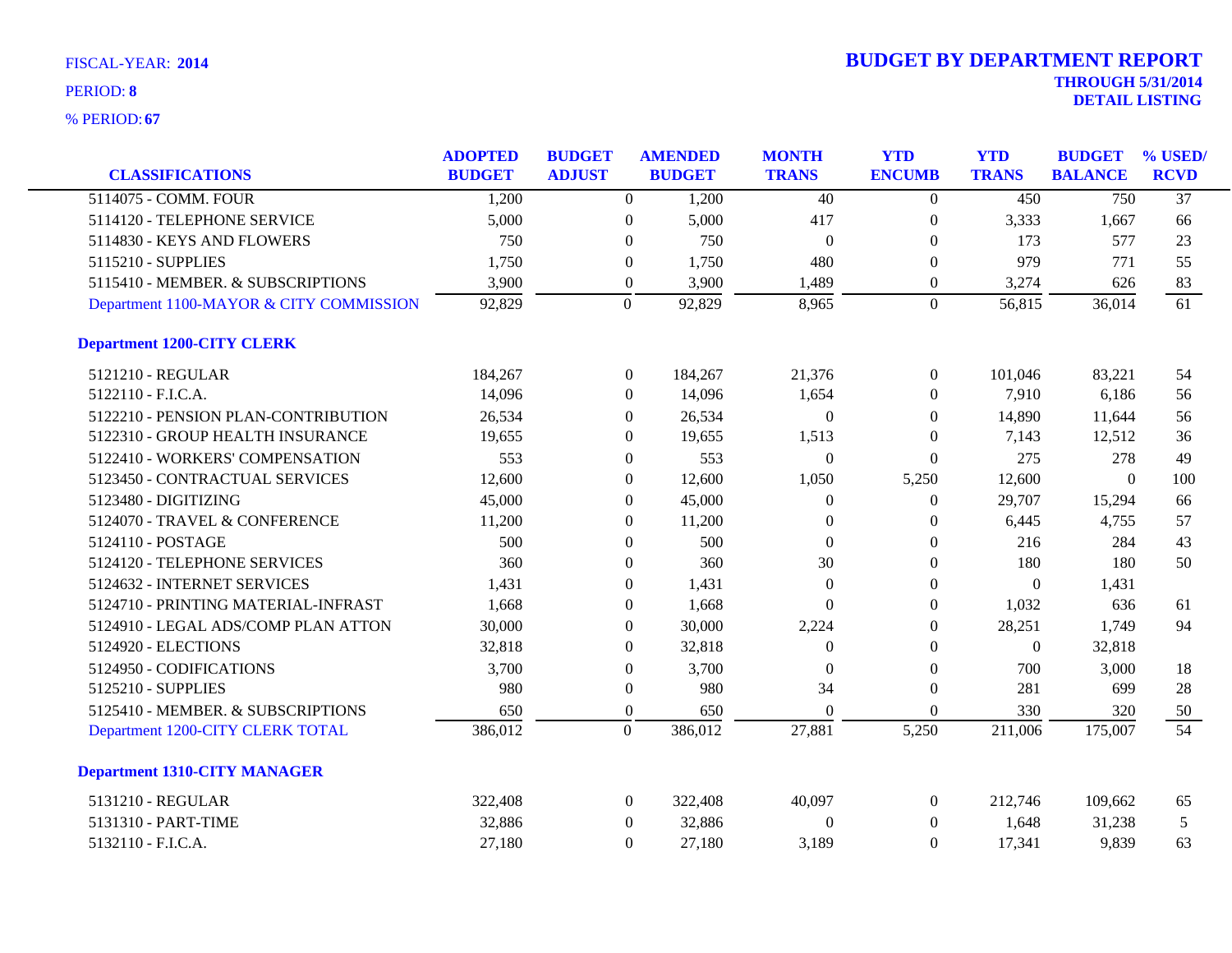| <b>CLASSIFICATIONS</b>                                        | <b>ADOPTED</b><br><b>BUDGET</b> | <b>BUDGET</b><br><b>ADJUST</b> | <b>AMENDED</b><br><b>BUDGET</b> | <b>MONTH</b><br><b>TRANS</b> | <b>YTD</b><br><b>ENCUMB</b>      | <b>YTD</b><br><b>TRANS</b> | <b>BUDGET</b><br><b>BALANCE</b> | % USED/<br><b>RCVD</b> |
|---------------------------------------------------------------|---------------------------------|--------------------------------|---------------------------------|------------------------------|----------------------------------|----------------------------|---------------------------------|------------------------|
| 5132210 - PENSION PLAN CONTRIBUTION                           | 9,500                           | $\overline{0}$                 | 9,500                           | $\theta$                     | $\overline{0}$                   | 5,331                      | 4,169                           | 56                     |
| 5132220 - DEFERRED COMP CONTRIB.                              | 29,209                          | $\boldsymbol{0}$               | 29,209                          | 857                          | $\boldsymbol{0}$                 | 3,720                      | 25,489                          | 12                     |
| 5132310 - GROUP HEALTH INSURANCE                              | 33,912                          | 0                              | 33,912                          | 2,208                        | $\overline{0}$                   | 18,667                     | 15,245                          | 55                     |
| 5132410 - WORKERS' COMPENSATION                               | 1,066                           | $\theta$                       | 1,066                           | $\overline{0}$               | $\overline{0}$                   | 529                        | 537                             | 49                     |
| 5133450 - CONTRACTUAL SERVCS-INFRA                            | 144,000                         | $\overline{0}$                 | 144,000                         | 14,488                       | 78,000                           | 136,215                    | 7,786                           | 94                     |
| 5134060 - AUTO ALLOWANCE                                      | 7,200                           | $\overline{0}$                 | 7,200                           | 600                          | $\overline{0}$                   | 4,800                      | 2,400                           | 66                     |
| 5134065 - CITY MANAGER'S EXPENSE                              | 1,000                           | 2,000                          | 3,000                           | 237                          | $\overline{0}$                   | 958                        | 2,042                           | 31                     |
|                                                               |                                 |                                |                                 |                              |                                  |                            |                                 |                        |
| 5134070 - TRAVEL & CONFERENCE<br>5134080 - EMPLOYEE EDUCATION | 1,000<br>10,000                 | $\Omega$<br>$\theta$           | 1,000<br>10,000                 | $\overline{0}$<br>$\Omega$   | $\overline{0}$<br>$\overline{0}$ | 154<br>$\theta$            | 846<br>10,000                   | 15                     |
|                                                               |                                 |                                |                                 |                              |                                  |                            |                                 |                        |
| 5134110 - POSTAGE                                             | 1,589                           | $\overline{0}$                 | 1,589                           | $\mathbf{0}$                 | $\overline{0}$                   | 688                        | 901                             | 43                     |
| 5134120 - TELEPHONE SERVICE                                   | 3,420                           | $\overline{0}$                 | 3,420                           | 230                          | $\overline{0}$                   | 1,991                      | 1,429                           | 58                     |
| 5134515 - AUTO INSURANCE                                      | 400                             | $\Omega$                       | 400                             | $\theta$                     | $\Omega$                         | $\Omega$                   | 400                             |                        |
| 5134634 - MAINTENANCE-INTERNET SFTW                           | 0                               | $\Omega$                       | $\Omega$                        | $\Omega$                     | $\Omega$                         | $\Omega$                   | $\Omega$                        |                        |
| 5134710 - PRINTING MATERIALS-INFRAS                           | 1,668                           | $\overline{0}$                 | 1,668                           | 165                          | $\overline{0}$                   | 1,053                      | 615                             | 63                     |
| 5135205 - COMPUTER EQUIPMENT                                  | 2,500                           | $\theta$                       | 2,500                           | $\overline{0}$               | 1,199                            | 1,826                      | 674                             | 73                     |
| 5135210 - SUPPLIES                                            | 2,000                           | 27,000                         | 29,000                          | 834                          | 21,318                           | 24,056                     | 4,944                           | 82                     |
| 5135230 - FUEL & LUBRICANT                                    | 1,408                           | $\theta$                       | 1,408                           | 304                          | $\overline{0}$                   | 764                        | 644                             | 54                     |
| 5135410 - MEMBER. & SUBSCRIPTIONS                             | 2,033                           | 2,000                          | 4,033                           | $\overline{0}$               | $\overline{0}$                   | 3,403                      | 630                             | 84                     |
| 5139920 - GENERAL CONTINGENCY                                 | 130,000                         | $-31,000$                      | 99,000                          | $\Omega$                     | $\overline{0}$                   | $\overline{0}$             | 99,000                          |                        |
| Department 1310-CITY MANAGER TOTAL                            | 764,379                         | $\boldsymbol{0}$               | 764,379                         | 63,209                       | 100,517                          | 435,890                    | 328,490                         | 57                     |
| <b>Department 1320-CENTRAL SERVICES</b>                       |                                 |                                |                                 |                              |                                  |                            |                                 |                        |
| 5131210 - REGULAR                                             | 106,338                         | $\overline{0}$                 | 106,338                         | 12,328                       | $\mathbf{0}$                     | 69,900                     | 36,438                          | 65                     |
| 5131310 - PART-TIME                                           | $\Omega$                        | $\overline{0}$                 | $\theta$                        | $\overline{0}$               | $\overline{0}$                   | $\Omega$                   | $\mathbf{0}$                    |                        |
| 5131410 - OVERTIME                                            | 6,970                           | $\Omega$                       | 6,970                           | 338                          | $\Omega$                         | 2,426                      | 4,544                           | 34                     |
| 5132110 - F.I.C.A.                                            | 8,668                           | $\theta$                       | 8,668                           | 1,045                        | $\Omega$                         | 6,122                      | 2,546                           | 70                     |
| 5132220 - DEFERRED COMP CONTRIB.                              | 7,932                           | $\boldsymbol{0}$               | 7,932                           | 634                          | $\overline{0}$                   | 3,604                      | 4,328                           | 45                     |
| 5132310 - GROUP HEALTH INSURANCE                              | 13,103                          | $\overline{0}$                 | 13,103                          | 1,021                        | $\overline{0}$                   | 8,133                      | 4,970                           | 62                     |
| 5132410 - WORKERS' COMPENSATION                               | 340                             | $\Omega$                       | 340                             | $\Omega$                     | $\Omega$                         | 169                        | 171                             | 49                     |
| 5133450 - CONTRACTUAL SERVCS-INFRA                            | 6,000                           | $\Omega$                       | 6,000                           | $\Omega$                     | $\Omega$                         | 5,600                      | 400                             | 93                     |
| 5134110 - POSTAGE                                             | 3.000                           | $\Omega$                       | 3.000                           | $\Omega$                     | $\Omega$                         | 833                        | 2.167                           | 27                     |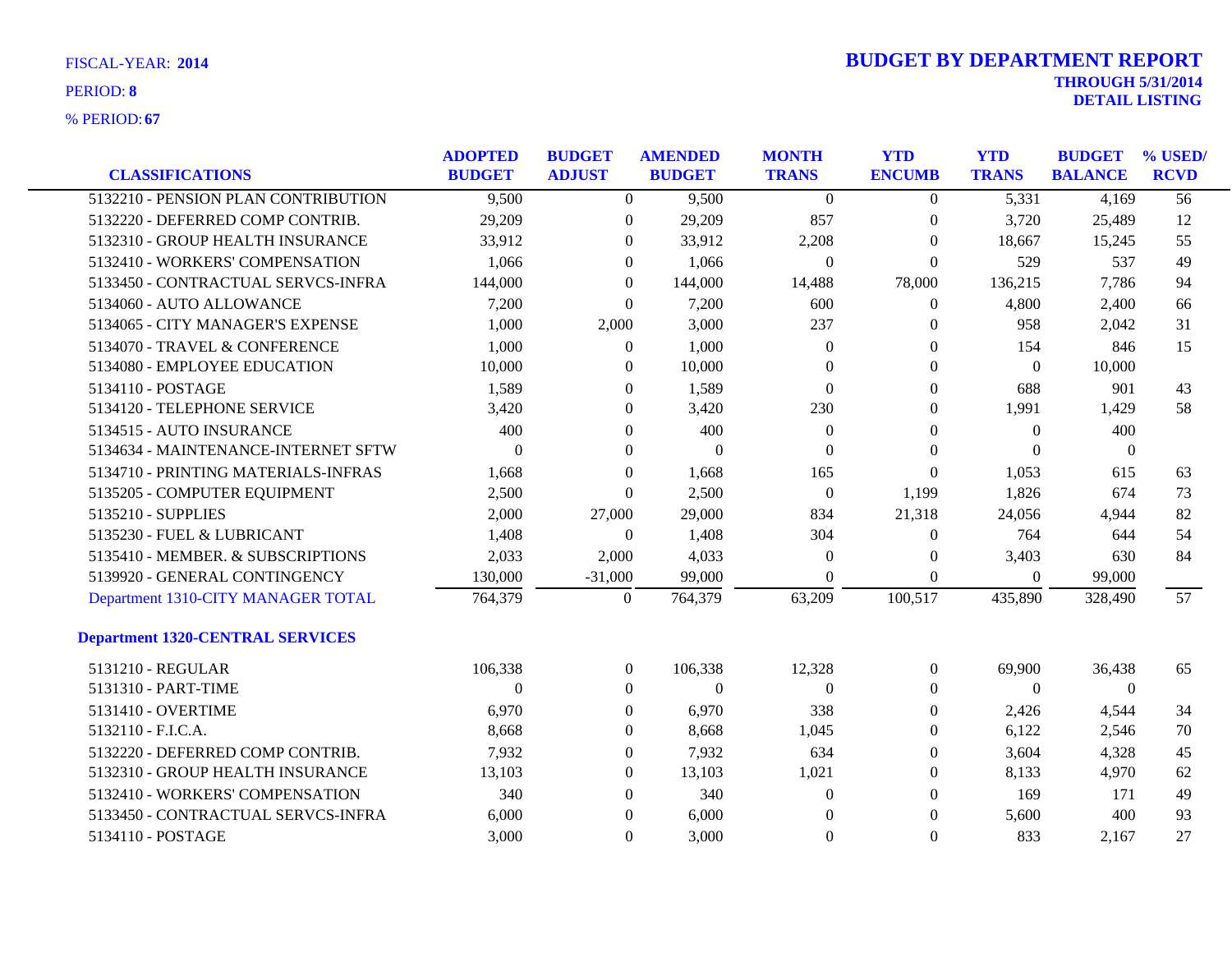| <b>CLASSIFICATIONS</b>                 | <b>ADOPTED</b><br><b>BUDGET</b> | <b>BUDGET</b><br><b>ADJUST</b> |                  | <b>AMENDED</b><br><b>BUDGET</b> | <b>MONTH</b><br><b>TRANS</b> | <b>YTD</b><br><b>ENCUMB</b> | <b>YTD</b><br><b>TRANS</b> | <b>BUDGET</b><br><b>BALANCE</b> | % USED/<br><b>RCVD</b> |
|----------------------------------------|---------------------------------|--------------------------------|------------------|---------------------------------|------------------------------|-----------------------------|----------------------------|---------------------------------|------------------------|
| 5134120 - TELEPHONE SERVICE            | 1,020                           |                                | $\overline{0}$   | 1,020                           | $\overline{21}$              | $\overline{0}$              | 235                        | 785                             | $\overline{23}$        |
| 5134125 - TELEPHONE                    | 43,721                          |                                | $\boldsymbol{0}$ | 43,721                          | $\boldsymbol{0}$             | 6,380                       | 26,281                     | 17,440                          | 60                     |
| 5134420 - LEASE PURCH-POSTAGE MACHN    | 1,488                           |                                | $\theta$         | 1,488                           | $\theta$                     | $\overline{0}$              | 868                        | 620                             | 58                     |
| 5134615 - REPAIR & MAINT. OFFC EQUI    | 2,776                           |                                | $\theta$         | 2,776                           | $\overline{0}$               | 0                           | 1,020                      | 1,756                           | 36                     |
| 5134620 - REPAIR & MAINT. OPER EQUI    | 250                             |                                | $\theta$         | 250                             | $\theta$                     | $\Omega$                    | $\overline{0}$             | 250                             |                        |
| 5134634 - MAINTENANCE-INTERNET SFTW    | 2,249                           |                                | $\overline{0}$   | 2,249                           | $\theta$                     | $\overline{0}$              | $\overline{0}$             | 2,249                           |                        |
| 5134710 - PRINTING MATERIALS-INFRAS    | 6,482                           |                                | $\theta$         | 6,482                           | $\theta$                     | 0                           | 1,941                      | 4,541                           | 29                     |
| 5134720 - PRINTING - CONTRACTUAL       | 2,000                           |                                | $\theta$         | 2,000                           | $\theta$                     | $\Omega$                    | 470                        | 1,530                           | 23                     |
| 5135210 - SUPPLIES                     | 17,150                          |                                | $\boldsymbol{0}$ | 17,150                          | 208                          | $\mathbf{0}$                | 7,877                      | 9,273                           | 45                     |
| 5135410 - MEMBER. & SUBSCRIPTIONS      | 330                             |                                | $\boldsymbol{0}$ | 330                             | $\overline{0}$               | $\boldsymbol{0}$            | 265                        | 65                              | 80                     |
| Department 1320-CENTRAL SERVICES TOTAL | 229,817                         |                                | $\mathbf{0}$     | 229,817                         | 15,595                       | 6,380                       | 135,744                    | 94,073                          | 59                     |
| <b>Department 1330-HUMAN RESOURCES</b> |                                 |                                |                  |                                 |                              |                             |                            |                                 |                        |
| 5131210 - REGULAR                      | 168,378                         |                                | $\overline{0}$   | 168,378                         | 18,368                       | $\overline{0}$              | 108,955                    | 59,423                          | 64                     |
| 5132110 - F.I.C.A.                     | 12,881                          |                                | $\boldsymbol{0}$ | 12,881                          | 1,514                        | $\overline{0}$              | 8,472                      | 4,409                           | 65                     |
| 5132220 - DEFERRED COMP CONTRIB.       | 11,786                          |                                | $\overline{0}$   | 11,786                          | 900                          | 0                           | 5,405                      | 6,381                           | 45                     |
| 5132310 - GROUP HEALTH INSURANCE       | 19,655                          |                                | $\overline{0}$   | 19,655                          | 1,527                        | 0                           | 11,674                     | 7,981                           | 59                     |
| 5132410 - WORKERS' COMPENSATION        | 505                             |                                | $\overline{0}$   | 505                             | $\overline{0}$               | $\theta$                    | 251                        | 254                             | 49                     |
| 5132510 - UNEMPLOYMENT COMPENSATION    | 34,000                          |                                | $\overline{0}$   | 34,000                          | $\theta$                     | $\overline{0}$              | 498                        | 33,502                          |                        |
| 5132610 - EMPLOYEE ASSISTANCE PROGR    | 9,000                           |                                | $\overline{0}$   | 9,000                           | 1,127                        | $\mathbf{0}$                | 3,390                      | 5,610                           | 37                     |
| 5133160 - PREEMPLOYMENT PHYSICAL       | 8,000                           |                                | $\overline{0}$   | 8,000                           | 950                          | $\theta$                    | 3,890                      | 4,110                           | 48                     |
| 5133450 - CONTRACTUAL SERVCS-INFRA     | 65,000                          |                                | $\overline{0}$   | 65,000                          | 1,363                        | 23,333                      | 58,239                     | 6,761                           | 89                     |
| 5134080 - EMPLOYEE EDUCATION           | 16,860                          |                                | $\boldsymbol{0}$ | 16,860                          | 910                          | $\boldsymbol{0}$            | 2,685                      | 14,175                          | 15                     |
| 5134110 - POSTAGE                      | 275                             |                                | $\overline{0}$   | 275                             | $\mathbf{0}$                 | $\theta$                    | 139                        | 136                             | 50                     |
| 5134120 - TELEPHONE SERVICE            | 2,040                           |                                | $\overline{0}$   | 2,040                           | 158                          | $\Omega$                    | 1,026                      | 1,014                           | 50                     |
| 5134510 - EXCESS LIABILITY COVERAGE    | 523,107                         |                                | $\overline{0}$   | 523,107                         | $\theta$                     | 126,548                     | 291,655                    | 231,452                         | 55                     |
| 5134634 - MAINTENANCE-INTERNET SFTW    | 4,270                           |                                | $\overline{0}$   | 4,270                           | $\boldsymbol{0}$             | $\mathbf{0}$                | $\overline{0}$             | 4,270                           |                        |
| 5134710 - PRINTING MATERIALS-INFRAS    | 1,668                           |                                | $\overline{0}$   | 1,668                           | $\boldsymbol{0}$             | $\theta$                    | 1,032                      | 636                             | 61                     |
| 5134850 - NON-LEGAL ADVERTISING        | 5,000                           |                                | $\theta$         | 5,000                           | $\theta$                     | $\Omega$                    | 50                         | 4,950                           |                        |
| 5135205 - COMPUTER EQUIPMENT           | $\theta$                        |                                | $\theta$         | $\boldsymbol{0}$                | $\theta$                     | $\Omega$                    | $\Omega$                   | $\theta$                        |                        |
| 5135210 - SUPPLIES                     | 3,609                           |                                | $\Omega$         | 3,609                           | 51                           | $\Omega$                    | 2.320                      | 1.289                           | 64                     |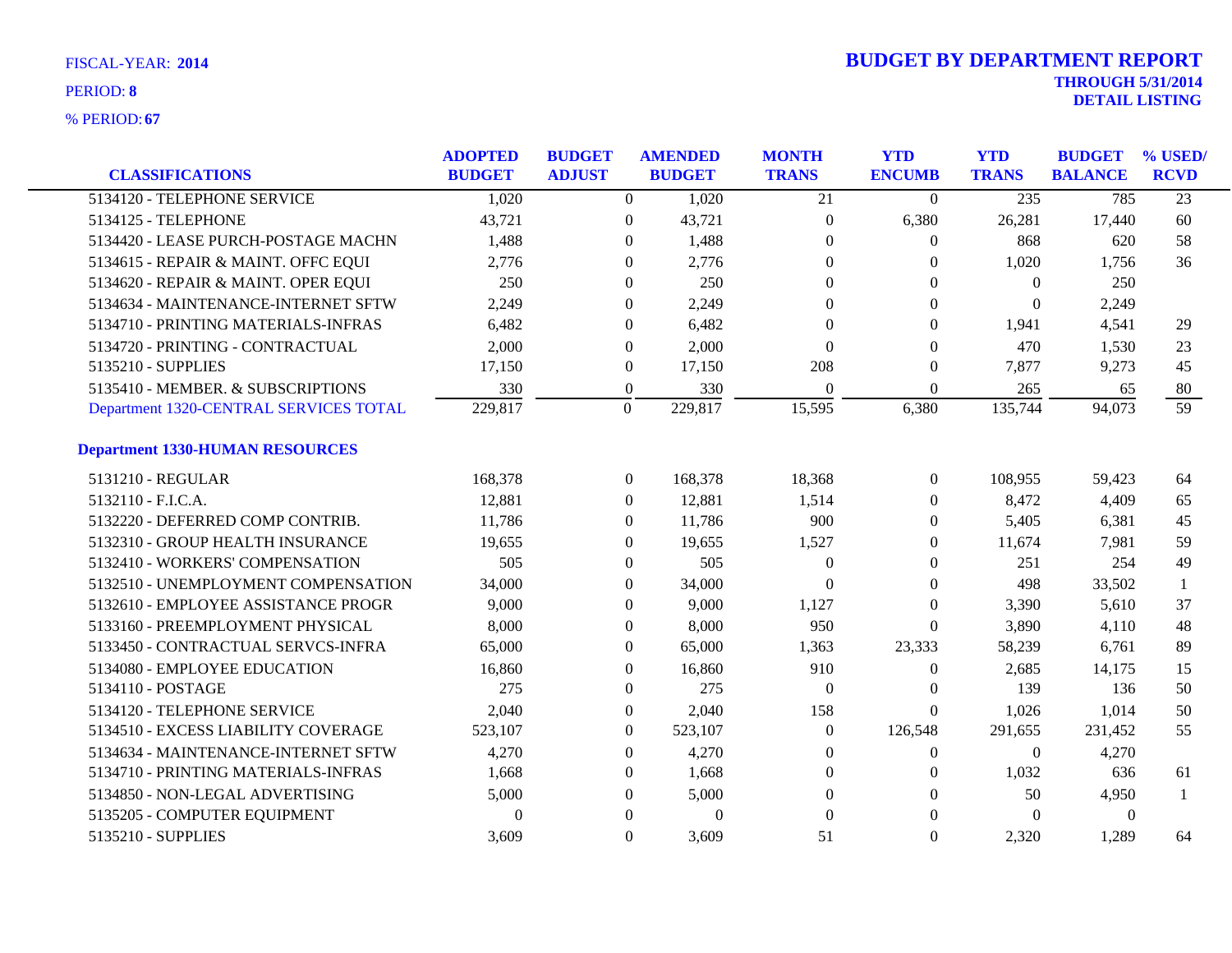**67** % PERIOD:

| <b>CLASSIFICATIONS</b>                          | <b>ADOPTED</b><br><b>BUDGET</b> | <b>BUDGET</b><br><b>ADJUST</b> | <b>AMENDED</b><br><b>BUDGET</b> | <b>MONTH</b><br><b>TRANS</b> | <b>YTD</b><br><b>ENCUMB</b> | <b>YTD</b><br><b>TRANS</b> | <b>BUDGET</b><br><b>BALANCE</b> | % USED/<br><b>RCVD</b> |
|-------------------------------------------------|---------------------------------|--------------------------------|---------------------------------|------------------------------|-----------------------------|----------------------------|---------------------------------|------------------------|
| 5135410 - MEMBER. & SUBSCRIPTIONS               | 3,620                           | $\boldsymbol{0}$               | 3,620                           | 767                          | $\Omega$                    | 2,225                      | 1,395                           | 61                     |
| Department 1330-HUMAN RESOURCES TOTAL           | 889,654                         | $\mathbf{0}$                   | 889,654                         | 27,635                       | 149,881                     | 501,906                    | 387,748                         | 56                     |
| <b>Department 1340-MANAGEMENT INFO. SYSTEMS</b> |                                 |                                |                                 |                              |                             |                            |                                 |                        |
| 5133450 - CONTRACTUAL SERVCS-INFRA              | 175,000                         | $\boldsymbol{0}$               | 175,000                         | 15,817                       | $\overline{0}$              | 110,717                    | 64,283                          | 63                     |
| 5134632 - INTERNET SERVICE                      | 38,670                          | $\overline{0}$                 | 38,670                          | 3,058                        | 12,450                      | 38,538                     | 132                             | 99                     |
| 5134634 - MAINTENANCE-INTERNET SFTW             | 68,831                          | $\boldsymbol{0}$               | 68,831                          | 1,769                        | $\theta$                    | 35,236                     | 33,595                          | 51                     |
| 5135205 - COMPUTER EQUIPMENT                    | 32,225                          | $\overline{0}$                 | 32,225                          | $\theta$                     | $\Omega$                    | 26,880                     | 5,345                           | 83                     |
| 5135210 - SUPPLIES                              | 3,038                           | $\boldsymbol{0}$               | 3,038                           | 183                          | $\theta$                    | 3,049                      | $-11$                           | 100                    |
| 5136430 - EQUIPMENT-OPERATING                   | $\theta$                        | $\boldsymbol{0}$               | $\theta$                        | $\Omega$                     | $\Omega$                    | $\mathbf{0}$               | $\theta$                        |                        |
| Department 1340-MANAGEMENT INFO. SYSTEMS        | 317,764                         | $\overline{0}$                 | 317,764                         | 20,827                       | 12,450                      | 214,420                    | 103,344                         | 67                     |
| <b>Department 1410-FINANCE</b>                  |                                 |                                |                                 |                              |                             |                            |                                 |                        |
| 5131210 - REGULAR                               | 296,660                         | $\boldsymbol{0}$               | 296,660                         | 34,101                       | $\overline{0}$              | 177,943                    | 118,717                         | 59                     |
| 5131310 - PART-TIME                             | 43,091                          | $\theta$                       | 43,091                          | 5,137                        | $\Omega$                    | 24,581                     | 18,510                          | 57                     |
| 5132110 - F.I.C.A.                              | 24,896                          | $\overline{0}$                 | 24,896                          | 3,024                        | $\theta$                    | 15,539                     | 9,357                           | 62                     |
| 5132210 - PENSION PLAN CONTRIBUTION             | 10,302                          | $\overline{0}$                 | 10,302                          | $\Omega$                     | $\theta$                    | 5,781                      | 4,521                           | 56                     |
| 5132220 - DEFERRED COMP CONTRIB.                | 15,542                          | $\overline{0}$                 | 15,542                          | 1,411                        | $\overline{0}$              | 6,933                      | 8,609                           | 44                     |
| 5132310 - GROUP HEALTH INSURANCE                | 29,482                          | $\theta$                       | 29,482                          | 2,741                        | $\theta$                    | 18,177                     | 11,305                          | 61                     |
| 5132410 - WORKERS' COMPENSATION                 | 1,021                           | $\overline{0}$                 | 1,021                           | $\mathbf{0}$                 | $\theta$                    | 507                        | 514                             | 49                     |
| 5133100 - PROFESSIONAL SERVICES                 | 10,000                          | 8,000                          | 18,000                          | $\Omega$                     | 12,000                      | 18,000                     | $\overline{0}$                  | 100                    |
| 5133210 - AUDITOR'S FEE                         | 72,500                          | $-8,000$                       | 64,500                          | 3,500                        | $\overline{0}$              | 55,000                     | 9,500                           | 85                     |
| 5133450 - CONTRACTUAL SERVCS-INFRA              | 36,860                          | $\boldsymbol{0}$               | 36,860                          | 2,212                        | $\theta$                    | 8,111                      | 28,750                          | 22                     |
| 5133459 - Contractual Services- Parking         | 417,500                         | $\Omega$                       | 417,500                         | 52,575                       | 9,996                       | 297,095                    | 120,405                         | 71                     |
| 5134070 - TRAVEL & CONFERENCE                   | 2,800                           | $\overline{0}$                 | 2,800                           | 830                          | $\theta$                    | 865                        | 1,935                           | 30                     |
| 5134110 - POSTAGE                               | 7,030                           | $\overline{0}$                 | 7,030                           | $\Omega$                     | $\Omega$                    | 3,043                      | 3,987                           | 43                     |
| 5134120 - TELEPHONE SERVICE                     | 2,100                           | $\boldsymbol{0}$               | 2,100                           | 154                          | $\overline{0}$              | 1,061                      | 1,039                           | 50                     |
| 5134634 - MAINTENANCE-INTERNET SFTW             | 35,000                          | $\theta$                       | 35,000                          | $\Omega$                     | $\Omega$                    | 17,730                     | 17,270                          | 50                     |
| 5134710 - PRINTING MATERIALS-INFRAS             | 1,668                           | $\overline{0}$                 | 1,668                           | $\Omega$                     | $\theta$                    | 888                        | 780                             | 53                     |
| 5135205 - COMPUTER EQUIPMENT                    | 1,300                           | $\theta$                       | 1,300                           | $\Omega$                     | $\theta$                    | $\mathbf{0}$               | 1,300                           |                        |
| 5135210 - SUPPLIES                              | 8,573                           | $\Omega$                       | 8,573                           | 677                          | 3,950                       | 7,160                      | 1,413                           | 83                     |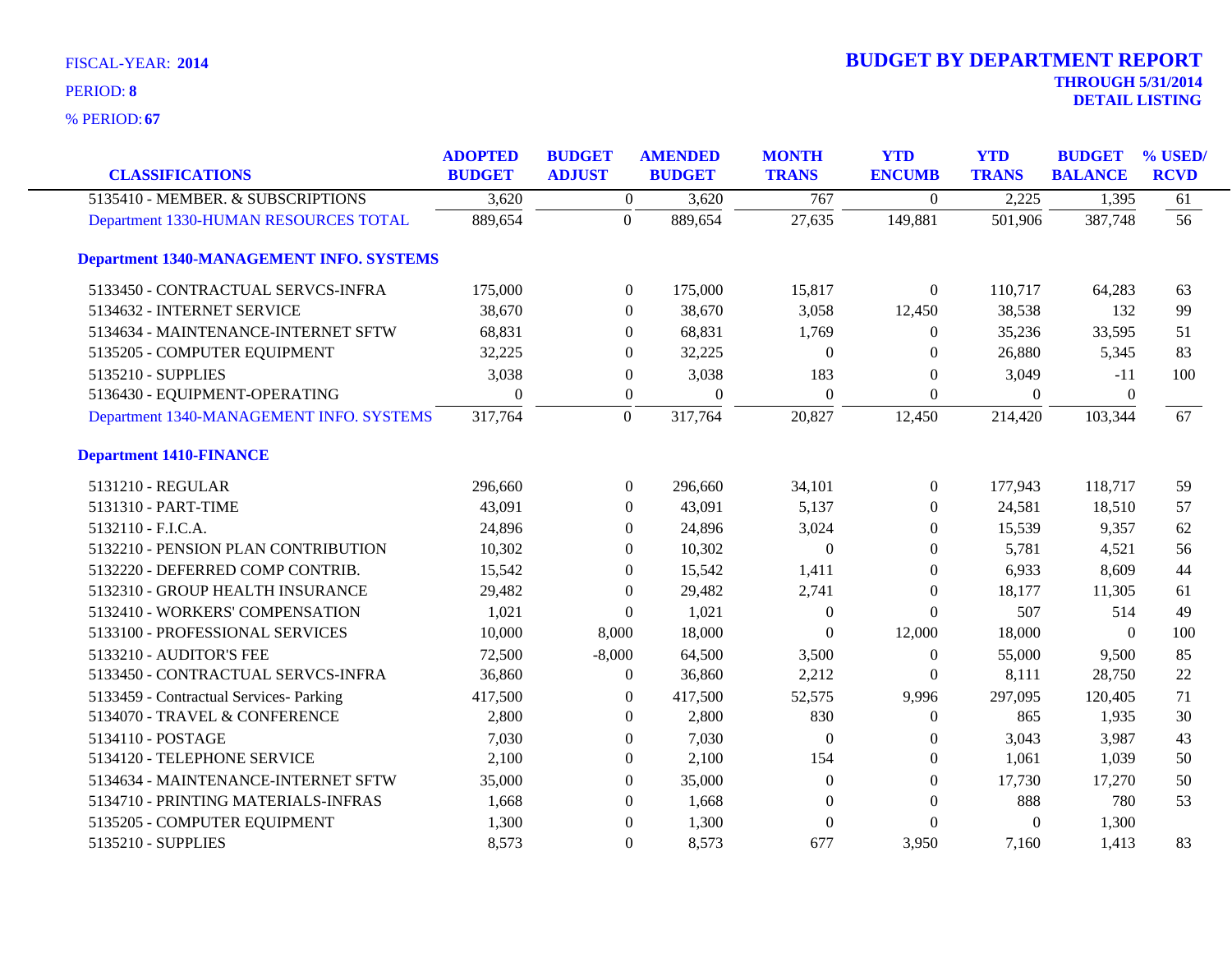| <b>FISCAL-YEAR: 2014</b> |  |
|--------------------------|--|
| $DTDIM$ . $\theta$       |  |

| <b>CLASSIFICATIONS</b>               | <b>ADOPTED</b><br><b>BUDGET</b> | <b>BUDGET</b><br><b>ADJUST</b> | <b>AMENDED</b><br><b>BUDGET</b> | <b>MONTH</b><br><b>TRANS</b> | <b>YTD</b><br><b>ENCUMB</b> | <b>YTD</b><br><b>TRANS</b> | <b>BUDGET</b><br><b>BALANCE</b> | % USED/<br><b>RCVD</b> |
|--------------------------------------|---------------------------------|--------------------------------|---------------------------------|------------------------------|-----------------------------|----------------------------|---------------------------------|------------------------|
| 5135410 - MEMBER. & SUBSCRIPTIONS    | 2,365                           | $\boldsymbol{0}$               | 2,365                           | 280                          | $\overline{0}$              | 1,068                      | 1,297                           | $\overline{45}$        |
| 5137110 - DEBT SERVICE-PRINCIPAL     | 119,268                         | $\overline{0}$                 | 119,268                         | 7,092                        | $\overline{0}$              | 90,761                     | 28,507                          | 76                     |
| 5137210 - DEBT SERVICE-INTEREST      | 3,825                           | $\boldsymbol{0}$               | 3,825                           | 298                          | $\overline{0}$              | 2,772                      | 1,053                           | 72                     |
| Department 1410-FINANCE TOTAL        | 1,141,783                       | $\overline{0}$                 | 1,141,783                       | 114,032                      | 25,946                      | 753,015                    | 388,769                         | 65                     |
| <b>Department 1500-CITY ATTORNEY</b> |                                 |                                |                                 |                              |                             |                            |                                 |                        |
| 5143120 - PROFESSIONAL SERV COST     | 160,000                         | $\overline{0}$                 | 160,000                         | 26,720                       | 53,120                      | 160,000                    | $\Omega$                        | 100                    |
| 5143410 - LITIGATION-SPC PRJ & COST  | 235,000                         | $\boldsymbol{0}$               | 235,000                         | 7,976                        | $\overline{0}$              | 61,294                     | 173,706                         | 26                     |
| 5143440 - CONSULTING-LABOR ATTORNEY  | 40,000                          | $\boldsymbol{0}$               | 40,000                          | 5,659                        | $\mathbf{0}$                | 12,875                     | 27,126                          | 32                     |
| 5144065 - CITY ATTORNEY'S EXPENSE    | 1,000                           | $\boldsymbol{0}$               | 1,000                           | $\Omega$                     | $\Omega$                    | 623                        | 378                             | 62                     |
| Department 1500-CITY ATTORNEY TOTAL  | 436,000                         | $\overline{0}$                 | 436,000                         | 40,355                       | 53,120                      | 234,792                    | 201,210                         | 53                     |
| <b>Department 1610-BUILDING</b>      |                                 |                                |                                 |                              |                             |                            |                                 |                        |
| 5241210 - REGULAR                    | 230,649                         | $\boldsymbol{0}$               | 230,649                         | 27,048                       | $\overline{0}$              | 154,092                    | 76,557                          | 66                     |
| 5241310 - PART-TIME                  | 138,434                         | $\Omega$                       | 138,434                         | 15,912                       | $\left($                    | 90,168                     | 48,266                          | 65                     |
| 5242110 - F.I.C.A.                   | 28,235                          | $\theta$                       | 28,235                          | 3,319                        | $\overline{0}$              | 18,951                     | 9,284                           | 67                     |
| 5242220 - DEFERRED COMP CONTRIB.     | 16,145                          | $\theta$                       | 16,145                          | 1,774                        | $\overline{0}$              | 10,039                     | 6,106                           | 62                     |
| 5242310 - GROUP HEALTH INSURANCE     | 26,206                          | $\theta$                       | 26,206                          | 2,006                        | $\theta$                    | 14,536                     | 11,670                          | 55                     |
| 5242410 - WORKERS' COMPENSATION      | 8,125                           | $\Omega$                       | 8,125                           | $\theta$                     | $\overline{0}$              | 4,034                      | 4,091                           | 49                     |
| 5243150 - CONTRACT INSPECT/ENGINEER  | 3,000                           | $\theta$                       | 3,000                           | $\theta$                     | $\Omega$                    | $\overline{0}$             | 3,000                           |                        |
| 5243450 - CONTRACTUAL SERVICES       | 1,000                           | $\boldsymbol{0}$               | 1,000                           | $\theta$                     | $\overline{0}$              | 414                        | 586                             | 41                     |
| 5244110 - POSTAGE                    | 200                             | $\Omega$                       | 200                             | $\Omega$                     | $\Omega$                    | 87                         | 113                             | 43                     |
| 5244120 - TELEPHONE SERVICES         | 1,380                           | $\boldsymbol{0}$               | 1,380                           | 64                           | $\mathbf{0}$                | 341                        | 1,039                           | 24                     |
| 5244515 - AUTO INSURANCE             | 400                             | $\theta$                       | 400                             | $\mathbf{0}$                 | $\boldsymbol{0}$            | $\boldsymbol{0}$           | 400                             |                        |
| 5244710 - PRINTING MATERIALS-INFRAS  | 1,900                           | $\theta$                       | 1,900                           | $\Omega$                     | $\overline{0}$              | 503                        | 1,397                           | 26                     |
| 5245210 - SUPPLIES                   | 2,500                           | $\boldsymbol{0}$               | 2,500                           | 35                           | $\overline{0}$              | 340                        | 2,160                           | 13                     |
| 5245220 - UNIFORMS                   | 680                             | $\Omega$                       | 680                             | $\Omega$                     | $\Omega$                    | 679                        | 2                               | 99                     |
| 5245230 - FUEL                       | 1,600                           | $\boldsymbol{0}$               | 1,600                           | 346                          | $\mathbf{0}$                | 869                        | 731                             | 54                     |
| 5245410 - MEMBER. & SUBSCRIPTIONS    | 120                             | $\theta$                       | 120                             | $\Omega$                     | $\Omega$                    | $\theta$                   | 120                             |                        |
| Department 1610-BUILDING TOTAL       | 460,574                         | $\overline{0}$                 | 460,574                         | 50,504                       | $\Omega$                    | 295,053                    | 165,522                         | 64                     |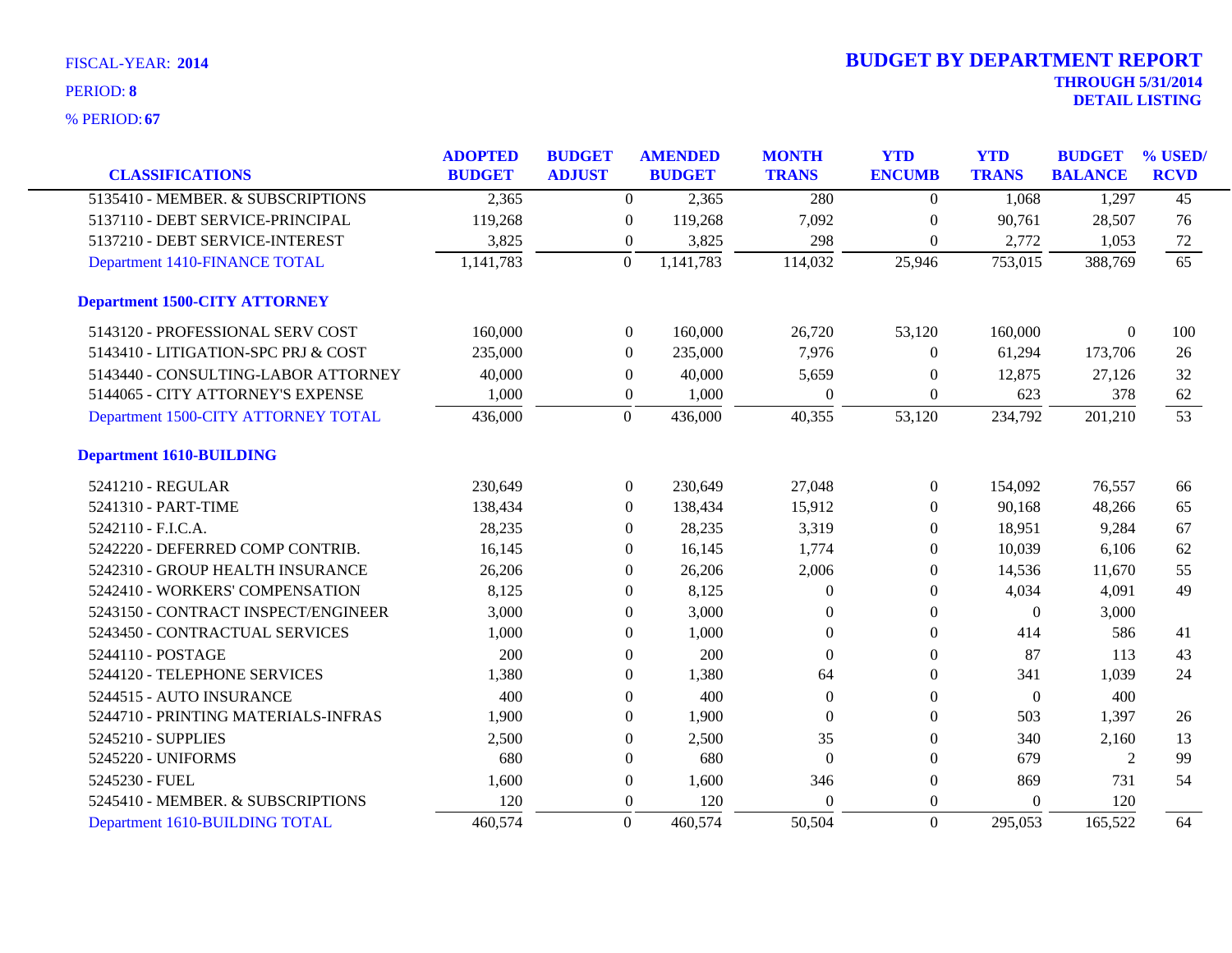**67** % PERIOD:

| <b>DETAIL LISTING</b> |
|-----------------------|
|                       |
|                       |

| <b>CLASSIFICATIONS</b>                       | <b>ADOPTED</b><br><b>BUDGET</b> | <b>BUDGET</b><br><b>ADJUST</b> |                  | <b>AMENDED</b><br><b>BUDGET</b> | <b>MONTH</b><br><b>TRANS</b> | <b>YTD</b><br><b>ENCUMB</b> | <b>YTD</b><br><b>TRANS</b> | <b>BUDGET</b><br><b>BALANCE</b> | % USED/<br><b>RCVD</b> |
|----------------------------------------------|---------------------------------|--------------------------------|------------------|---------------------------------|------------------------------|-----------------------------|----------------------------|---------------------------------|------------------------|
| <b>Department 1620-PLANNING &amp; ZONING</b> |                                 |                                |                  |                                 |                              |                             |                            |                                 |                        |
|                                              |                                 |                                |                  |                                 |                              |                             |                            |                                 |                        |
| 5241210 - REGULAR                            | 228,679                         |                                | $\overline{0}$   | 228,679                         | 23,789                       | $\boldsymbol{0}$            | 160,324                    | 68,355                          | 70                     |
| 5241310 - PART-TIME                          | $\Omega$                        |                                | $\overline{0}$   | $\theta$                        | $\Omega$                     | $\overline{0}$              | $\overline{0}$             | $\overline{0}$                  |                        |
| 5242110 - F.I.C.A.                           | 17,494                          |                                | $\Omega$         | 17,494                          | 1,854                        | $\Omega$                    | 12,529                     | 4,965                           | 71                     |
| 5242210 - PENSION PLAN CONTRIBUTION          | 8,291                           |                                | $\theta$         | 8,291                           | $\theta$                     | $\theta$                    | 4,653                      | 3,638                           | 56                     |
| 5242220 - DEFERRED COMP CONTRIB.             | 11,977                          |                                | $\boldsymbol{0}$ | 11,977                          | 1,095                        | $\theta$                    | 6,167                      | 5,810                           | 51                     |
| 5242310 - GROUP HEALTH INSURANCE             | 26,206                          |                                | $\mathbf{0}$     | 26,206                          | 1,523                        | $\boldsymbol{0}$            | 14,112                     | 12,094                          | 53                     |
| 5242410 - WORKERS' COMPENSATION              | 686                             |                                | $\Omega$         | 686                             | $\Omega$                     | $\theta$                    | 341                        | 345                             | 49                     |
| 5243100 - PROFESSIONAL SERVICES              | 2,440                           |                                | $\theta$         | 2,440                           | $\Omega$                     | $\Omega$                    | $\Omega$                   | 2,440                           |                        |
| 5243450 - CONTRACTUAL SERVICES               | 139,000                         |                                | $\mathbf{0}$     | 139,000                         | $\theta$                     | 8,000                       | 19,780                     | 119,220                         | 14                     |
| 5243480 - DIGITIZING                         | 1,500                           |                                | $\Omega$         | 1,500                           | $\Omega$                     | $\overline{0}$              | $\overline{0}$             | 1,500                           |                        |
| 5244070 - TRAVEL & CONFERENCE                | 1,400                           |                                | $\theta$         | 1,400                           | $\theta$                     | $\theta$                    | 150                        | 1,250                           | 10                     |
| 5244110 - POSTAGE                            | 2,063                           |                                | $\mathbf{0}$     | 2,063                           | $\theta$                     | $\mathbf{0}$                | 893                        | 1,170                           | 43                     |
| 5244120 - TELEPHONE SERVICES                 | 1,097                           |                                | $\Omega$         | 1,097                           | $\Omega$                     | $\Omega$                    | 880                        | 217                             | 80                     |
| 5244515 - AUTO INSURANCE                     | 400                             |                                | $\Omega$         | 400                             | $\Omega$                     | $\Omega$                    | $\Omega$                   | 400                             |                        |
| 5244620 - MAINT.&REP.OPER. EQUIPMNT          | 9,443                           |                                | $\mathbf{0}$     | 9,443                           | $\theta$                     | $\boldsymbol{0}$            | 1,112                      | 8,331                           | 11                     |
| 5244634 - PLANNING- INTERNET                 | 4,000                           |                                | $\theta$         | 4,000                           | $\theta$                     | $\theta$                    | $\mathbf{0}$               | 4,000                           |                        |
| 5244710 - PRINTING MATERIALS-INFRAS          | 3,412                           |                                | $\Omega$         | 3,412                           | $\Omega$                     | $\theta$                    | 1,673                      | 1,739                           | 49                     |
| 5244910 - LEGAL ADS                          | 3,945                           |                                | $\theta$         | 3,945                           | 399                          | $\theta$                    | 2,403                      | 1,542                           | 60                     |
| 5245205 - COMPUTERS                          | 1,000                           |                                | $\theta$         | 1,000                           | $\overline{0}$               | $\mathbf{0}$                | $\theta$                   | 1,000                           |                        |
| 5245210 - SUPPLIES                           | 3,681                           |                                | $\Omega$         | 3,681                           | 428                          | $\Omega$                    | 2,597                      | 1,084                           | 70                     |
| 5245230 - FUEL                               | 144                             |                                | $\boldsymbol{0}$ | 144                             | 31                           | $\boldsymbol{0}$            | 78                         | 66                              | 54                     |
| 5245410 - MEMBER. & SUBSCRIPTIONS            | 1,605                           |                                | $\boldsymbol{0}$ | 1,605                           | $\theta$                     | $\boldsymbol{0}$            | 313                        | 1,292                           | 19                     |
| Department 1620-PLANNING & ZONING TOTAL      | 468,463                         |                                | $\mathbf{0}$     | 468,463                         | 29,119                       | 8,000                       | 228,005                    | 240,458                         | 48                     |
| <b>Department 1640-CODE ENFORCEMENT</b>      |                                 |                                |                  |                                 |                              |                             |                            |                                 |                        |
| 5241210 - REGULAR                            | 153,875                         |                                | $\boldsymbol{0}$ | 153,875                         | 17,701                       | $\boldsymbol{0}$            | 101,564                    | 52,311                          | 66                     |
| 5241310 - PART-TIME                          | $\Omega$                        |                                | $\Omega$         | $\Omega$                        | $\Omega$                     | $\Omega$                    | $\Omega$                   | $\overline{0}$                  |                        |
| 5242110 - F.I.C.A.                           | 11,771                          |                                | $\Omega$         | 11,771                          | 1,383                        | $\Omega$                    | 8,000                      | 3,771                           | 67                     |
| 5242210 - PENSION PLAN CONTRIBUTION          | 8,207                           |                                | $\Omega$         | 8,207                           | $\theta$                     | $\Omega$                    | 4,606                      | 3,601                           | 56                     |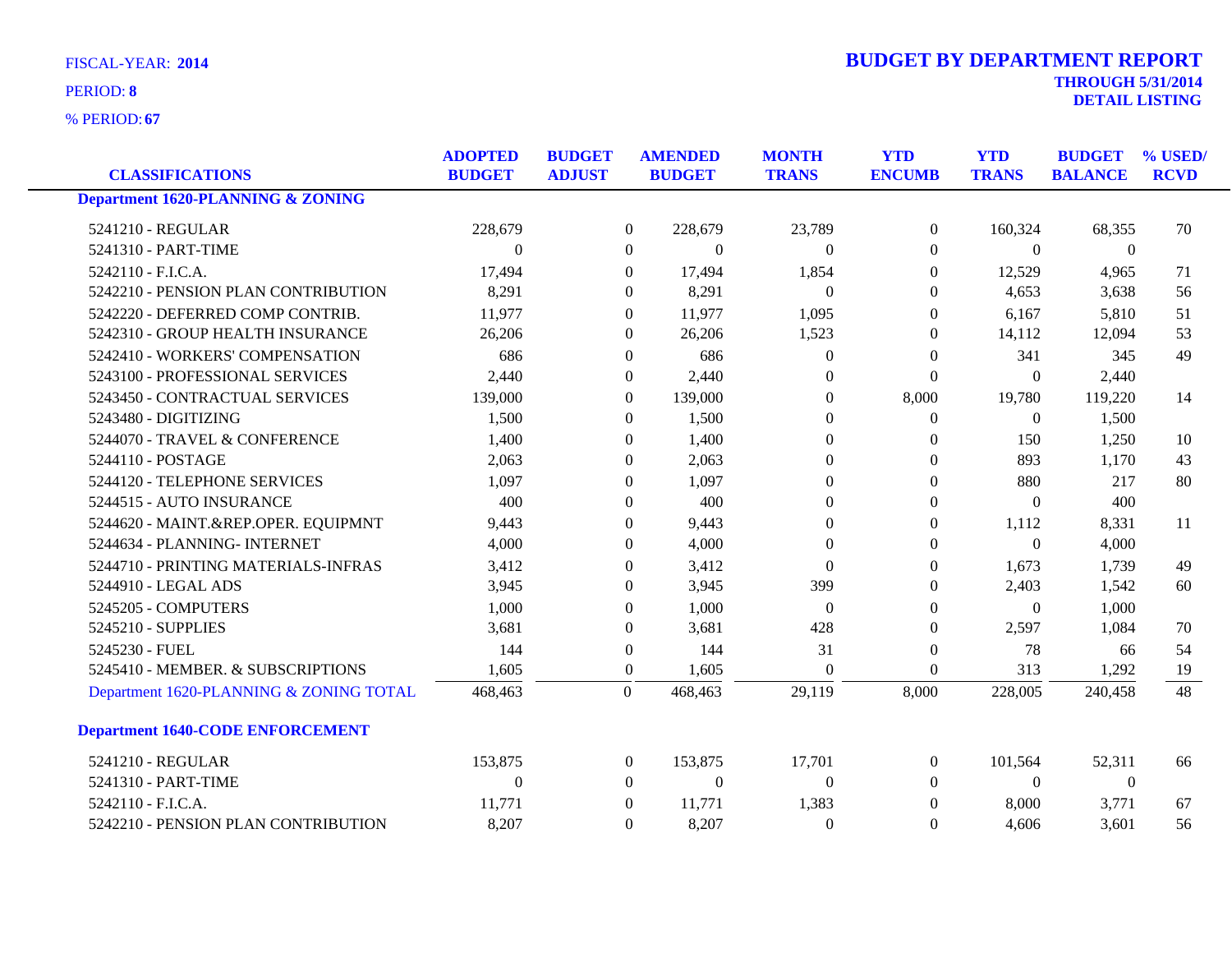| <b>CLASSIFICATIONS</b>                      | <b>ADOPTED</b><br><b>BUDGET</b> | <b>BUDGET</b><br><b>ADJUST</b> | <b>AMENDED</b><br><b>BUDGET</b> |         | <b>MONTH</b><br><b>TRANS</b> | <b>YTD</b><br><b>ENCUMB</b> | <b>YTD</b><br><b>TRANS</b> | <b>BUDGET</b><br><b>BALANCE</b> | % USED/<br><b>RCVD</b> |
|---------------------------------------------|---------------------------------|--------------------------------|---------------------------------|---------|------------------------------|-----------------------------|----------------------------|---------------------------------|------------------------|
| 5242220 - DEFERRED COMP CONTRIB.            | 6,782                           |                                | $\overline{0}$                  | 6,782   | 561                          | $\overline{0}$              | 3,245                      | 3,537                           | 47                     |
| 5242310 - GROUP HEALTH INSURANCE            | 19,655                          |                                | $\overline{0}$                  | 19,655  | 1,513                        | 0                           | 11,082                     | 8,573                           | 56                     |
| 5242410 - WORKERS' COMPENSATION             | 4,801                           |                                | $\theta$                        | 4,801   | $\overline{0}$               | 0                           | 2,383                      | 2,418                           | 49                     |
| 5243111 - SPECIAL MASTERS                   | 4,000                           |                                | $\Omega$                        | 4,000   | 200                          | 0                           | 800                        | 3,200                           | 20                     |
| 5243450 - CONTRACTUAL SERVICES              | 20,000                          |                                | $\Omega$                        | 20,000  | 252                          | 0                           | 302                        | 19,698                          | 1                      |
| 5244070 - TRAVEL & CONFERENCE               | 1,374                           |                                | $\overline{0}$                  | 1,374   | $\boldsymbol{0}$             | $\overline{0}$              | 95                         | 1,279                           | 6                      |
| 5244080 - EMPLOYEE EDUCATION                | 2,415                           |                                | $\Omega$                        | 2,415   | 375                          | $\overline{0}$              | 525                        | 1,890                           | 21                     |
| 5244110 - POSTAGE                           | 7,000                           |                                | $\Omega$                        | 7,000   | 19                           | $\Omega$                    | 3,086                      | 3,914                           | 44                     |
| 5244120 - TELEPHONE SERVICES                | 4,650                           |                                | $\Omega$                        | 4,650   | 442                          | $\overline{0}$              | 2,980                      | 1,670                           | 64                     |
| 5244515 - AUTO INSURANCE                    | 1,800                           |                                | $\mathbf{0}$                    | 1,800   | $\theta$                     | $\mathbf{0}$                | $\overline{0}$             | 1,800                           |                        |
| 5244710 - PRINTING MATERIALS-INFRAS         | 1,668                           |                                | $\overline{0}$                  | 1,668   | $\Omega$                     | 0                           | 479                        | 1,189                           | 28                     |
| 5244920 - LIENS                             | 1,612                           |                                | $\overline{0}$                  | 1,612   | 935                          | 0                           | 1,838                      | $-226$                          | 114                    |
| 5245205 - COMPUTERS                         | 4,400                           |                                | $\Omega$                        | 4,400   | $\overline{0}$               | $\overline{0}$              | 3,708                      | 692                             | 84                     |
| 5245210 - SUPPLIES                          | 2,873                           |                                | $\theta$                        | 2,873   | 480                          | $\overline{0}$              | 1,470                      | 1,403                           | 51                     |
| 5245220 - UNIFORMS                          | 2,000                           |                                | $\theta$                        | 2,000   | $\theta$                     | $\overline{0}$              | 771                        | 1,229                           | 38                     |
| 5245230 - FUEL                              | 5,978                           |                                | $\mathbf{0}$                    | 5,978   | 1,292                        | $\overline{0}$              | 3,245                      | 2,733                           | 54                     |
| 5245410 - MEMBER. & SUBSCRIPTIONS           | 540                             |                                | $\overline{0}$                  | 540     | $\Omega$                     | $\overline{0}$              | 105                        | 435                             | 19                     |
| Department 1640-CODE ENFORCEMENT TOTAL      | 265,401                         |                                | $\overline{0}$                  | 265,401 | 25,153                       | $\overline{0}$              | 150,284                    | 115,117                         | 56                     |
| <b>Department 1710-BUILDING MAINTENANCE</b> |                                 |                                |                                 |         |                              |                             |                            |                                 |                        |
| 5191210 - FULL-TIME                         | 71,737                          |                                | $\overline{0}$                  | 71,737  | 8,246                        | $\overline{0}$              | 47,236                     | 24,501                          | 65                     |
| 5191410 - OVERTIME                          | 4,000                           |                                | $\overline{0}$                  | 4,000   | 8                            | $\overline{0}$              | 422                        | 3,578                           | 10                     |
| 5192110 - F.I.C.A.                          | 5,794                           |                                | $\overline{0}$                  | 5,794   | 706                          | 0                           | 4,130                      | 1,664                           | 71                     |
| 5192210 - PENSION PLAN CONTRIBUTION         | 10,906                          |                                | $\overline{0}$                  | 10,906  | $\overline{0}$               | $\overline{0}$              | 6,120                      | 4,786                           | 56                     |
| 5192310 - GROUP HEALTH INSURANCE            | 13,103                          |                                | $\Omega$                        | 13,103  | 1,485                        | $\Omega$                    | 9,904                      | 3,199                           | 75                     |
| 5192410 - WORKERS' COMPENSATION             | 3,409                           |                                | $\overline{0}$                  | 3,409   | $\theta$                     | $\Omega$                    | 1,692                      | 1,717                           | 49                     |
| 5193450 - CONT. SVCS.                       | 86,655                          |                                | $\overline{0}$                  | 86,655  | 1,312                        | 18,400                      | 63,951                     | 22,704                          | 73                     |
| 5194070 - TRAVEL                            | 250                             |                                | $\overline{0}$                  | 250     | $\overline{0}$               | $\theta$                    | $\theta$                   | 250                             |                        |
| 5194080 - EMPLOYEE EDUCATION                | 200                             |                                | $\overline{0}$                  | 200     | $\left($                     | $\overline{0}$              | $\Omega$                   | 200                             |                        |
| 5194120 - TELEPHONE SERVICE                 | 780                             |                                | $\theta$                        | 780     | 39                           | $\theta$                    | 193                        | 587                             | 24                     |
| 5194310 - ELECTRIC                          | 114,000                         |                                | $\Omega$                        | 114,000 | $\theta$                     | 73,589                      | 114,000                    | $\theta$                        | 100                    |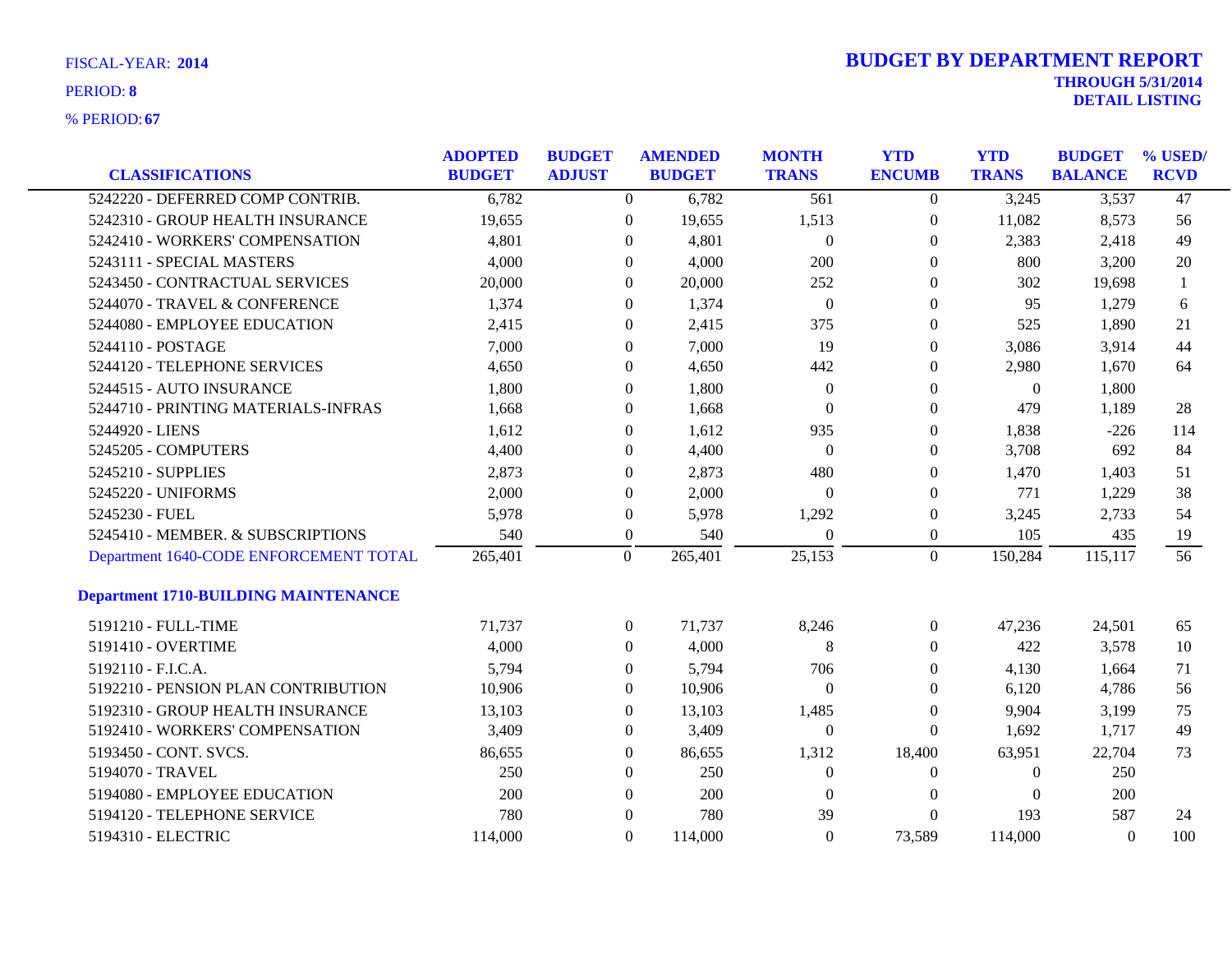| <b>CLASSIFICATIONS</b>                                                    | <b>ADOPTED</b><br><b>BUDGET</b> | <b>BUDGET</b><br><b>ADJUST</b> |                  | <b>AMENDED</b><br><b>BUDGET</b> | <b>MONTH</b><br><b>TRANS</b> | <b>YTD</b><br><b>ENCUMB</b> | <b>YTD</b><br><b>TRANS</b> | <b>BUDGET</b><br><b>BALANCE</b> | % USED/<br><b>RCVD</b> |
|---------------------------------------------------------------------------|---------------------------------|--------------------------------|------------------|---------------------------------|------------------------------|-----------------------------|----------------------------|---------------------------------|------------------------|
| 5194320 - WATER                                                           | 27,000                          |                                | $\overline{0}$   | 27,000                          | 2,979                        | 11,162                      | 27,000                     | $\Omega$                        | 100                    |
|                                                                           | 250                             |                                |                  |                                 |                              |                             |                            |                                 |                        |
| 5194620 - REPAIR & MAINT. OPER EQUI<br>5194670 - MAINT & REP - STRUCTURES |                                 |                                | $\boldsymbol{0}$ | 250                             | $\theta$                     | $\boldsymbol{0}$            | $\overline{0}$             | 250                             |                        |
|                                                                           | 82,000                          |                                | $\overline{0}$   | 82,000                          | 5,712                        | 3,495                       | 35,657                     | 46,343                          | 43                     |
| 5195210 - SUPPLIES                                                        | 21,050                          |                                | $\overline{0}$   | 21,050                          | 46                           | $\overline{0}$              | 4,276                      | 16,774                          | 20                     |
| 5195220 - UNIFORMS                                                        | 800                             |                                | $\boldsymbol{0}$ | 800                             | $\theta$                     | 530                         | 672                        | 128                             | 84                     |
| Department 1710-BUILDING MAINTENANCE TOTAL                                | 441,934                         |                                | $\overline{0}$   | 441,934                         | 20,533                       | 107,176                     | 315,253                    | 126,681                         | 71                     |
| <b>Department 1720-SOLID WASTE</b>                                        |                                 |                                |                  |                                 |                              |                             |                            |                                 |                        |
| 5341210 - REGULAR                                                         | 410,277                         |                                | $\overline{0}$   | 410,277                         | 38,598                       | $\boldsymbol{0}$            | 239,179                    | 171,098                         | 58                     |
| 5341410 - OVERTIME                                                        | 7,000                           |                                | $\overline{0}$   | 7,000                           | 102                          | $\overline{0}$              | 3,911                      | 3,089                           | 55                     |
| 5342110 - F.I.C.A.                                                        | 31,922                          |                                | $\overline{0}$   | 31,922                          | 2,934                        | $\Omega$                    | 18,582                     | 13,340                          | 58                     |
| 5342210 - PENSION PLAN CONTRIBUTION                                       | 36,851                          |                                | 0                | 36,851                          | $\theta$                     | $\theta$                    | 20,680                     | 16,171                          | 56                     |
| 5342220 - ICMA                                                            | 10,806                          |                                | $\Omega$         | 10,806                          | 297                          | $\theta$                    | 848                        | 9,958                           | 7                      |
| 5342310 - GROUP HEALTH INSURANCE                                          | 65,516                          |                                | $\overline{0}$   | 65,516                          | 4,421                        | $\overline{0}$              | 28,551                     | 36,965                          | 43                     |
| 5342410 - WORKERS' COMPENSATION                                           | 54,321                          |                                | $\overline{0}$   | 54,321                          | $\theta$                     | $\Omega$                    | 26,967                     | 27,354                          | 49                     |
| 5343470 - INTERLCL AGREE-RECYCLING                                        | 91,150                          |                                | $\boldsymbol{0}$ | 91,150                          | 14,488                       | 40,440                      | 91,150                     | $\boldsymbol{0}$                | 100                    |
| 5344070 - TRAVEL & CONFERENCE                                             | 200                             |                                | $\overline{0}$   | 200                             | $\theta$                     | $\boldsymbol{0}$            | 25                         | 175                             | 12                     |
| 5344080 - EMPLOYEE EDUCATION                                              | 300                             |                                | $\Omega$         | 300                             | $\Omega$                     | $\Omega$                    | $\Omega$                   | 300                             |                        |
| 5344340 - REFUSE DISPOSAL FEE                                             | 648,815                         |                                | $\overline{0}$   | 648,815                         | 28,353                       | 255,517                     | 645,590                    | 3,225                           | 99                     |
| 5345210 - SUPPLIES                                                        | 8,500                           |                                | $\overline{0}$   | 8,500                           | 992                          | $\boldsymbol{0}$            | 3,552                      | 4,948                           | 41                     |
| 5345220 - UNIFORMS                                                        | 4,000                           |                                | $\boldsymbol{0}$ | 4,000                           | $\theta$                     | 2,584                       | 3,451                      | 549                             | 86                     |
| 5347110 - DEBT SERVICE-PRINCIPAL                                          | $\Omega$                        |                                | $\boldsymbol{0}$ | $\Omega$                        | $\Omega$                     | $\overline{0}$              | $\Omega$                   | $\theta$                        |                        |
| 5347210 - DEBT SERVICE-INTEREST                                           | $\Omega$                        |                                | $\boldsymbol{0}$ | $\Omega$                        | $\Omega$                     | $\overline{0}$              | $\Omega$                   | $\theta$                        |                        |
| Department 1720-SOLID WASTE TOTAL                                         | 1,369,658                       |                                | $\mathbf{0}$     | 1,369,658                       | 90,185                       | 298,541                     | 1,082,486                  | 287,172                         | 79                     |
| <b>Department 1730-STREET MAINTENANCE</b>                                 |                                 |                                |                  |                                 |                              |                             |                            |                                 |                        |
| 5411210 - REGULAR                                                         | 211,623                         |                                | $\overline{0}$   | 211,623                         | 21,152                       | $\overline{0}$              | 141,329                    | 70,294                          | 66                     |
| 5411310 - PART TIME                                                       | $\theta$                        |                                | $\overline{0}$   | $\mathbf{0}$                    | $\Omega$                     | $\overline{0}$              | $\theta$                   | $\theta$                        |                        |
| 5411410 - OVERTIME                                                        | $\theta$                        |                                | $\overline{0}$   | $\boldsymbol{0}$                | 92                           | $\overline{0}$              | 1,917                      | $-1,917$                        |                        |
| 5412110 - F.I.C.A.                                                        | 16,189                          |                                | $\theta$         | 16,189                          | 1,624                        | $\overline{0}$              | 11,012                     | 5,177                           | 68                     |
| 5412210 - PENSION PLAN CONTRIBUTION                                       | 18,315                          |                                | $\Omega$         | 18,315                          | $\theta$                     | $\Omega$                    | 10,278                     | 8,037                           | 56                     |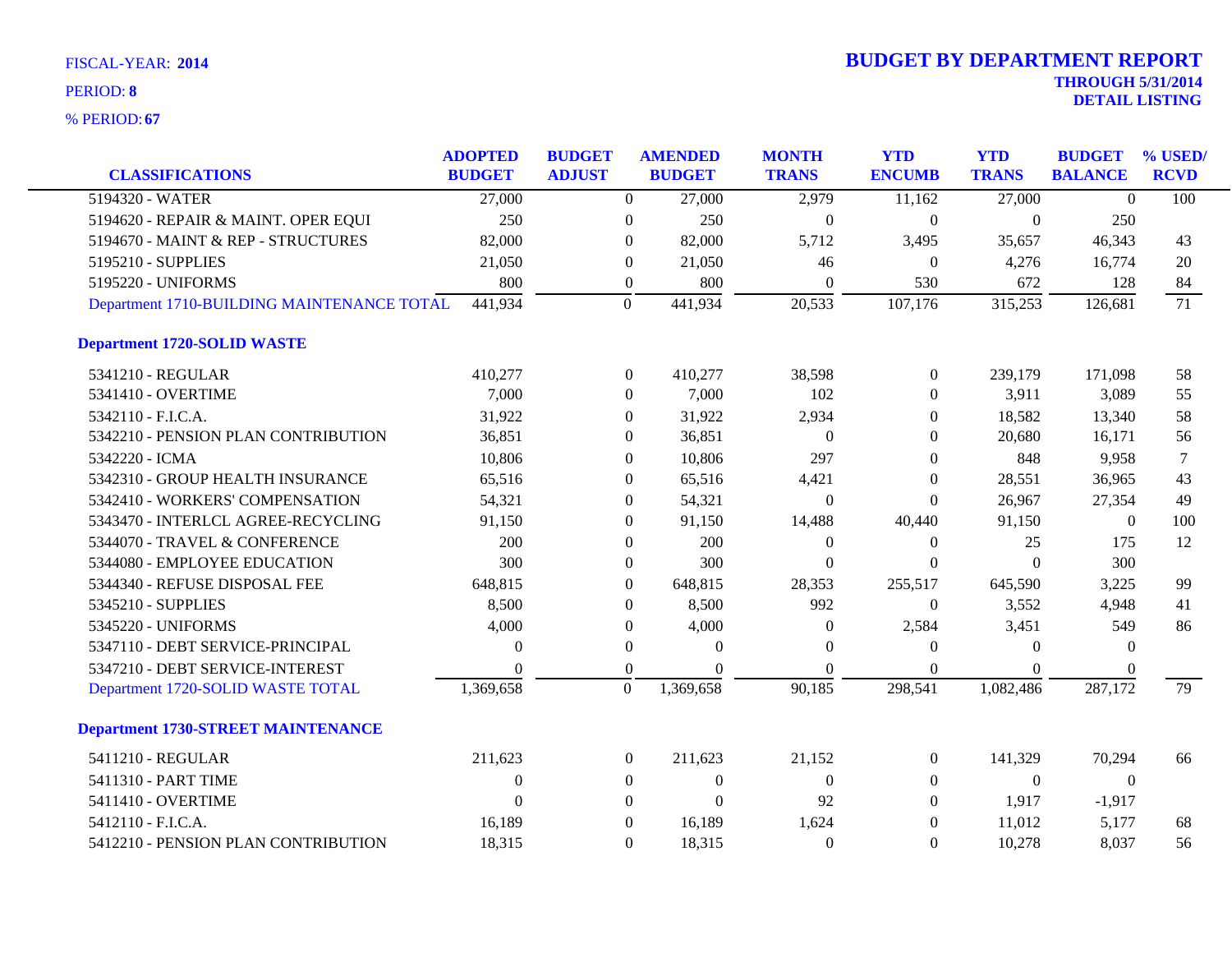| FISCAL-YEAR: 2014 |  |
|-------------------|--|
| PERIOD: 8         |  |

| <b>CLASSIFICATIONS</b>                      | <b>ADOPTED</b><br><b>BUDGET</b> | <b>BUDGET</b><br><b>ADJUST</b> | <b>AMENDED</b><br><b>BUDGET</b> | <b>MONTH</b><br><b>TRANS</b> | <b>YTD</b><br><b>ENCUMB</b> | <b>YTD</b><br><b>TRANS</b> | <b>BUDGET</b><br><b>BALANCE</b> | % USED/<br><b>RCVD</b> |
|---------------------------------------------|---------------------------------|--------------------------------|---------------------------------|------------------------------|-----------------------------|----------------------------|---------------------------------|------------------------|
| 5412220 - DEFERRED COMP CONTRIB             | 5,910                           | $\overline{0}$                 | 5,910                           | $\overline{30}$              | $\overline{0}$              | 1,005                      | 4,905                           | $\overline{17}$        |
| 5412310 - GROUP HEALTH INSURANCE            | 45,861                          | $\boldsymbol{0}$               | 45,861                          | 2,461                        | $\boldsymbol{0}$            | 23,615                     | 22,246                          | 51                     |
| 5412410 - WORKERS' COMPENSATION             | 21,861                          | $\overline{0}$                 | 21,861                          | $\boldsymbol{0}$             | $\boldsymbol{0}$            | 10,853                     | 11,008                          | 49                     |
| 5413450 - CONTRACTUAL SERVICES              | 30,000                          | $\theta$                       | 30,000                          | 4,200                        | 12,300                      | 27,000                     | 3,000                           | 90                     |
| 5414070 - TRAVEL & CONFERENCE               | 300                             | $\theta$                       | 300                             | $\boldsymbol{0}$             | 0                           | $\theta$                   | 300                             |                        |
| 5414080 - EMPLOYEE EDUCATION                | 700                             | $\boldsymbol{0}$               | 700                             | $\overline{0}$               | 0                           | 75                         | 625                             | 10                     |
| 5414120 - TRAVEL & CONFERENCE               | 1,560                           | $\boldsymbol{0}$               | 1,560                           | 39                           | $\boldsymbol{0}$            | 425                        | 1,135                           | 27                     |
| 5414625 - LANDSCAPE MAINTENANCE             | 31,000                          | $\overline{0}$                 | 31,000                          | 881                          | $\theta$                    | 13,904                     | 17,096                          | 44                     |
| 5414640 - MAINT & REP STRS & PARKWY         | 12,800                          | $\overline{0}$                 | 12,800                          | 639                          | 0                           | 1,646                      | 11,154                          | 12                     |
| 5414650 - PARKS & STREETS - ELECT.          | 103,000                         | $\overline{0}$                 | 103,000                         | $\boldsymbol{0}$             | 60,469                      | 103,000                    | $\boldsymbol{0}$                | 100                    |
| 5414670 - MAINT & REP-GRDS & STRUCT         | 2,500                           | $\overline{0}$                 | 2,500                           | $\boldsymbol{0}$             | $\boldsymbol{0}$            | 2,207                      | 293                             | 88                     |
| 5415210 - SUPPLIES                          | 3,400                           | $\theta$                       | 3,400                           | 166                          | $\theta$                    | 626                        | 2,774                           | 18                     |
| 5415220 - UNIFORMS                          | 3,600                           | $\theta$                       | 3,600                           | $\theta$                     | 1,982                       | 2,340                      | 1,260                           | 65                     |
| 5415245 - TOOLS                             | 500                             | $\boldsymbol{0}$               | 500                             | $\theta$                     | $\boldsymbol{0}$            | $\mathbf{0}$               | 500                             |                        |
| 5417110 - DEBT SERVICE- PRINCIPAL           | $\theta$                        | $\boldsymbol{0}$               | $\theta$                        | $\overline{0}$               | $\theta$                    | $\mathbf{0}$               | $\theta$                        |                        |
| 5417210 - DEBT SERVICE-INTEREST             |                                 | 0                              | $\Omega$                        | $\Omega$                     | 0                           | $\Omega$                   | $\theta$                        |                        |
| Department 1730-STREET MAINTENANCE TOTAL    | 509,119                         | $\mathbf{0}$                   | 509,119                         | 31,284                       | 74,751                      | 351,232                    | 157,887                         | 68                     |
| <b>Department 1750-LANSCAPE MAINTENANCE</b> |                                 |                                |                                 |                              |                             |                            |                                 |                        |
| 5191210 - FULL-TIME                         | 206,633                         | $\boldsymbol{0}$               | 206,633                         | 23,812                       | $\boldsymbol{0}$            | 130,318                    | 76,315                          | 63                     |
| 5191410 - OVERTIME                          | 4,000                           | $\overline{0}$                 | 4,000                           | 660                          | 0                           | 3,983                      | 17                              | 99                     |
| 5192110 - F.I.C.A.                          | 16,113                          | $\overline{0}$                 | 16,113                          | 1,810                        | 0                           | 10,082                     | 6,031                           | 62                     |
| 5192210 - PENSION PLAN CONTRIBUTION         | 19,355                          | 0                              | 19,355                          | $\boldsymbol{0}$             | $\boldsymbol{0}$            | 10,862                     | 8,493                           | 56                     |
| 5192220 - DEFERRED COMP CONTRIB.            | 5,336                           | $\overline{0}$                 | 5,336                           | 30                           | $\boldsymbol{0}$            | 170                        | 5,166                           | 3                      |
| 5192310 - GROUP HEALTH INSURANCE            | 39,310                          | $\overline{0}$                 | 39,310                          | 2,461                        | 0                           | 17,718                     | 21,592                          | 45                     |
| 5192410 - WORKERS' COMPENSATION             | 8,451                           | $\overline{0}$                 | 8,451                           | $\boldsymbol{0}$             | $\overline{0}$              | 4,195                      | 4,256                           | 49                     |
| 5193450 - CONT. SVCS.                       | 37,000                          | $\boldsymbol{0}$               | 37,000                          | 955                          | 16,058                      | 16,621                     | 20,379                          | 44                     |
| 5194070 - TRAVEL                            | 1,000                           | $\overline{0}$                 | 1,000                           | $\boldsymbol{0}$             | $\boldsymbol{0}$            | 130                        | 870                             | 13                     |
| 5194120 - TELEPHONE SERVICE                 | 1,800                           | $\overline{0}$                 | 1,800                           | 86                           | $\boldsymbol{0}$            | 486                        | 1,314                           | 27                     |
| 5194350 - ELECTRICITY-CITY PARKS            | 75,000                          | $\theta$                       | 75,000                          | 7,292                        | 45,745                      | 71,664                     | 3,336                           | 95                     |
| 5194420 - OUTSIDE SERV RENTAL               | 1,000                           | $\overline{0}$                 | 1,000                           | $\mathbf{0}$                 | $\overline{0}$              | $\mathbf{0}$               | 1,000                           |                        |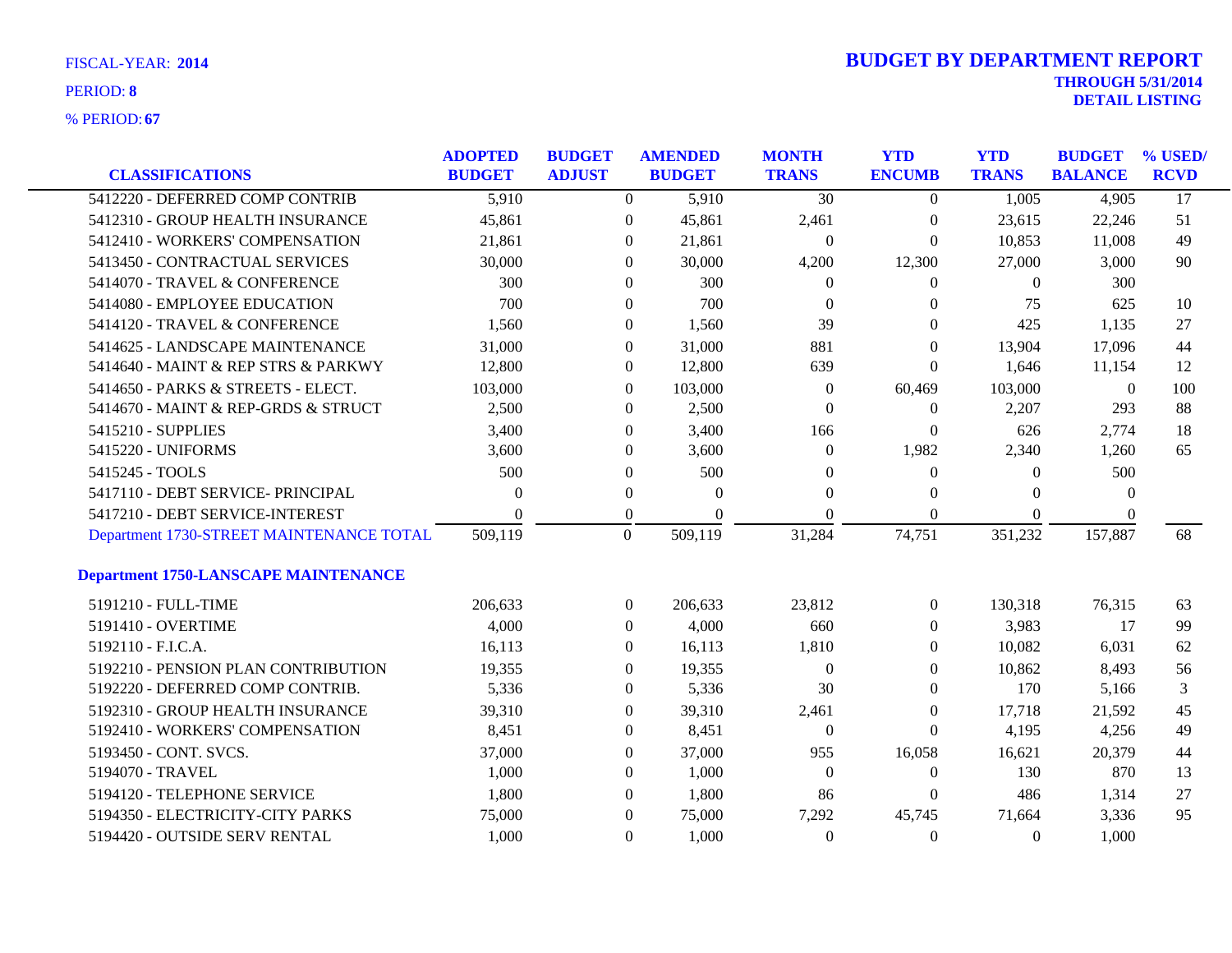|                                                     | <b>ADOPTED</b> | <b>BUDGET</b> |                  | <b>AMENDED</b> | <b>MONTH</b>     | <b>YTD</b>       | <b>YTD</b>       | <b>BUDGET</b>  | % USED/         |
|-----------------------------------------------------|----------------|---------------|------------------|----------------|------------------|------------------|------------------|----------------|-----------------|
| <b>CLASSIFICATIONS</b>                              | <b>BUDGET</b>  | <b>ADJUST</b> |                  | <b>BUDGET</b>  | <b>TRANS</b>     | <b>ENCUMB</b>    | <b>TRANS</b>     | <b>BALANCE</b> | <b>RCVD</b>     |
| 5194515 - AUTO INSURANCE                            | 1,500          |               | $\overline{0}$   | 1,500          | $\Omega$         | $\overline{0}$   | $\Omega$         | 1,500          |                 |
| 5194620 - REPAIR & MAINT. OPER EQUI                 | 56,500         |               | $\overline{0}$   | 56,500         | 10,797           | $\boldsymbol{0}$ | 54,419           | 2,081          | 96              |
| 5195210 - SUPPLIES                                  | 9,285          |               | $\overline{0}$   | 9,285          | 31               | $\theta$         | 9,277            | 8              | 99              |
| 5195220 - UNIFORMS                                  | 3,650          |               | $\boldsymbol{0}$ | 3,650          | 1,148            | $\Omega$         | 2,299            | 1,351          | 62              |
| 5195230 - FUEL & LUBRICANT                          | 13,352         |               | $\overline{0}$   | 13,352         | 2,886            | $\theta$         | 7,248            | 6,104          | 54              |
| 5195410 - MEMBER. & SUBSCRIPTIONS                   | 450            |               | $\boldsymbol{0}$ | 450            | $\mathbf{0}$     | $\boldsymbol{0}$ | 159              | 291            | 35              |
| Department 1750-LANSCAPE MAINTENANCE TOTAL          | 499,735        |               | $\mathbf{0}$     | 499,735        | 51,968           | 61,803           | 339,631          | 160,104        | $\overline{67}$ |
| <b>Department 1760-EQUIPMENT MAINTENANCE</b>        |                |               |                  |                |                  |                  |                  |                |                 |
| 5191210 - FULL-TIME                                 | 125,831        |               | $\overline{0}$   | 125,831        | 14,463           | $\boldsymbol{0}$ | 82,735           | 43,096         | 65              |
| 5191410 - OVERTIME                                  | 3,500          |               | $\mathbf{0}$     | 3,500          | 77               | $\overline{0}$   | 662              | 2,838          | 18              |
| 5192110 - F.I.C.A.                                  | 9,894          |               | $\overline{0}$   | 9,894          | 1,034            | $\boldsymbol{0}$ | 5,795            | 4,099          | 58              |
| 5192210 - PENSION PLAN CONTRIBUTION                 | 13,488         |               | $\boldsymbol{0}$ | 13,488         | $\boldsymbol{0}$ | $\boldsymbol{0}$ | 7,569            | 5,919          | 56              |
| 5192220 - DEFERRED COMP CONTRIB.                    | 2,496          |               | $\boldsymbol{0}$ | 2,496          | 150              | $\theta$         | 850              | 1,646          | 34              |
| 5192310 - GROUP HEALTH INSURANCE                    | 19,655         |               | $\overline{0}$   | 19,655         | 1,475            | $\boldsymbol{0}$ | 10,324           | 9,331          | 52              |
| 5192410 - WORKERS' COMPENSATION                     | 4,480          |               | $\overline{0}$   | 4,480          | $\mathbf{0}$     | $\theta$         | 2,224            | 2,256          | 49              |
| 5194070 - TRAVEL                                    | 350            |               | $\boldsymbol{0}$ | 350            | $\mathbf{0}$     | $\boldsymbol{0}$ | $\boldsymbol{0}$ | 350            |                 |
| 5194120 - TELEPHONE SERVICE                         | 780            |               | $\boldsymbol{0}$ | 780            | 39               | $\boldsymbol{0}$ | 232              | 548            | 29              |
| 5194515 - AUTO INSURANCE                            | 32,873         |               | $\boldsymbol{0}$ | 32,873         | $\boldsymbol{0}$ | $\theta$         | $\boldsymbol{0}$ | 32,873         |                 |
| 5194620 - REPAIR & MAINT. OPER EQUI                 | 400            |               | $\overline{0}$   | 400            | $\Omega$         | $\Omega$         | $\Omega$         | 400            |                 |
| 5194680 - MAINT & REP-OUTSIDE SVCS                  | 64,000         |               | $\boldsymbol{0}$ | 64,000         | 22,651           | $\theta$         | 57,826           | 6,174          | 90              |
| 5195220 - UNIFORMS                                  | 5,000          |               | $\boldsymbol{0}$ | 5,000          | 232              | 1,618            | 2,795            | 2,205          | 55              |
| 5195230 - FUEL & LUBRICANT                          | 183,944        |               | $\boldsymbol{0}$ | 183,944        | 11,237           | 84,343           | 178,894          | 5,050          | 97              |
| 5195240 - PARTS                                     | 56,000         |               | $\overline{0}$   | 56,000         | 10,209           | 2,055            | 33,891           | 22,109         | 60              |
| 5195245 - OPERATING TOOLS                           | 600            |               | $\overline{0}$   | 600            | $\theta$         | $\theta$         | 140              | 460            | 23              |
| 5195250 - TIRES                                     | 27,000         |               | $\boldsymbol{0}$ | 27,000         | 1,731            | $\overline{0}$   | 22,713           | 4,287          | 84              |
| 5195260 - GENERAL                                   | 6,800          |               | $\boldsymbol{0}$ | 6,800          | 23               | $\boldsymbol{0}$ | 1,555            | 5,245          | 22              |
| Department 1760-EQUIPMENT MAINTENANCE TOTAL 557,091 |                |               | $\boldsymbol{0}$ | 557,091        | 63,321           | 88,016           | 408,205          | 148,886        | $\overline{73}$ |
| <b>Department 1770-PUBLIC WORKS DIRECTOR OFF</b>    |                |               |                  |                |                  |                  |                  |                |                 |
| 5191210 - FULL-TIME                                 | 178,826        |               | $\overline{0}$   | 178,826        | 18,695           | $\boldsymbol{0}$ | 99,007           | 79,819         | 55              |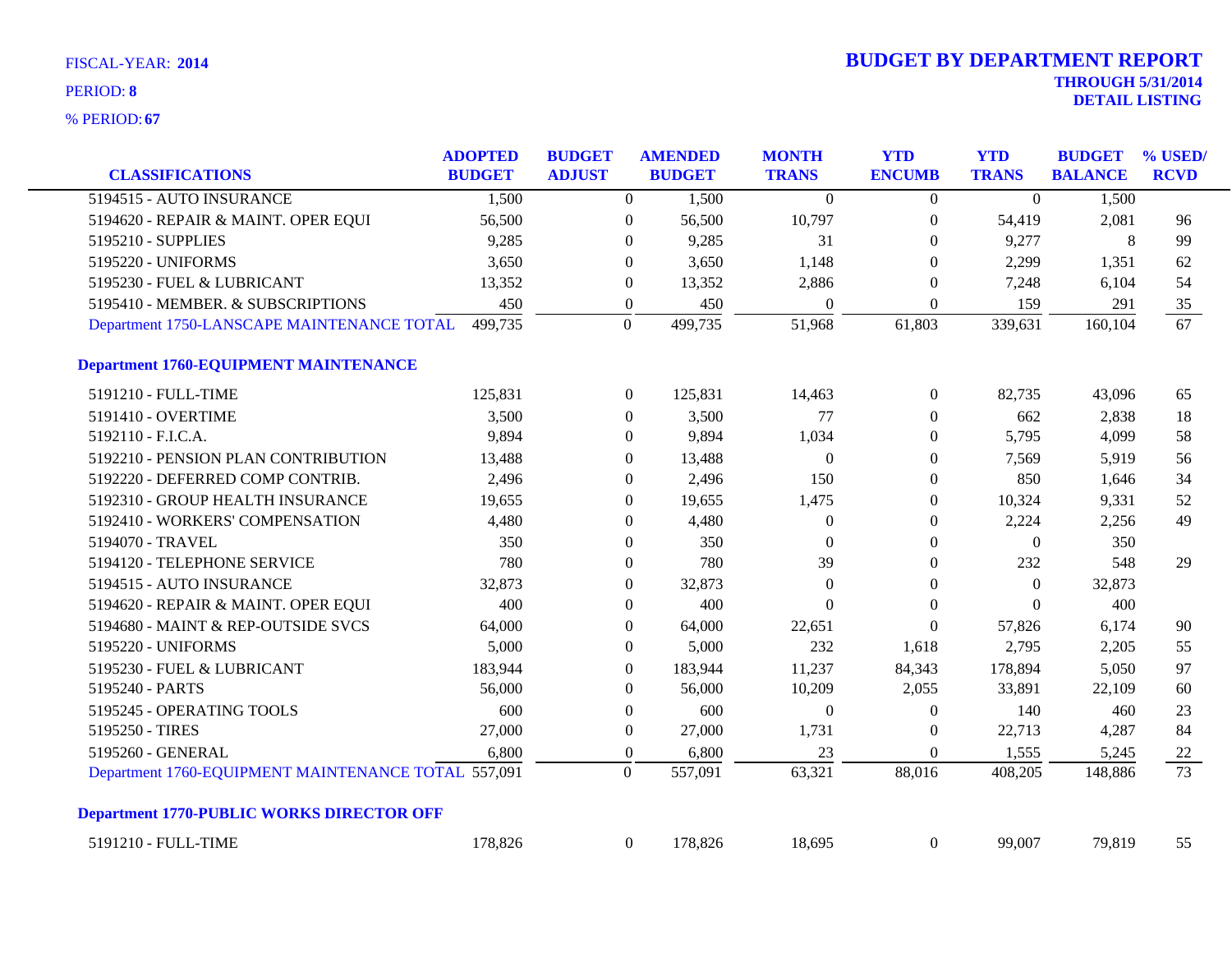| <b>CLASSIFICATIONS</b>                    | <b>ADOPTED</b><br><b>BUDGET</b> | <b>BUDGET</b><br><b>ADJUST</b> |                  | <b>AMENDED</b><br><b>BUDGET</b> | <b>MONTH</b><br><b>TRANS</b> | <b>YTD</b><br><b>ENCUMB</b> | <b>YTD</b><br><b>TRANS</b> | <b>BUDGET</b><br><b>BALANCE</b> | % USED/<br><b>RCVD</b> |
|-------------------------------------------|---------------------------------|--------------------------------|------------------|---------------------------------|------------------------------|-----------------------------|----------------------------|---------------------------------|------------------------|
| 5191410 - OVERTIME                        | $\Omega$                        |                                | $\overline{0}$   | $\Omega$                        | $\Omega$                     | $\Omega$                    | $\Omega$                   | $\theta$                        |                        |
| 5192110 - F.I.C.A.                        | 13,680                          |                                | $\overline{0}$   | 13,680                          | 1,359                        | 0                           | 7,042                      | 6,638                           | 51                     |
| 5192210 - PENSION PLAN CONTRIBUTION       | 7,444                           |                                | $\theta$         | 7,444                           | $\overline{0}$               | $\theta$                    | 4,177                      | 3,267                           | 56                     |
| 5192220 - DEFERRED COMP CONTRIB.          | 8,899                           |                                | $\Omega$         | 8,899                           | 1,056                        | 0                           | 5,964                      | 2,935                           | 67                     |
| 5192310 - GROUP HEALTH INSURANCE          | 19,655                          |                                | $\theta$         | 19,655                          | 1,490                        | $\theta$                    | 9,446                      | 10,209                          | 48                     |
| 5192410 - WORKERS' COMPENSATION           | 536                             |                                | $\theta$         | 536                             | $\boldsymbol{0}$             | $\theta$                    | 266                        | 270                             | 49                     |
| 5194070 - TRAVEL                          | 500                             |                                | $\theta$         | 500                             | $\Omega$                     | 0                           | $\Omega$                   | 500                             |                        |
| 5194080 - EMPLOYEE EDUCATION              | 380                             |                                | $\Omega$         | 380                             | $\Omega$                     | $\Omega$                    | $\Omega$                   | 380                             |                        |
| 5194110 - POSTAGE                         | 125                             |                                | $\Omega$         | 125                             | $\Omega$                     | $\theta$                    | 54                         | 71                              | 43                     |
| 5194120 - TELEPHONE SERVICE               | 1,020                           |                                | $\mathbf{0}$     | 1,020                           | 64                           | $\theta$                    | 278                        | 742                             | 27                     |
| 5194540 - BOILER & MACHINERY              | 2,000                           |                                | $\theta$         | 2,000                           | $\theta$                     | $\theta$                    | $\mathbf{0}$               | 2,000                           |                        |
| 5194710 - COPY MACHINE                    | 6,670                           |                                | $\theta$         | 6,670                           | $\Omega$                     | 0                           | 1,498                      | 5,172                           | 22                     |
| 5195205 - COMPUTER - EQUIPMENT            | $\Omega$                        |                                | $\theta$         | $\mathbf{0}$                    | $\Omega$                     | $\Omega$                    | $\Omega$                   | $\overline{0}$                  |                        |
| 5195210 - SUPPLIES                        | 1,000                           |                                | $\boldsymbol{0}$ | 1,000                           | $\mathbf{0}$                 | $\theta$                    | 684                        | 316                             | 68                     |
| 5195270 - PERMITS                         | 925                             |                                | $\Omega$         | 925                             | $\Omega$                     | 0                           | 875                        | 50                              | 94                     |
| 5195410 - MEMBER. & SUBSCRIPTIONS         | 500                             |                                | $\overline{0}$   | 500                             | $\Omega$                     | $\overline{0}$              | $\Omega$                   | 500                             |                        |
| Department 1770-PUBLIC WORKS DIRECTOR OFF | 242,160                         |                                | $\overline{0}$   | 242,160                         | 22,664                       | $\overline{0}$              | 129,291                    | 112,869                         | 53                     |
| Department 1790-ENGINEERING & CONSTRUCTN  |                                 |                                |                  |                                 |                              |                             |                            |                                 |                        |
| 5191210 - FULL-TIME                       | 128,726                         |                                | $\overline{0}$   | 128,726                         | 15,296                       | $\overline{0}$              | 62,713                     | 66,013                          | 48                     |
| 5192110 - F.I.C.A.                        | 9,848                           |                                | $\Omega$         | 9,848                           | 1,207                        | 0                           | 4,908                      | 4,940                           | 49                     |
| 5192210 - PENSION PLAN CONTRIBUTION       | 6,002                           |                                | $\theta$         | 6,002                           | $\overline{0}$               | $\theta$                    | 3,368                      | 2,634                           | 56                     |
| 5192220 - DEFERRED COMP CONTRIB.          | 6,093                           |                                | $\theta$         | 6,093                           | 735                          | 0                           | 2,185                      | 3,908                           | 35                     |
| 5192310 - GROUP HEALTH INSURANCE          | 13,103                          |                                | $\Omega$         | 13,103                          | 986                          | 0                           | 4,929                      | 8,174                           | 37                     |
| 5192410 - WORKERS' COMPENSATION           | 386                             |                                | $\overline{0}$   | 386                             | $\Omega$                     | 0                           | 192                        | 194                             | 49                     |
| 5193450 - CONT. SVCS.                     | 65,000                          |                                | $\Omega$         | 65,000                          | 7,425                        | $\Omega$                    | 8,320                      | 56,680                          | 12                     |
| 5194070 - TRAVEL                          | 1,000                           |                                | $\theta$         | 1,000                           | $\theta$                     | $\theta$                    | $\mathbf{0}$               | 1,000                           |                        |
| 5194080 - EMPLOYEE EDUCATION              | 1,500                           |                                | $\Omega$         | 1,500                           | $\theta$                     | 0                           | $\Omega$                   | 1,500                           |                        |
| 5194120 - TELEPHONE SERVICE               | 1,020                           |                                | $\Omega$         | 1,020                           | 64                           | $\Omega$                    | 299                        | 721                             | 29                     |
| 5195210 - SUPPLIES                        | 920                             |                                | $\Omega$         | 920                             | $\theta$                     | $\Omega$                    | 911                        | 9                               | 99                     |
| 5195410 - MEMBER. & SUBSCRIPTIONS         | 500                             |                                | $\Omega$         | 500                             | $\Omega$                     | $\Omega$                    | $\Omega$                   | 500                             |                        |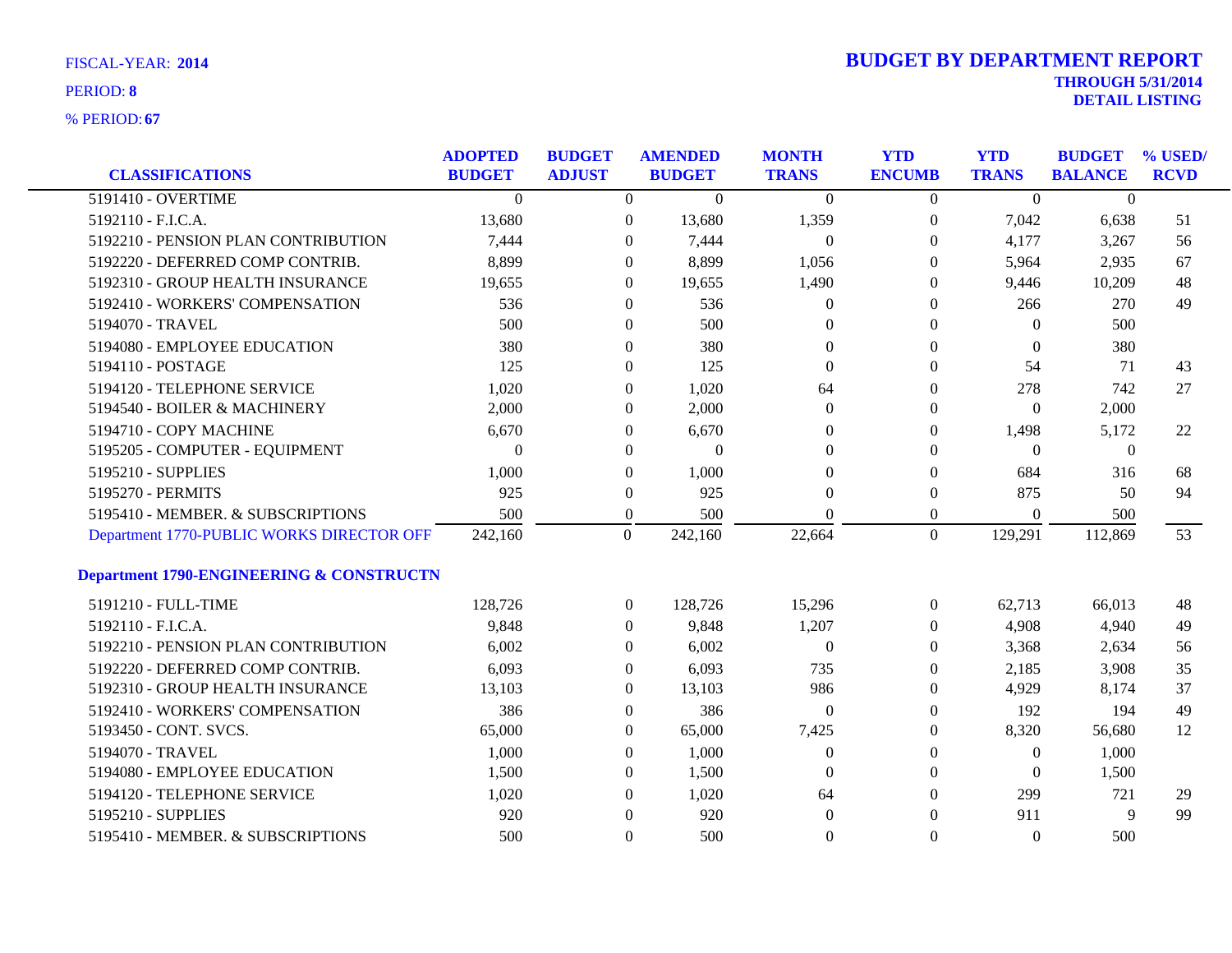**67** % PERIOD:

|  | <b>DETAIL LISTING</b> |
|--|-----------------------|
|  |                       |

| <b>CLASSIFICATIONS</b>                   | <b>ADOPTED</b><br><b>BUDGET</b> | <b>BUDGET</b><br><b>ADJUST</b> |                  | <b>AMENDED</b><br><b>BUDGET</b> | <b>MONTH</b><br><b>TRANS</b> | <b>YTD</b><br><b>ENCUMB</b> | <b>YTD</b><br><b>TRANS</b> | <b>BUDGET</b><br><b>BALANCE</b> | % USED/<br><b>RCVD</b> |
|------------------------------------------|---------------------------------|--------------------------------|------------------|---------------------------------|------------------------------|-----------------------------|----------------------------|---------------------------------|------------------------|
| Department 1790-ENGINEERING & CONSTRUCTN | 234,098                         |                                | $\theta$         | 234,098                         | 25,713                       | $\Omega$                    | 87,825                     | 146,273                         | $\overline{37}$        |
| <b>Department 1910-POLICE</b>            |                                 |                                |                  |                                 |                              |                             |                            |                                 |                        |
| 5211210 - REGULAR                        | 3,457,843                       |                                | $\overline{0}$   | 3,457,843                       | 390,017                      | $\overline{0}$              | 2,139,630                  | 1,318,213                       | 61                     |
| 5211410 - OVERTIME                       | 150,000                         |                                | $\overline{0}$   | 150,000                         | 15,156                       | $\overline{0}$              | 70,248                     | 79,753                          | 46                     |
| 5211411 - OVERTIME                       | 55,000                          |                                | $\overline{0}$   | 55,000                          | $\Omega$                     | $\overline{0}$              | 42,576                     | 12,424                          | 77                     |
| 5211510 - SPEC PAY - EDUC INCENTIVE      | 26,562                          |                                | $\overline{0}$   | 26,562                          | 3,212                        | $\mathbf{0}$                | 17,123                     | 9,439                           | 64                     |
| 5211530 - HAZARD PAY                     | 61,335                          |                                | $\boldsymbol{0}$ | 61,335                          | 6,900                        | $\boldsymbol{0}$            | 37,920                     | 23,415                          | 61                     |
| 5212110 - F.I.C.A.                       | 286,932                         |                                | $\overline{0}$   | 286,932                         | 32,257                       | $\overline{0}$              | 185,375                    | 101,557                         | 64                     |
| 5212210 - PENSION PLAN CONTRIBUTION      | 557,173                         |                                | $\theta$         | 557,173                         | $\Omega$                     | $\theta$                    | 294,098                    | 263,075                         | 52                     |
| 5212220 - DEFERRED COMP CONTRIB.         | 36,170                          |                                | $\overline{0}$   | 36,170                          | 1,122                        | $\mathbf{0}$                | 5,871                      | 30,299                          | 16                     |
| 5212310 - GROUP HEALTH INSURANCE         | 366,912                         |                                | $\boldsymbol{0}$ | 366,912                         | 26,548                       | $\overline{0}$              | 190,287                    | 176,625                         | 51                     |
| 5212410 - WORKERS' COMPENSATION          | 144,940                         |                                | $\theta$         | 144,940                         | $\Omega$                     | $\overline{0}$              | 71,955                     | 72,985                          | 49                     |
| 5213116 - ANNUAL PHYSICALS               | 14,750                          |                                | $\theta$         | 14,750                          | 65                           | $\Omega$                    | 3,865                      | 10,885                          | 26                     |
| 5213450 - CONTRACTUAL SERVICES           | 73,830                          |                                | $\overline{0}$   | 73,830                          | 448                          | 1,200                       | 53,441                     | 20,389                          | 72                     |
| 5213456 - SCHOOL CROSSING                | 70,000                          |                                | $\overline{0}$   | 70,000                          | 17,089                       | 24,924                      | 60,066                     | 9,934                           | 85                     |
| 5213459 - PARKING                        | $\Omega$                        |                                | $\theta$         | $\mathbf{0}$                    | $\Omega$                     | $\theta$                    | $\overline{0}$             | $\mathbf{0}$                    |                        |
| 5213490 - CRIME PREVENTION PROGRAMS      | 5,500                           |                                | $\overline{0}$   | 5,500                           | 3,500                        | $\theta$                    | 3,775                      | 1,725                           | 68                     |
| 5214070 - TRAVEL & CONFERENCE            | 10,740                          |                                | $\overline{0}$   | 10,740                          | 2,460                        | $\mathbf{0}$                | 9,976                      | 764                             | 92                     |
| 5214080 - EMPLOYEE EDUCATION             | 8,500                           |                                | $\overline{0}$   | 8,500                           | 725                          | $\theta$                    | 3,085                      | 5,415                           | 36                     |
| 5214110 - POSTAGE                        | 1,800                           |                                | $\theta$         | 1,800                           | $\Omega$                     | $\Omega$                    | 779                        | 1,021                           | 43                     |
| 5214120 - TELEPHONE SERVICE              | 49,560                          |                                | $\overline{0}$   | 49,560                          | 3,437                        | 18,903                      | 42,755                     | 6,805                           | 86                     |
| 5214450 - LEASE - POL VEHCLE             | 11,400                          |                                | $\theta$         | 11,400                          | 1,900                        | $\theta$                    | 7,600                      | 3,800                           | 66                     |
| 5214515 - AUTO INSURANCE                 | 34,650                          |                                | $\overline{0}$   | 34,650                          | $\theta$                     | $\theta$                    | $\overline{0}$             | 34,650                          |                        |
| 5214591 - POLICE OFF ACC DTH & DIS.      | 2,000                           |                                | $\boldsymbol{0}$ | 2,000                           | $\theta$                     | $\boldsymbol{0}$            | $\boldsymbol{0}$           | 2,000                           |                        |
| 5214620 - REPAIR & MAINT. OPER EQUI      | 18,600                          |                                | $\overline{0}$   | 18,600                          | 338                          | 1,500                       | 2,445                      | 16,155                          | 13                     |
| 5214630 - MAINT & REP-COMM EQUIP         | 22,460                          |                                | $\theta$         | 22,460                          | $\overline{0}$               | 867                         | 5,226                      | 17,234                          | 23                     |
| 5214632 - INTERNET SERVICES              | 3,200                           |                                | $\Omega$         | 3,200                           | $\Omega$                     | $\theta$                    | $\theta$                   | 3,200                           |                        |
| 5214710 - PRINTING MATERIALS-INFRAS      | 11,000                          |                                | $\boldsymbol{0}$ | 11,000                          | $\boldsymbol{0}$             | $\boldsymbol{0}$            | 3,266                      | 7,734                           | 29                     |
| 5214960 - SPECIAL INVESTIGATIONS         | 8,000                           |                                | $\theta$         | 8,000                           | $\Omega$                     | $\theta$                    | 55                         | 7,945                           |                        |
| 5214970 - EMPLOYEE TESTING               | 29,520                          |                                | $\theta$         | 29,520                          | 1,620                        | $\Omega$                    | 10,574                     | 18,946                          | 35                     |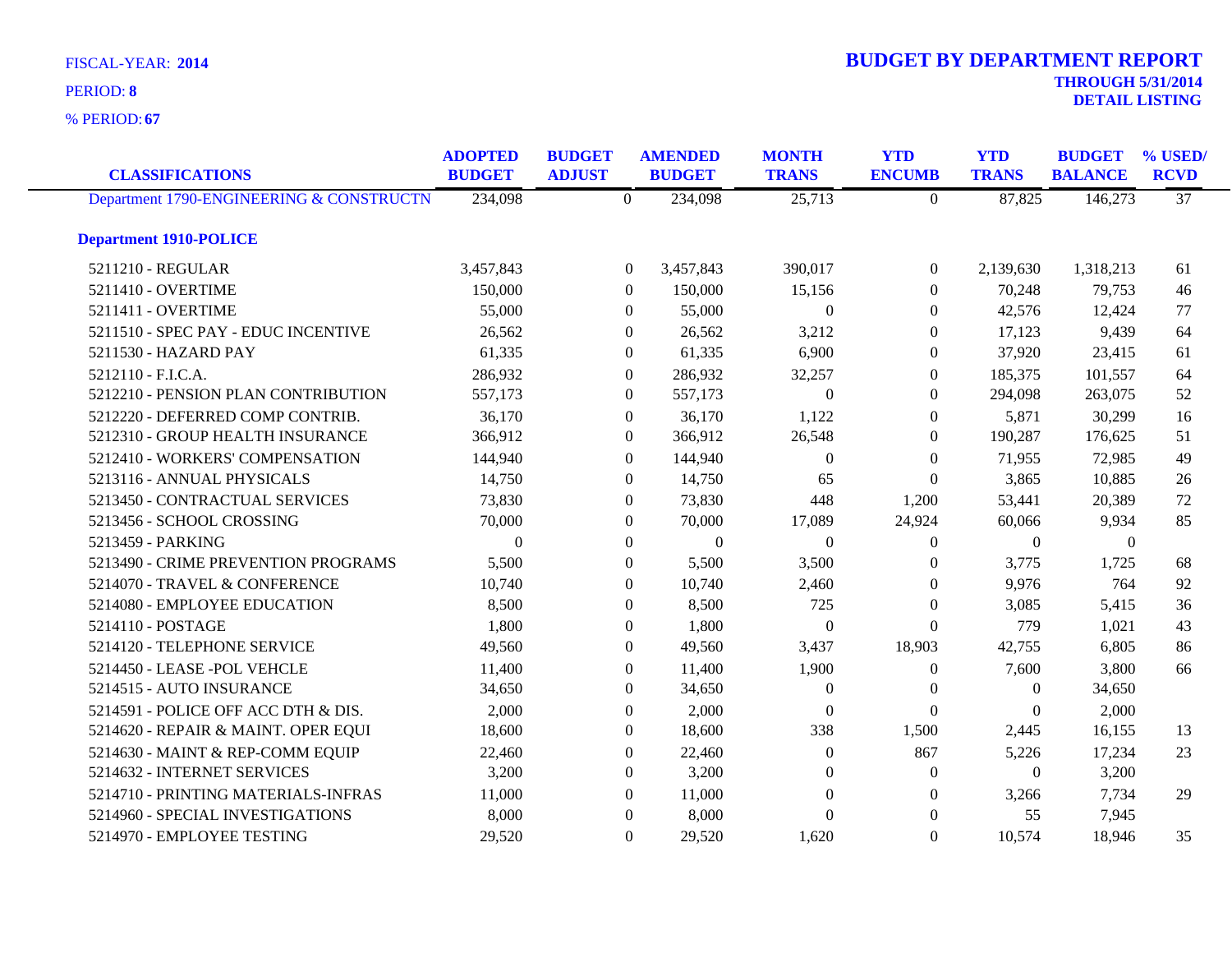| <b>CLASSIFICATIONS</b>                        | <b>ADOPTED</b><br><b>BUDGET</b> | <b>BUDGET</b><br><b>ADJUST</b> | <b>AMENDED</b><br><b>BUDGET</b> | <b>MONTH</b><br><b>TRANS</b> | <b>YTD</b><br><b>ENCUMB</b> | <b>YTD</b><br><b>TRANS</b> | <b>BUDGET</b><br><b>BALANCE</b> | % USED/<br><b>RCVD</b> |
|-----------------------------------------------|---------------------------------|--------------------------------|---------------------------------|------------------------------|-----------------------------|----------------------------|---------------------------------|------------------------|
| 5215205 - COMPUTER SUPPLIES                   | 15,928                          | $\overline{0}$                 | 15,928                          | 61                           | 1,010                       | 5,445                      | 10,483                          | $\overline{34}$        |
| 5215210 - SUPPLIES                            | 113,533                         | $\mathbf{0}$                   | 113,533                         | 11,986                       | 8,229                       | 57,629                     | 55,904                          | 50                     |
| 5215212 - PARKING                             | $\theta$                        | $\mathbf{0}$                   | $\theta$                        | $\theta$                     | $\mathbf{0}$                | $\overline{0}$             | $\mathbf{0}$                    |                        |
| 5215220 - UNIFORMS                            | 74,500                          | $\overline{0}$                 | 74,500                          | 6,861                        | $\theta$                    | 42,248                     | 32,252                          | 56                     |
| 5215230 - FUEL & LUBRICANT                    | 217,120                         | $\overline{0}$                 | 217,120                         | 47,177                       | $\theta$                    | 121,943                    | 95,177                          | 56                     |
| 5215410 - MEMBER. & SUBSCRIPTIONS             | 8,770                           | $\boldsymbol{0}$               | 8,770                           | $\boldsymbol{0}$             | $\boldsymbol{0}$            | 3,394                      | 5,376                           | 38                     |
| 5215940 - PRISONER DETENTION                  | 100                             | $\mathbf{0}$                   | 100                             | $\mathbf{0}$                 | $\theta$                    | $\overline{0}$             | 100                             |                        |
| 5217110 - DEBT SERVICE- PRINCIPAL             | 80,417                          | $\mathbf{0}$                   | 80,417                          | 2,779                        | $\theta$                    | 57,300                     | 23,117                          | 71                     |
| 5217210 - DEBT SERVICE- INTEREST              | 4,182                           | $\boldsymbol{0}$               | 4,182                           | 33                           | $\boldsymbol{0}$            | 2,331                      | 1,851                           | 55                     |
| Department 1910-POLICE TOTAL                  | 6,032,927                       | $\boldsymbol{0}$               | 6,032,927                       | 575,691                      | 56,633                      | 3,552,281                  | 2,480,647                       | 58                     |
| <b>Department 2000-PARKS &amp; RECREATION</b> |                                 |                                |                                 |                              |                             |                            |                                 |                        |
| 5721210 - FULL-TIME                           | 298,088                         | $\overline{0}$                 | 298,088                         | 27,906                       | $\overline{0}$              | 246,142                    | 51,946                          | 82                     |
| 5721310 - PART-TIME                           | 15,034                          | $\overline{0}$                 | 15,034                          | $\mathbf{0}$                 | 0                           | $\overline{0}$             | 15,034                          |                        |
| 5722110 - F.I.C.A.                            | 23,954                          | 0                              | 23,954                          | 5,197                        | $\boldsymbol{0}$            | 23,899                     | 55                              | 99                     |
| 5722210 - PENSION PLAN CONTRIBUTION           | 25,948                          | $\overline{0}$                 | 25,948                          | $\boldsymbol{0}$             | $\boldsymbol{0}$            | 14,562                     | 11,386                          | 56                     |
| 5722220 - DEFERRED COMP CONTRIB               | 8,253                           | $\overline{0}$                 | 8,253                           | 548                          | $\theta$                    | 2,828                      | 5,425                           | 34                     |
| 5722310 - GROUP HEALTH INSURANCE              | 39,310                          | 0                              | 39,310                          | 1,966                        | $\boldsymbol{0}$            | 17,265                     | 22,046                          | 43                     |
| 5722410 - WORKERS' COMPENSATION               | 12,807                          | $\boldsymbol{0}$               | 12,807                          | $\theta$                     | $\boldsymbol{0}$            | 6,358                      | 6,449                           | 49                     |
| 5723450 - CONTRACTUAL                         | 2,235                           | $\mathbf{0}$                   | 2,235                           | 87                           | $\boldsymbol{0}$            | 1,621                      | 614                             | 72                     |
| 5724070 - TRAVEL & CONFERENCE                 | 298                             | $\overline{0}$                 | 298                             | $\Omega$                     | $\theta$                    | 21                         | 277                             | 7                      |
| 5724080 - EMPLOYEE EDUCATION                  | 1,525                           | $\mathbf{0}$                   | 1,525                           | $\mathbf{0}$                 | $\theta$                    | $\overline{0}$             | 1,525                           |                        |
| 5724110 - POSTAGE                             | 100                             | $\boldsymbol{0}$               | 100                             | $\mathbf{0}$                 | $\boldsymbol{0}$            | 43                         | 57                              | 43                     |
| 5724120 - TELEPHONE SERVICE                   | 3,060                           | $\boldsymbol{0}$               | 3,060                           | 128                          | $\boldsymbol{0}$            | 1,038                      | 2,022                           | 33                     |
| 5724350 - ELECTRIC - CITY PARKS               | 4,800                           | 0                              | 4,800                           | 82                           | 4,412                       | 4,800                      | $\mathbf{0}$                    | 100                    |
| 5724515 - AUTO INSURANCE                      | 4,870                           | 0                              | 4,870                           | $\Omega$                     | $\boldsymbol{0}$            | $\overline{0}$             | 4,870                           |                        |
| 5724632 - INTERNET SERVICES                   | 1,620                           | $\boldsymbol{0}$               | 1,620                           | 68                           | $\boldsymbol{0}$            | 460                        | 1,160                           | 28                     |
| 5724634 - INTERNET MAINTENANCE                | 188                             | $\mathbf{0}$                   | 188                             | $\mathbf{0}$                 | $\boldsymbol{0}$            | $\overline{0}$             | 188                             |                        |
| 5724670 - MAINT & REP - PARK FACIL            | 2,800                           | $\overline{0}$                 | 2,800                           | 1,024                        | $\theta$                    | 2,222                      | 578                             | 79                     |
| 5724690 - MAINT & REP-TENNIS FACLTY           | 2,360                           | $\boldsymbol{0}$               | 2,360                           | $\mathbf{0}$                 | $\Omega$                    | $\theta$                   | 2,360                           |                        |
| 5724710 - COPY MACHINE                        | 5,003                           | $\overline{0}$                 | 5,003                           | $\overline{0}$               | $\theta$                    | 1,151                      | 3,852                           | 23                     |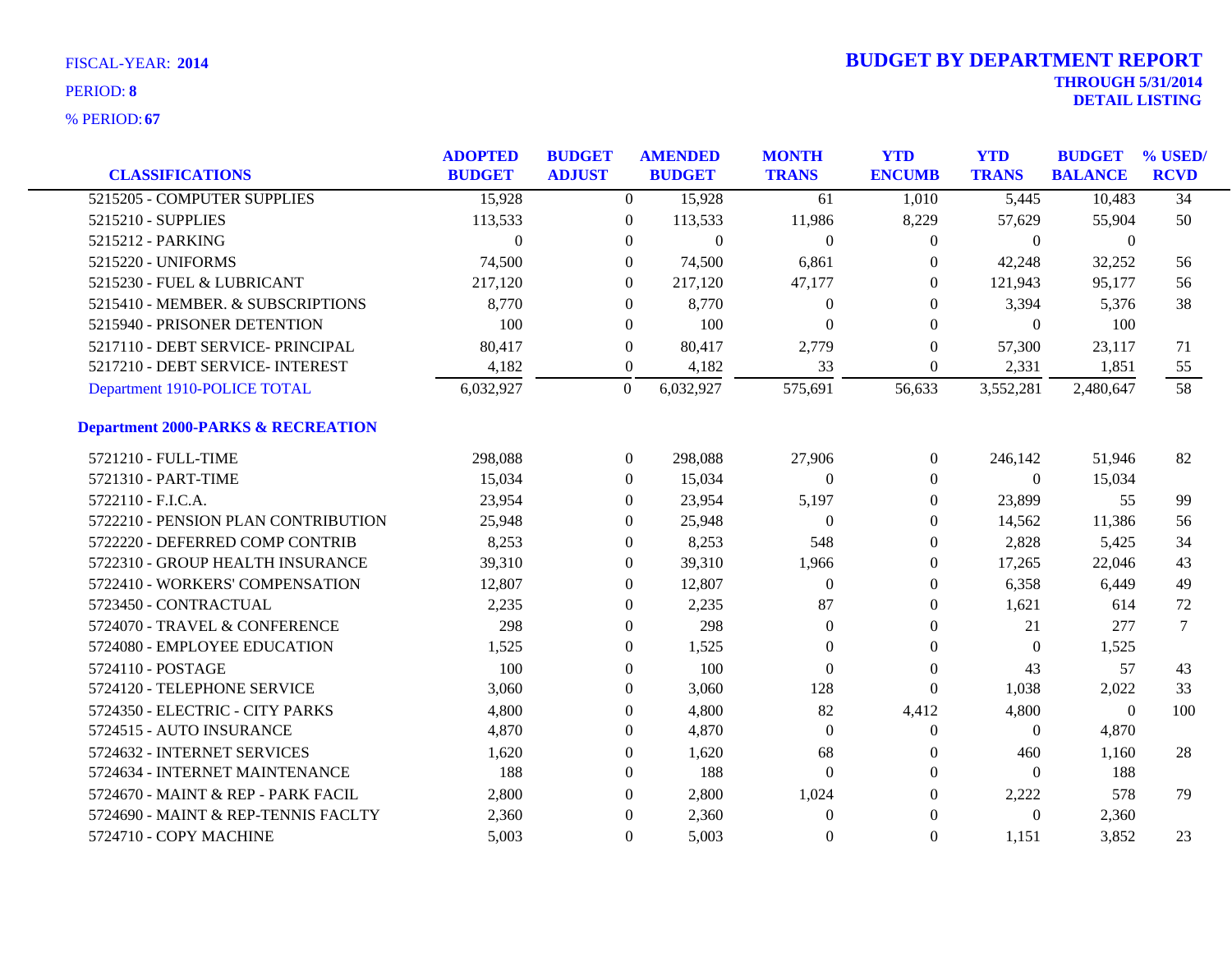**67** % PERIOD:

| <b>CLASSIFICATIONS</b>                      | <b>ADOPTED</b><br><b>BUDGET</b> | <b>BUDGET</b><br><b>ADJUST</b> | <b>AMENDED</b><br><b>BUDGET</b> | <b>MONTH</b><br><b>TRANS</b> | <b>YTD</b><br><b>ENCUMB</b> | <b>YTD</b><br><b>TRANS</b> | <b>BUDGET</b><br><b>BALANCE</b> | % USED/<br><b>RCVD</b> |
|---------------------------------------------|---------------------------------|--------------------------------|---------------------------------|------------------------------|-----------------------------|----------------------------|---------------------------------|------------------------|
| 5724820 - SPECIAL EVENTS                    | 16,500                          | $\Omega$                       | 16,500                          | $\theta$                     | $\Omega$                    | 1,780                      | 14,720                          | $\overline{10}$        |
| 5725205 - COMPUTER EQUIPMENT                | 9,315                           | $\overline{0}$                 | 9,315                           | 309                          | 1,366                       | 3,117                      | 6,198                           | 33                     |
| 5725210 - SUPPLIES                          | 3,597                           | $\overline{0}$                 | 3,597                           | 276                          | $\theta$                    | 2,716                      | 881                             | 75                     |
| 5725220 - UNIFORMS                          | 3,155                           | $\Omega$                       | 3,155                           | 1,166                        | $\Omega$                    | 1,994                      | 1,161                           | 63                     |
| 5725230 - FUEL                              | 15,120                          | $\Omega$                       | 15,120                          | 3,268                        | $\Omega$                    | 8,208                      | 6,912                           | 54                     |
| 5725410 - MEMBER. & SUBSCRIPTIONS           | 2,460                           | $\boldsymbol{0}$               | 2,460                           | 559                          | $\theta$                    | 1,455                      | 1,005                           | 59                     |
| 5725630 - FOOTBALL                          | 19,085                          | 3,783                          | 22,868                          | 2,426                        | $\theta$                    | 12,006                     | 10,862                          | 52                     |
| 5725631 - CHEERLEADERS                      | 6,626                           | 265                            | 6,891                           | $\Omega$                     | $\Omega$                    | 2,036                      | 4,855                           | 29                     |
| 5725635 - DANCE/MODELING                    | 3,825                           | $\mathbf{0}$                   | 3,825                           | $\Omega$                     | $\Omega$                    | $\Omega$                   | 3,825                           |                        |
| 5725650 - SOCCER                            | 1,000                           | $\mathbf{0}$                   | 1,000                           | $\Omega$                     | $\mathbf{0}$                | $\overline{0}$             | 1,000                           |                        |
| 5725670 - SPECIAL RECREATION PROG.          | 5,607                           | $\overline{0}$                 | 5,607                           | 693                          | $\mathbf{0}$                | 3,701                      | 1,906                           | 66                     |
| 5725680 - SENIOR CITIZENS PROGRAM           | 17,746                          | $\Omega$                       | 17,746                          | 1,734                        | $\Omega$                    | 10,037                     | 7,709                           | $\frac{56}{ }$         |
| Department 2000-PARKS & RECREATION TOTAL    | 556,289                         | 4,048                          | 560,337                         | 47,437                       | 5,778                       | 369,460                    | 190,878                         | $\overline{65}$        |
| <b>Department 2020-MULTI PURPOSE CENTER</b> |                                 |                                |                                 |                              |                             |                            |                                 |                        |
| 5194310 - ELECTRIC                          | $\Omega$                        | $\boldsymbol{0}$               | $\mathbf{0}$                    | $\mathbf{0}$                 | $\boldsymbol{0}$            | $\theta$                   | $\mathbf{0}$                    |                        |
| 5194320 - WATER                             | 0                               | $\overline{0}$                 | $\Omega$                        | $\Omega$                     | $\Omega$                    | $\Omega$                   | $\Omega$                        |                        |
| 5195550 - SCHOOL PROGRAM                    | $\Omega$                        | $\overline{0}$                 | $\Omega$                        | $\Omega$                     | $\Omega$                    | $\Omega$                   | $\Omega$                        |                        |
| 5721210 - FULL-TIME                         | 136,062                         | $\boldsymbol{0}$               | 136,062                         | 15,838                       | $\boldsymbol{0}$            | 89,132                     | 46,930                          | 65                     |
| 5721310 - PART-TIME                         | 353,982                         | $\mathbf{0}$                   | 353,982                         | 24,946                       | $\boldsymbol{0}$            | 151,142                    | 202,840                         | 42                     |
| 5721410 - OVERTIME                          | 0                               | $\overline{0}$                 | $\Omega$                        | $\Omega$                     | $\theta$                    | $\theta$                   | $\Omega$                        |                        |
| 5722110 - F.I.C.A.                          | 37,488                          | $\overline{0}$                 | 37,488                          | $\Omega$                     | $\theta$                    | 12,956                     | 24,532                          | 34                     |
| 5722210 - PENSION PLAN CONTRIBUTION         | 15,685                          | $\boldsymbol{0}$               | 15,685                          | $\Omega$                     | $\mathbf{0}$                | 8,802                      | 6,883                           | 56                     |
| 5722220 - DEFERRED COMP CONTRIB             | 1,900                           | $\mathbf{0}$                   | 1,900                           | 250                          | $\theta$                    | 790                        | 1,110                           | 41                     |
| 5722310 - GROUP HEALTH INSURANCE            | 26,206                          | $\overline{0}$                 | 26,206                          | 1,481                        | $\theta$                    | 11,346                     | 14,860                          | 43                     |
| 5722410 - WORKERS' COMPENSATION             | 20,043                          | $\overline{0}$                 | 20,043                          | $\mathbf{0}$                 | $\theta$                    | 9,950                      | 10,093                          | 49                     |
| 5723450 - CONTRACTUAL                       | $\Omega$                        | $\boldsymbol{0}$               | $\mathbf{0}$                    | $\overline{0}$               | $\mathbf{0}$                | $\boldsymbol{0}$           | $\boldsymbol{0}$                |                        |
| 5724125 - TELEPHONE SERVICES                | 5,500                           | $\mathbf{0}$                   | 5,500                           | $\mathbf{0}$                 | $\mathbf{0}$                | $\theta$                   | 5,500                           |                        |
| 5724310 - UTILITIES- ELECTRICITY            | 61,300                          | $\overline{0}$                 | 61,300                          | 4,800                        | 29,856                      | 61,300                     | $\Omega$                        | 100                    |
| 5724320 - UTILITIES-WATER                   | 14,000                          | $\overline{0}$                 | 14,000                          | $\theta$                     | 13,801                      | 14,000                     | $\Omega$                        | 100                    |
| 5724670 - MAINT & REP - PARK FACIL          | 10,340                          | $\overline{0}$                 | 10,340                          | $\overline{0}$               | $\overline{0}$              | 10,305                     | 35                              | 99                     |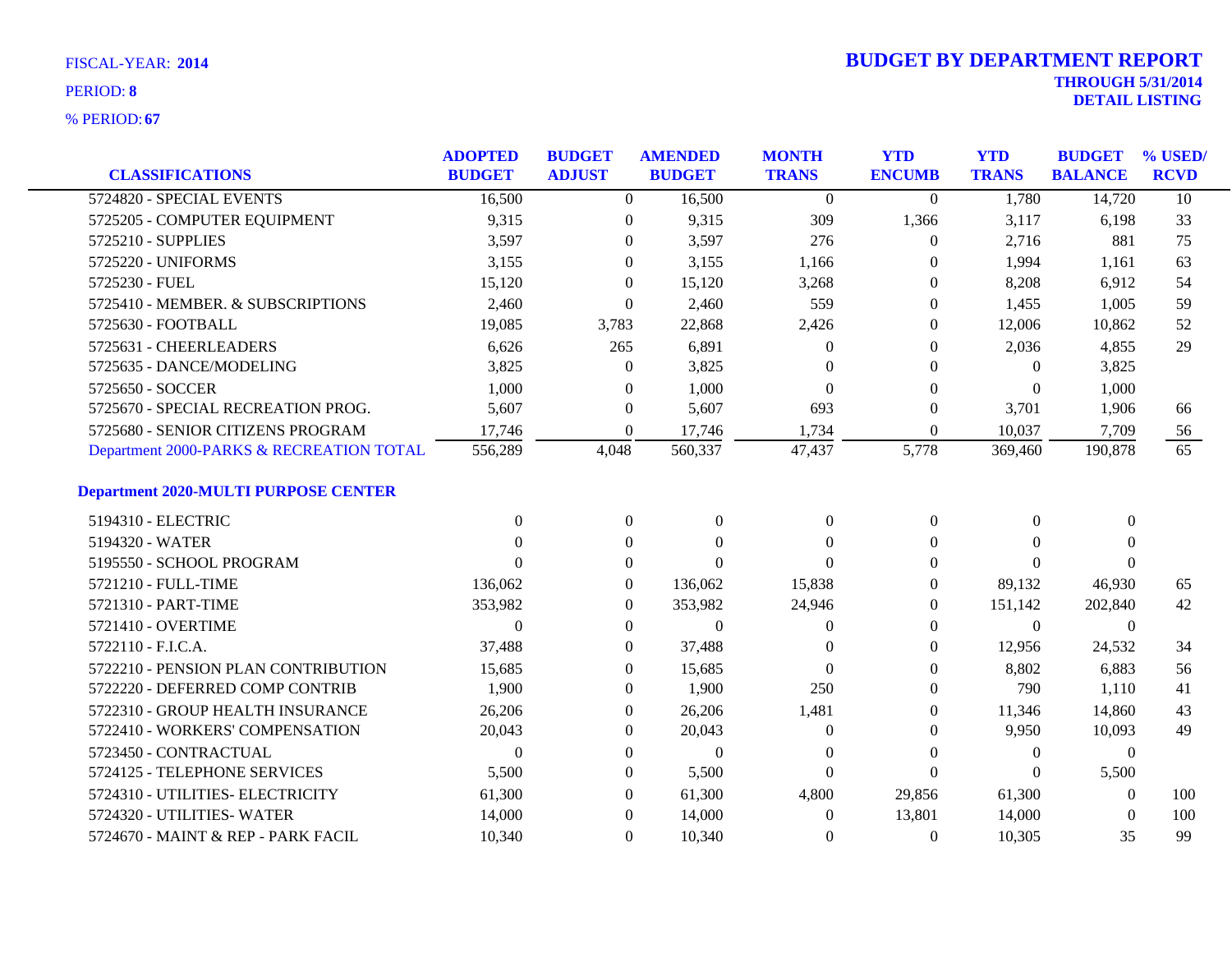|                                            | <b>ADOPTED</b>   | <b>BUDGET</b>    | <b>AMENDED</b> | <b>MONTH</b> | <b>YTD</b>       | <b>YTD</b>       | <b>BUDGET</b>  | % USED/         |
|--------------------------------------------|------------------|------------------|----------------|--------------|------------------|------------------|----------------|-----------------|
| <b>CLASSIFICATIONS</b>                     | <b>BUDGET</b>    | <b>ADJUST</b>    | <b>BUDGET</b>  | <b>TRANS</b> | <b>ENCUMB</b>    | <b>TRANS</b>     | <b>BALANCE</b> | <b>RCVD</b>     |
| 5724710 - COPY MACHINE                     | 1,668            | $\overline{0}$   | 1,668          | $\Omega$     | $\theta$         | $\overline{376}$ | 1,292          | $\overline{22}$ |
| 5725210 - SUPPLIES                         | 1,050            | $\boldsymbol{0}$ | 1,050          | 62           | $\boldsymbol{0}$ | 1,004            | 46             | 95              |
| 5725550 - SCHOOL PROGRAM                   | 4,200            | $\theta$         | 4,200          | $\Omega$     | $\theta$         | 2,966            | 1,234          | 70              |
| 5725640 - BASKETBALL                       | 5,940            | $\Omega$         | 5,940          | $\Omega$     | $\theta$         | 5,376            | 564            | 90              |
| 5725660 - SUMMER PROGRAMS                  | 7,950            | $\theta$         | 7,950          | $\theta$     | $\Omega$         | $\mathbf{0}$     | 7,950          |                 |
| 5725670 - SPECIAL RECREATION PROG.         | 2,000            | 250              | 2,250          | 411          | $\theta$         | 1,246            | 1,004          | 55              |
| 5726410 - EQPT LESS THAN \$500 VALUE       | $\Omega$         | $\boldsymbol{0}$ | $\Omega$       | $\Omega$     | $\Omega$         | $\theta$         | $\Omega$       |                 |
| 5726430 - EQUIPMENT-OPERATING              | $\Omega$         | $\theta$         | $\Omega$       | $\Omega$     | $\Omega$         | $\Omega$         | $\Omega$       |                 |
| Department 2020-MULTI PURPOSE CENTER TOTAL | 705,314          | 250              | 705,564        | 47,788       | 43,657           | 380,691          | 324,873        | 53              |
| <b>Department 2030-Community Pool</b>      |                  |                  |                |              |                  |                  |                |                 |
| 5721310 - PART-TIME                        | 16,575           | $\boldsymbol{0}$ | 16,575         | $\Omega$     | $\boldsymbol{0}$ | $\boldsymbol{0}$ | 16,575         |                 |
| 5722110 - F.I.C.A.                         | 1,268            | $\theta$         | 1,268          | $\Omega$     | $\Omega$         | $\theta$         | 1,268          |                 |
| 5722410 - WORKERS' COMPENSATION            | 678              | $\theta$         | 678            | $\Omega$     | $\Omega$         | 337              | 341            | 49              |
| 5723450 - CONTRACTUAL                      | 8,244            | $\theta$         | 8,244          | $\theta$     | $\mathbf{0}$     | $\mathbf{0}$     | 8,244          |                 |
| 5724320 - UTILITIES- WATER                 | 10,000           | $\theta$         | 10,000         | $\theta$     | $\Omega$         | $\Omega$         | 10,000         |                 |
| 5724350 - ELECTRIC - CITY PARKS            | 4,000            | $\theta$         | 4,000          | 6            | $\Omega$         | 6                | 3,994          |                 |
| 5724632 - INTERNET SERVICES                | 400              | $\Omega$         | 400            | $\Omega$     | $\Omega$         | $\Omega$         | 400            |                 |
| 5724634 - INTERNET MAINTENANCE             | 188              | $\theta$         | 188            | $\Omega$     | $\theta$         | $\Omega$         | 188            |                 |
| 5724670 - MAINT & REP - PARK FACIL         | 2,800            | $\theta$         | 2,800          | $\Omega$     | $\Omega$         | $\theta$         | 2,800          |                 |
| 5724820 - SPECIAL EVENTS                   | 1,500            | $\mathbf{0}$     | 1,500          | $\Omega$     | $\Omega$         | $\Omega$         | 1,500          |                 |
| 5725205 - COMPUTER EQUIPMENT               | 1,799            | 0                | 1,799          | $\Omega$     | $\theta$         | $\Omega$         | 1,799          |                 |
| 5725210 - SUPPLIES                         | 3,000            | $\boldsymbol{0}$ | 3,000          | $\Omega$     | $\theta$         | $\Omega$         | 3,000          |                 |
| 5725220 - UNIFORMS                         | 600              | $\mathbf{0}$     | 600            | $\Omega$     | $\Omega$         | $\Omega$         | 600            |                 |
| Department 2030-Community Pool TOTAL       | 51,052           | $\boldsymbol{0}$ | 51,052         | 6            | $\mathbf{0}$     | 343              | 50,709         |                 |
| <b>Department 2100-NON-DEPARTMENTAL</b>    |                  |                  |                |              |                  |                  |                |                 |
| 5192210 - PENSION PLAN CONTRIBUTION        | $\boldsymbol{0}$ | $\boldsymbol{0}$ | $\overline{0}$ | $\theta$     | $\theta$         | $\mathbf{0}$     | $\mathbf{0}$   |                 |
| 5192250 - SECTION 185 CONTRIBUTION         | 85,000           | $\overline{0}$   | 85,000         | $\Omega$     | $\theta$         | $\Omega$         | 85,000         |                 |
| 5199120 - DEBT SERVICE                     | $\theta$         | $\theta$         | $\theta$       | $\Omega$     | $\Omega$         | $\Omega$         | $\mathbf{0}$   |                 |
| 5199140 - CIP FUND                         | 600,000          | $\Omega$         | 600,000        | $\theta$     | $\Omega$         | 600,000          | $\Omega$       | 100             |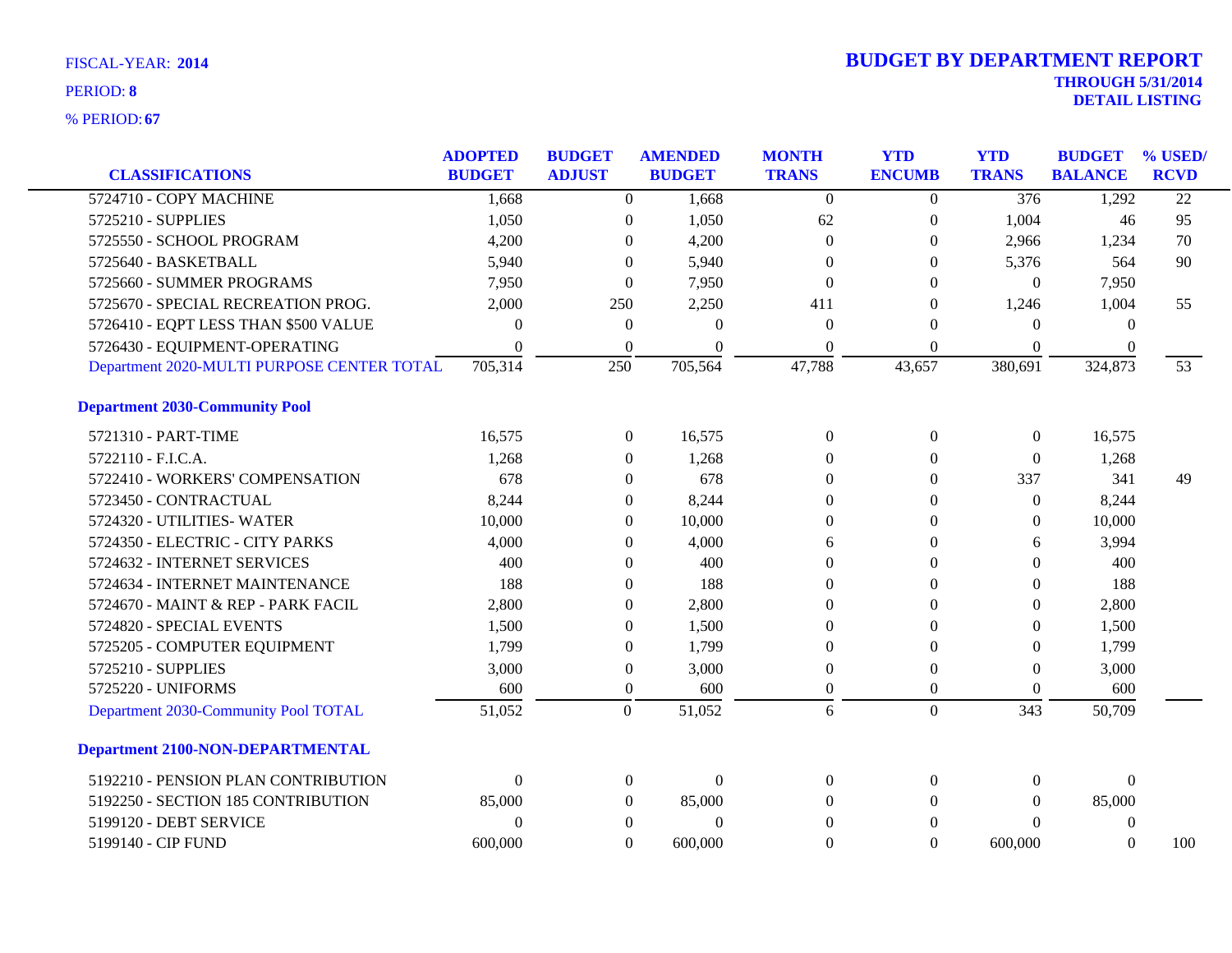**67** % PERIOD:

| <b>CLASSIFICATIONS</b>                                                                      | <b>ADOPTED</b><br><b>BUDGET</b> | <b>BUDGET</b><br><b>ADJUST</b> | <b>AMENDED</b><br><b>BUDGET</b> | <b>MONTH</b><br><b>TRANS</b> | <b>YTD</b><br><b>ENCUMB</b> | <b>YTD</b><br><b>TRANS</b> | <b>BUDGET</b><br><b>BALANCE</b> | % USED/<br><b>RCVD</b> |
|---------------------------------------------------------------------------------------------|---------------------------------|--------------------------------|---------------------------------|------------------------------|-----------------------------|----------------------------|---------------------------------|------------------------|
| 5199150 - CRA FUND                                                                          | 589,337                         | $\boldsymbol{0}$               | 589,337                         | $\Omega$                     | $\Omega$                    | 100,000                    | 489,337                         | 16                     |
| Department 2100-NON-DEPARTMENTAL TOTAL                                                      | 1,274,337                       | $\mathbf{0}$                   | 1,274,337                       | $\theta$                     | $\overline{0}$              | 700,000                    | 574,337                         | 54                     |
| <b>EXPENSE TOTAL</b>                                                                        | 17,926,390                      | 4,298                          | 17,930,688                      | 1,399,865                    | 1,097,899                   | 10,933,628                 | 6,997,068                       | 60                     |
| Fund 001-GENERAL FUND TOTAL                                                                 |                                 |                                |                                 |                              |                             |                            |                                 |                        |
| <b>REVENUE TOTALS</b>                                                                       | 16,864,223                      | $\mathbf{0}$                   | 16,864,223                      | 996,083                      | $\boldsymbol{0}$            | 12,897,695                 | 3,966,529                       | 76                     |
| <b>EXPENSE TOTALS</b>                                                                       | 17,926,390                      | 4,298                          | 17,930,688                      | 1,399,865                    | 1,097,899                   | 10,933,628                 | 6,997,068                       | 60                     |
| Fund 001-GENERAL FUND TOTAL                                                                 | $-1,062,167$                    | $-4,298$                       | $-1,066,465$                    | $-403,782$                   | $-1,097,899$                | 1,964,067                  | $-3,030,539$                    |                        |
| Fund 051-EMERGENCY RESERVE FUND<br><b>REVENUE</b><br><b>Department 0000-Description N/A</b> |                                 |                                |                                 |                              |                             |                            |                                 |                        |
| 3612000 - INTEREST INCOME                                                                   | 18,000                          | $\overline{0}$                 | 18,000                          | 1,163                        | $\boldsymbol{0}$            | 9,098                      | 8,902                           | 50                     |
| Department 0000-Description N/A TOTAL                                                       | 18,000                          | $\mathbf{0}$                   | 18,000                          | 1,163                        | $\overline{0}$              | 9,098                      | 8,902                           | 50                     |
| <b>REVENUE TOTAL</b>                                                                        | 18,000                          | $\bf{0}$                       | 18,000                          | 1,163                        | $\bf{0}$                    | 9,098                      | 8,902                           | 50                     |
| <b>EXPENSE</b>                                                                              |                                 |                                |                                 |                              |                             |                            |                                 |                        |
| <b>Department 0000-Description N/A</b>                                                      |                                 |                                |                                 |                              |                             |                            |                                 |                        |
| 0510000 - TO CORRECT ERROR OBJ 0510000                                                      | $\boldsymbol{0}$                | $\boldsymbol{0}$               | $\boldsymbol{0}$                | $\boldsymbol{0}$             | $\overline{0}$              | $\boldsymbol{0}$           | $\boldsymbol{0}$                |                        |
| Department 0000-Description N/A TOTAL                                                       | $\overline{0}$                  | $\overline{0}$                 | $\Omega$                        | $\overline{0}$               | $\overline{0}$              | $\mathbf{0}$               | $\mathbf{0}$                    |                        |
| <b>EXPENSE TOTAL</b>                                                                        | $\boldsymbol{0}$                | $\bf{0}$                       | $\boldsymbol{0}$                | $\pmb{0}$                    | $\bf{0}$                    | $\bf{0}$                   | $\mathbf{0}$                    |                        |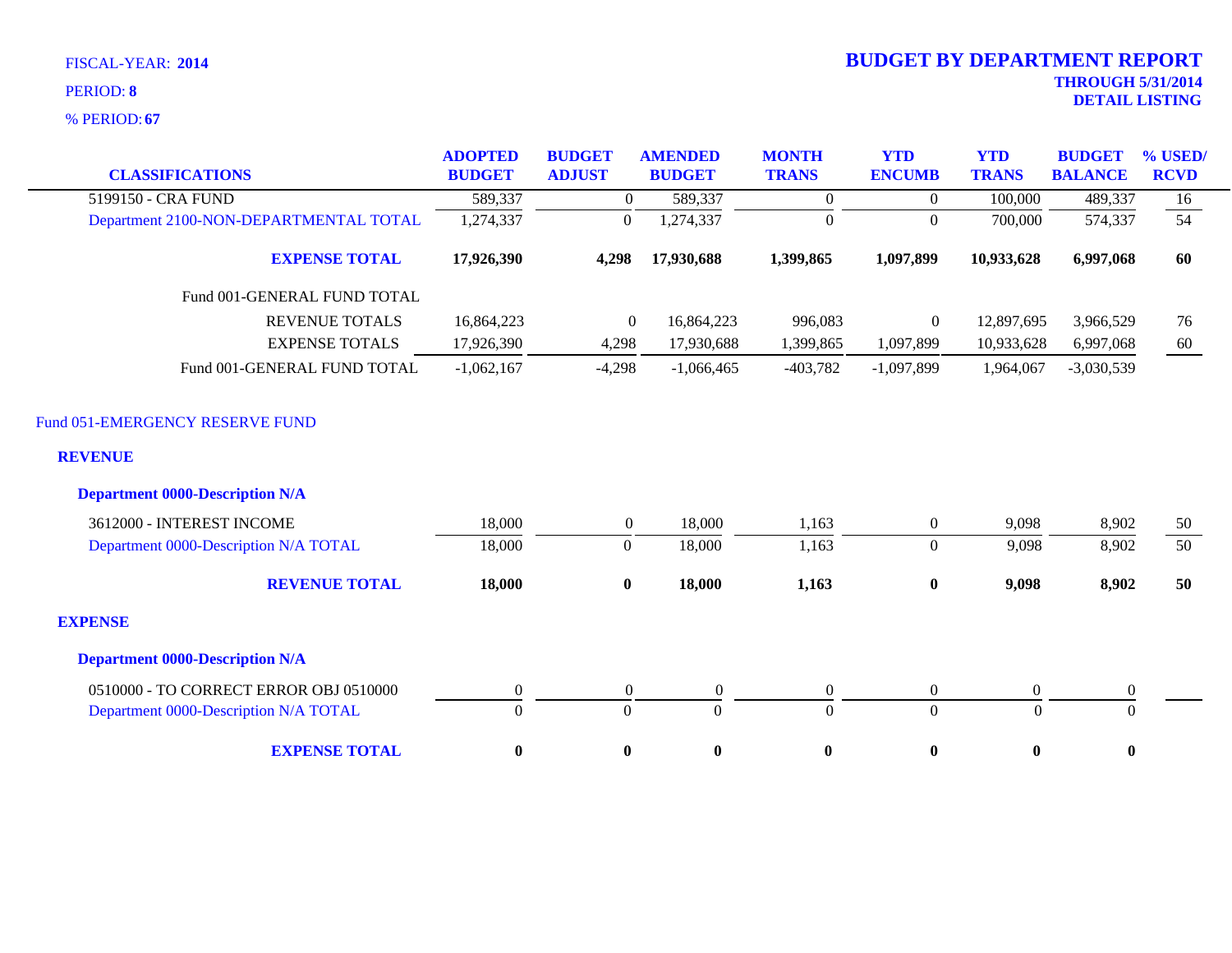**67** % PERIOD:

| <b>CLASSIFICATIONS</b>                         | <b>ADOPTED</b><br><b>BUDGET</b> | <b>BUDGET</b><br><b>ADJUST</b> |                  | <b>AMENDED</b><br><b>BUDGET</b> | <b>MONTH</b><br><b>TRANS</b> | <b>YTD</b><br><b>ENCUMB</b> | <b>YTD</b><br><b>TRANS</b> | <b>BUDGET</b><br><b>BALANCE</b> | % USED/<br><b>RCVD</b> |
|------------------------------------------------|---------------------------------|--------------------------------|------------------|---------------------------------|------------------------------|-----------------------------|----------------------------|---------------------------------|------------------------|
| Fund 051-EMERGENCY RESERVE FUND TOTAL          |                                 |                                |                  |                                 |                              |                             |                            |                                 |                        |
| <b>REVENUE TOTALS</b>                          | 18,000                          |                                | $\boldsymbol{0}$ | 18,000                          | 1,163                        | $\mathbf{0}$                | 9,098                      | 8,902                           | 50                     |
| <b>EXPENSE TOTALS</b>                          | $\Omega$                        |                                | $\boldsymbol{0}$ | $\theta$                        | $\boldsymbol{0}$             | $\boldsymbol{0}$            | $\boldsymbol{0}$           | $\boldsymbol{0}$                | 60                     |
| Fund 051-EMERGENCY RESERVE FUND TOTAL          | 18,000                          |                                | $\boldsymbol{0}$ | 18,000                          | 1,163                        | $\mathbf{0}$                | 9,098                      | 8,902                           |                        |
| Fund 106-GRANT FUND                            |                                 |                                |                  |                                 |                              |                             |                            |                                 |                        |
| <b>REVENUE</b>                                 |                                 |                                |                  |                                 |                              |                             |                            |                                 |                        |
| <b>Department 0000-Description N/A</b>         |                                 |                                |                  |                                 |                              |                             |                            |                                 |                        |
| 3371000 - GENERAL GOVERNMENT                   | $\theta$                        |                                | $\overline{0}$   | $\overline{0}$                  | $\Omega$                     | $\overline{0}$              | $\Omega$                   | $\overline{0}$                  |                        |
| 3612000 - INTEREST INCOME                      | 0                               |                                | $\Omega$         | $\Omega$                        | 370                          | $\mathbf{0}$                | 2,962                      | $-2,962$                        |                        |
| 3699201 - MISC. OTHERS                         | 0                               |                                | $\overline{0}$   | $\overline{0}$                  | $\Omega$                     | $\boldsymbol{0}$            | $\Omega$                   | $\theta$                        |                        |
| Department 0000-Description N/A TOTAL          | $\Omega$                        |                                | $\Omega$         | $\overline{0}$                  | 370                          | $\mathbf{0}$                | 2,962                      | $-2,962$                        |                        |
| Department 3802-ADA FY 2011                    |                                 |                                |                  |                                 |                              |                             |                            |                                 |                        |
| 3371000 - GENERAL GOVERNMENT                   | $\overline{0}$                  |                                | $\overline{0}$   | $\overline{0}$                  | $\overline{0}$               | $\boldsymbol{0}$            | $\boldsymbol{0}$           | $\boldsymbol{0}$                |                        |
| Department 3802-ADA FY 2011 TOTAL              | $\theta$                        |                                | $\overline{0}$   | $\overline{0}$                  | $\Omega$                     | $\overline{0}$              | $\Omega$                   | $\theta$                        |                        |
| <b>REVENUE TOTAL</b>                           | $\bf{0}$                        |                                | $\bf{0}$         | $\boldsymbol{0}$                | 370                          | $\pmb{0}$                   | 2,962                      | $-2,962$                        |                        |
| <b>EXPENSE</b>                                 |                                 |                                |                  |                                 |                              |                             |                            |                                 |                        |
| Department 3303-SW 66 ST IMPROV PHASE II       |                                 |                                |                  |                                 |                              |                             |                            |                                 |                        |
| 5416440 - CAPITAL IMPROVEMENTS                 | $\overline{0}$                  |                                | $\boldsymbol{0}$ | $\boldsymbol{0}$                | $\boldsymbol{0}$             | $\boldsymbol{0}$            | $\boldsymbol{0}$           | $\boldsymbol{0}$                |                        |
| Department 3303-SW 66 ST IMPROV PHASE II TOTAL | $\overline{0}$                  |                                | $\overline{0}$   | $\overline{0}$                  | $\Omega$                     | $\overline{0}$              | $\boldsymbol{0}$           | $\Omega$                        |                        |
| <b>EXPENSE TOTAL</b>                           | $\bf{0}$                        |                                | $\bf{0}$         | $\bf{0}$                        | $\bf{0}$                     | $\bf{0}$                    | $\bf{0}$                   | $\bf{0}$                        |                        |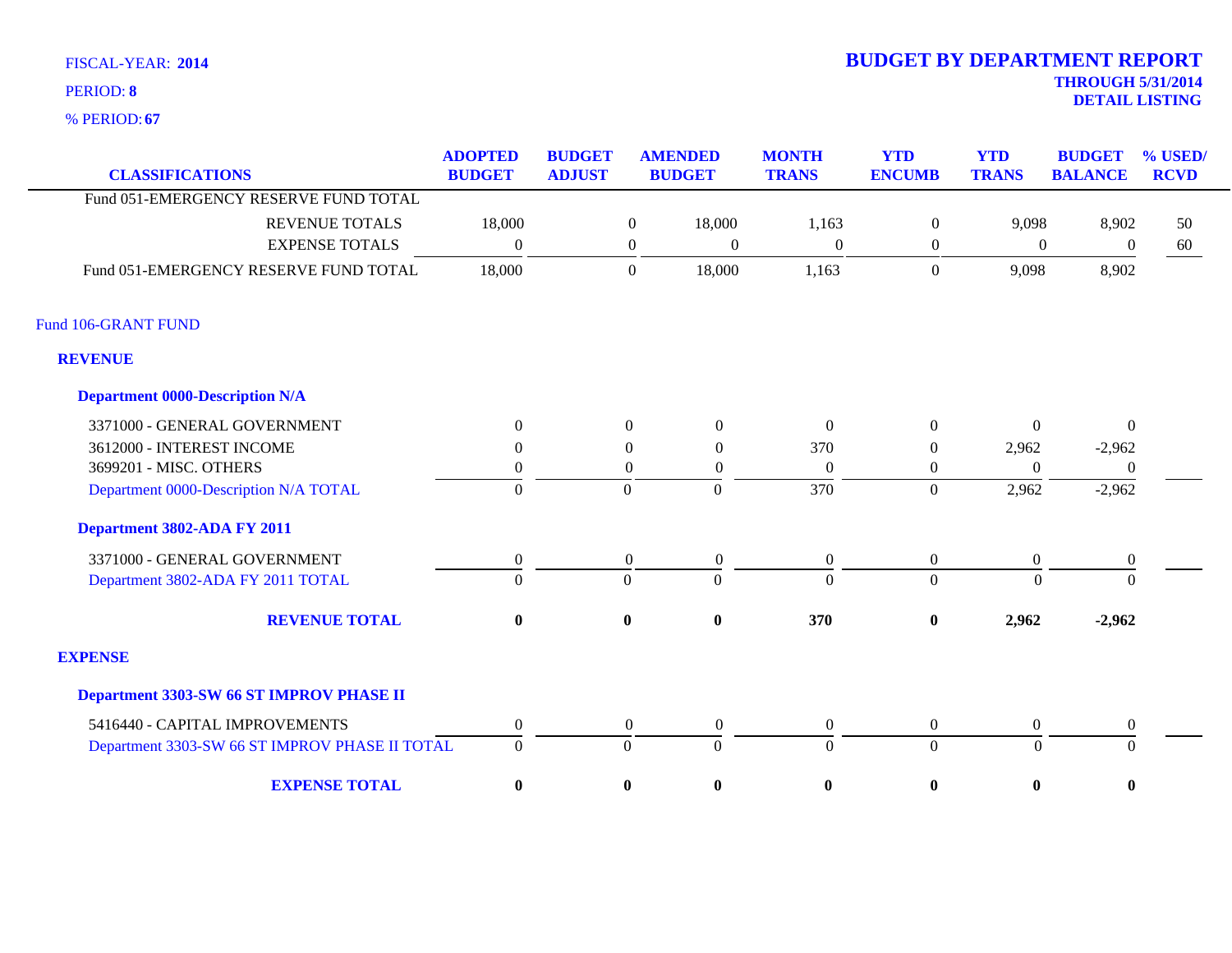**67** % PERIOD:

| <b>CLASSIFICATIONS</b>                    | <b>ADOPTED</b><br><b>BUDGET</b> | <b>BUDGET</b><br><b>ADJUST</b> |                  | <b>AMENDED</b><br><b>BUDGET</b> | <b>MONTH</b><br><b>TRANS</b> | <b>YTD</b><br><b>ENCUMB</b> | <b>YTD</b><br><b>TRANS</b> | <b>BUDGET</b><br><b>BALANCE</b> | % USED<br><b>RCVD</b> |
|-------------------------------------------|---------------------------------|--------------------------------|------------------|---------------------------------|------------------------------|-----------------------------|----------------------------|---------------------------------|-----------------------|
| Fund 106-GRANT FUND TOTAL                 |                                 |                                |                  |                                 |                              |                             |                            |                                 |                       |
| <b>REVENUE TOTALS</b>                     | $\mathbf{0}$                    |                                | $\overline{0}$   | $\boldsymbol{0}$                | 370                          | $\overline{0}$              | 2,962                      | $-2,962$                        |                       |
| <b>EXPENSE TOTALS</b>                     | $\boldsymbol{0}$                |                                | $\boldsymbol{0}$ | $\mathbf{0}$                    | $\mathbf{0}$                 | $\boldsymbol{0}$            | $\mathbf{0}$               | $\boldsymbol{0}$                | 60                    |
| Fund 106-GRANT FUND TOTAL                 | $\Omega$                        |                                | $\Omega$         | $\overline{0}$                  | 370                          | $\overline{0}$              | 2,962                      | $-2,962$                        |                       |
| Fund 111-STORM WATER DRAIN TRUST          |                                 |                                |                  |                                 |                              |                             |                            |                                 |                       |
| <b>REVENUE</b>                            |                                 |                                |                  |                                 |                              |                             |                            |                                 |                       |
| <b>Department 0000-Description N/A</b>    |                                 |                                |                  |                                 |                              |                             |                            |                                 |                       |
| 3143000 - UTILITY TAX-STORMWATER          | 18,900                          |                                | $\boldsymbol{0}$ | 18,900                          | $-43$                        | $\overline{0}$              | 6,961                      | 11,939                          | 36                    |
| 3301000 - INTERGOVERNMENTAL REVENUE       | 400,000                         |                                | $\mathbf{0}$     | 400,000                         | $\boldsymbol{0}$             | $\overline{0}$              | 175,328                    | 224,672                         | 43                    |
| 3612000 - INTEREST INCOME                 | 7,500                           |                                | $\theta$         | 7,500                           | 75                           | $\mathbf{0}$                | 1,081                      | 6,419                           | 14                    |
| 3699201 - MISC. OTHERS                    | $\theta$                        |                                | $\boldsymbol{0}$ | $\theta$                        | $\boldsymbol{0}$             | $\overline{0}$              | $-16$                      | 16                              |                       |
| Department 0000-Description N/A TOTAL     | 426,400                         |                                | $\boldsymbol{0}$ | 426,400                         | 32                           | $\overline{0}$              | 183,354                    | 243,046                         | 43                    |
| <b>REVENUE TOTAL</b>                      | 426,400                         |                                | $\bf{0}$         | 426,400                         | 32                           | $\bf{0}$                    | 183,354                    | 243,046                         | 43                    |
| <b>EXPENSE</b>                            |                                 |                                |                  |                                 |                              |                             |                            |                                 |                       |
| <b>Department 1730-STREET MAINTENANCE</b> |                                 |                                |                  |                                 |                              |                             |                            |                                 |                       |
| 5411210 - REGULAR                         | 44,648                          |                                | $\boldsymbol{0}$ | 44,648                          | 5,750                        | $\boldsymbol{0}$            | 32,585                     | 12,063                          | 72                    |
| 5411410 - OVERTIME                        | $\theta$                        |                                | $\overline{0}$   | $\mathbf{0}$                    | $\boldsymbol{0}$             | $\overline{0}$              | 1,977                      | $-1,977$                        |                       |
| 5412110 - F.I.C.A.                        | 3,416                           |                                | $\overline{0}$   | 3,416                           | 439                          | $\Omega$                    | 2,638                      | 778                             | 77                    |
| 5412210 - PENSION PLAN CONTRIBUTION       | 7,813                           |                                | $\mathbf{0}$     | 7,813                           | $\boldsymbol{0}$             | $\boldsymbol{0}$            | 4,385                      | 3,428                           | 56                    |
| 5412310 - GROUP HEALTH INSURANCE          | 7,041                           |                                | $\overline{0}$   | 7,041                           | 494                          | $\mathbf{0}$                | 3,455                      | 3,586                           | 49                    |
| 5412410 - WORKERS' COMPENSATION           | 10,269                          |                                | $\boldsymbol{0}$ | 10,269                          | $\boldsymbol{0}$             | $\overline{0}$              | 5,098                      | 5,171                           | 49                    |
| 5413450 - CONTRACTUAL SERVICES            | 50,595                          |                                | $\Omega$         | 50,595                          | $\theta$                     | 1,859                       | 35,749                     | 14,846                          | 70                    |
| 5416490 - CONSTRUCTIONS PROJECTS          | 415,000                         |                                | $\Omega$         | 415,000                         | $\theta$                     | 106,546                     | 106,546                    | 308,454                         | 25                    |
| 5417100 - BOND SERVICE- PRINCIPAL         | 27,036                          |                                | $\overline{0}$   | 27,036                          | $\theta$                     | $\mathbf{0}$                | 27,036                     | $\boldsymbol{0}$                | 100                   |
| 5417200 - INTEREST EXPENSE                | 2,000                           |                                | $\theta$         | 2.000                           | $\Omega$                     | $\Omega$                    | 397                        | 1,603                           | 19                    |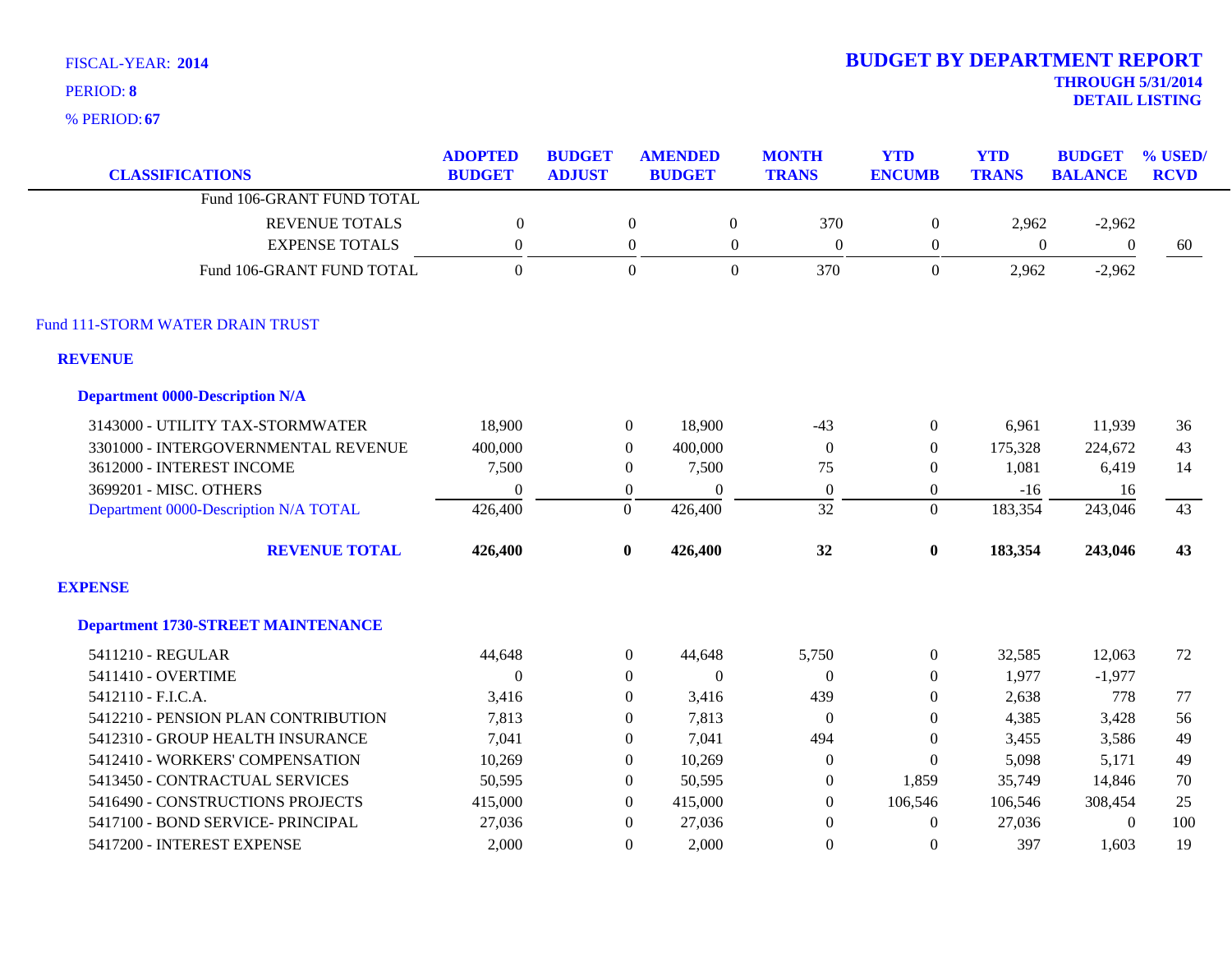**67** % PERIOD:

| <b>CLASSIFICATIONS</b>                    | <b>ADOPTED</b><br><b>BUDGET</b> | <b>BUDGET</b><br><b>ADJUST</b> | <b>AMENDED</b><br><b>BUDGET</b> | <b>MONTH</b><br><b>TRANS</b> | <b>YTD</b><br><b>ENCUMB</b> | <b>YTD</b><br><b>TRANS</b> | <b>BUDGET</b><br><b>BALANCE</b> | % USED/<br><b>RCVD</b> |
|-------------------------------------------|---------------------------------|--------------------------------|---------------------------------|------------------------------|-----------------------------|----------------------------|---------------------------------|------------------------|
| 5819120 - TRANSFER TO GENERAL FUND        |                                 |                                |                                 |                              | $\Omega$                    |                            |                                 |                        |
|                                           | 250,000                         | $\overline{0}$                 | 250,000<br>817,818              | $\boldsymbol{0}$             | 108,405                     | 250,000<br>469,866         | $\overline{0}$<br>347,952       | 100<br>57              |
| Department 1730-STREET MAINTENANCE TOTAL  | 817,818                         | $\boldsymbol{0}$               |                                 | 6,683                        |                             |                            |                                 |                        |
| <b>EXPENSE TOTAL</b>                      | 817,818                         | $\bf{0}$                       | 817,818                         | 6,683                        | 108,405                     | 469,866                    | 347,952                         | 57                     |
| Fund 111-STORM WATER DRAIN TRUST TOTAL    |                                 |                                |                                 |                              |                             |                            |                                 |                        |
| <b>REVENUE TOTALS</b>                     | 426,400                         | $\boldsymbol{0}$               | 426,400                         | 32                           | $\boldsymbol{0}$            | 183,354                    | 243,046                         | 43                     |
| <b>EXPENSE TOTALS</b>                     | 817,818                         | $\overline{0}$                 | 817,818                         | 6,683                        | 108,405                     | 469,866                    | 347,952                         | 57                     |
| Fund 111-STORM WATER DRAIN TRUST TOTAL    | $-391,418$                      | $\overline{0}$                 | $-391,418$                      | $-6,651$                     | $-108,405$                  | $-286,512$                 | $-104,906$                      |                        |
| Fund 112-2ND LOCAL OPTION GAS TRST        |                                 |                                |                                 |                              |                             |                            |                                 |                        |
| <b>REVENUE</b>                            |                                 |                                |                                 |                              |                             |                            |                                 |                        |
| <b>Department 0000-Description N/A</b>    |                                 |                                |                                 |                              |                             |                            |                                 |                        |
| 3121000 - LOCAL OPTION TAXES              | $\Omega$                        | $\theta$                       | $\mathbf{0}$                    | 6,785                        | $\overline{0}$              | 51,878                     | $-51,878$                       |                        |
| 3301000 - INTERGOVERNMENTAL REVENUE       | 67,207                          | $\theta$                       | 67,207                          | $\overline{0}$               | $\overline{0}$              | $\theta$                   | 67,207                          |                        |
| 3612000 - INTEREST INCOME                 | 2,000                           | $\overline{0}$                 | 2,000                           | 207                          | $\overline{0}$              | 1,654                      | 346                             | 82                     |
| Department 0000-Description N/A TOTAL     | 69,207                          | $\boldsymbol{0}$               | 69,207                          | 6,992                        | $\overline{0}$              | 53,532                     | 15,675                          | $\overline{77}$        |
| <b>REVENUE TOTAL</b>                      | 69,207                          | $\bf{0}$                       | 69,207                          | 6,992                        | $\bf{0}$                    | 53,532                     | 15,675                          | 77                     |
| <b>EXPENSE</b>                            |                                 |                                |                                 |                              |                             |                            |                                 |                        |
| <b>Department 1730-STREET MAINTENANCE</b> |                                 |                                |                                 |                              |                             |                            |                                 |                        |
| 5416210 - INFRASTRUCTURE PROJECTS         | 225,000                         | 38,643                         | 263,643                         | $\overline{0}$               | 23,511                      | 87,524                     | 176,119                         | 33                     |
| Department 1730-STREET MAINTENANCE TOTAL  | 225,000                         | 38,643                         | 263,643                         | $\Omega$                     | 23,511                      | 87,524                     | 176,119                         | $\overline{33}$        |
| <b>EXPENSE TOTAL</b>                      | 225,000                         | 38,643                         | 263,643                         | $\bf{0}$                     | 23,511                      | 87,524                     | 176,119                         | 33                     |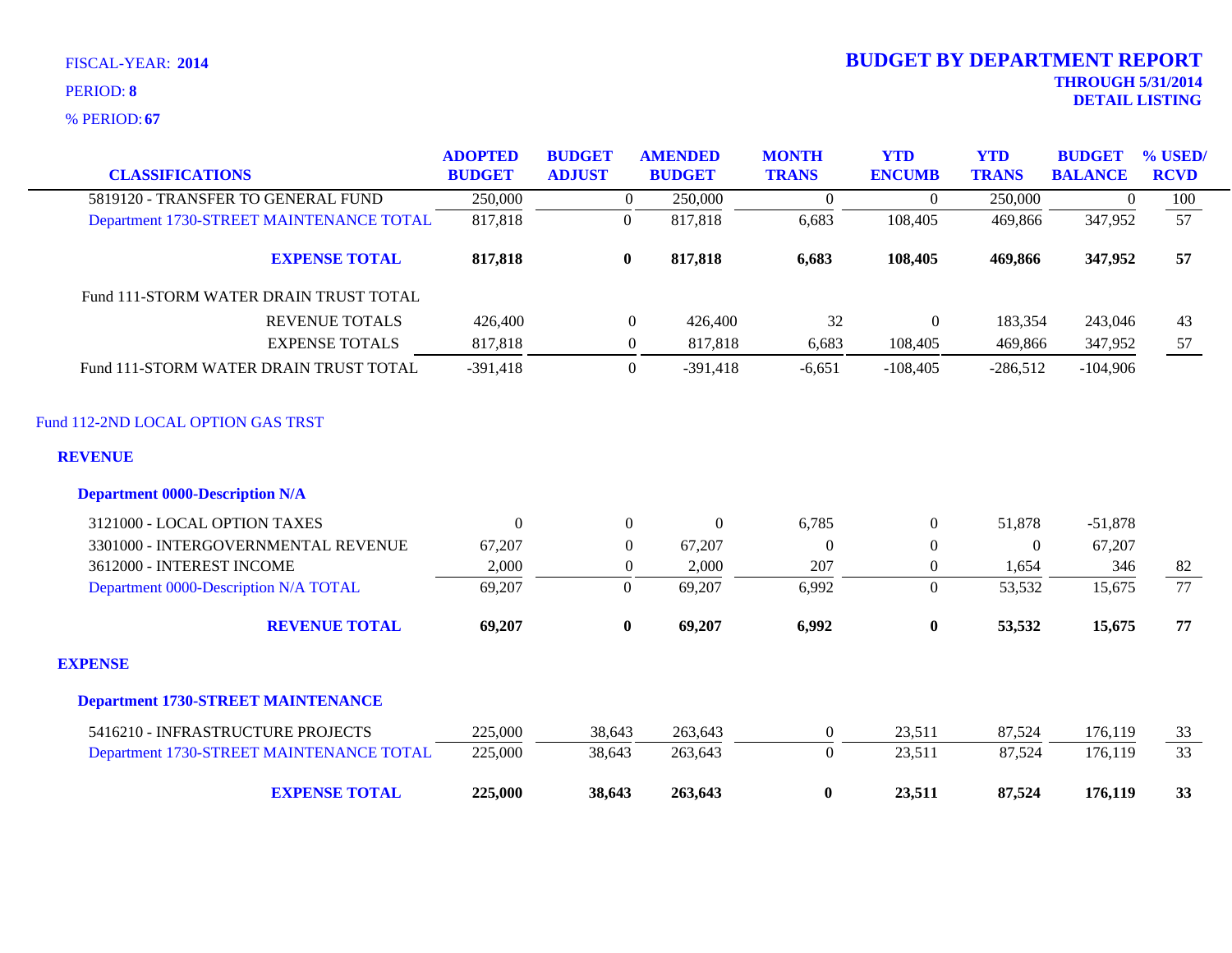**67** % PERIOD:

| <b>CLASSIFICATIONS</b>                       | <b>ADOPTED</b><br><b>BUDGET</b> | <b>BUDGET</b><br><b>ADJUST</b> | <b>AMENDED</b><br><b>BUDGET</b> | <b>MONTH</b><br><b>TRANS</b> | <b>YTD</b><br><b>ENCUMB</b> | <b>YTD</b><br><b>TRANS</b> | <b>BUDGET</b><br><b>BALANCE</b> | % USED/<br><b>RCVD</b> |
|----------------------------------------------|---------------------------------|--------------------------------|---------------------------------|------------------------------|-----------------------------|----------------------------|---------------------------------|------------------------|
| Fund 112-2ND LOCAL OPTION GAS TRST TOTAL     |                                 |                                |                                 |                              |                             |                            |                                 |                        |
| <b>REVENUE TOTALS</b>                        | 69,207                          | $\overline{0}$                 | 69,207                          | 6,992                        | $\mathbf{0}$                | 53,532                     | 15,675                          | 77                     |
| <b>EXPENSE TOTALS</b>                        | 225,000                         | 38,643                         | 263,643                         | $\boldsymbol{0}$             | 23,511                      | 87,524                     | 176,119                         | 33                     |
| Fund 112-2ND LOCAL OPTION GAS TRST TOTAL     | $-155,793$                      | $-38,643$                      | $-194,436$                      | 6,992                        | $-23,511$                   | $-33,992$                  | $-160,444$                      |                        |
| Fund 114-GRANTS FUND                         |                                 |                                |                                 |                              |                             |                            |                                 |                        |
| <b>REVENUE</b>                               |                                 |                                |                                 |                              |                             |                            |                                 |                        |
| <b>Department 0000-Description N/A</b>       |                                 |                                |                                 |                              |                             |                            |                                 |                        |
| 3371000 - GENERAL GOVERNMENT                 | $\boldsymbol{0}$                | $\overline{0}$                 | $\boldsymbol{0}$                | $\boldsymbol{0}$             | $\overline{0}$              | $\boldsymbol{0}$           | $\boldsymbol{0}$                |                        |
| Department 0000-Description N/A TOTAL        | $\mathbf{0}$                    | $\mathbf{0}$                   | $\Omega$                        | $\Omega$                     | $\Omega$                    | $\Omega$                   | $\Omega$                        |                        |
| <b>Department 3001-SNP-MURRAY PARK POOL</b>  |                                 |                                |                                 |                              |                             |                            |                                 |                        |
| 3371000 - GENERAL GOVERNMENT                 | 86,262                          | $\overline{0}$                 | 86,262                          | $\overline{0}$               | $\overline{0}$              | 572                        | 85,690                          |                        |
| Department 3001-SNP-MURRAY PARK POOL TOTAL   | 86,262                          | $\mathbf{0}$                   | 86,262                          | $\overline{0}$               | $\overline{0}$              | 572                        | 85,690                          |                        |
| Department 3604-MDC SCHOOL & SR MEALS        |                                 |                                |                                 |                              |                             |                            |                                 |                        |
| 3371000 - GENERAL GOVERNMENT                 | $\overline{0}$                  | $\overline{0}$                 | $\overline{0}$                  | $-6,532$                     | $\overline{0}$              | $\overline{0}$             | $\mathbf{0}$                    |                        |
| Department 3604-MDC SCHOOL & SR MEALS FY2013 | $\mathbf{0}$                    | $\mathbf{0}$                   | $\Omega$                        | $-6,532$                     | $\overline{0}$              | $\Omega$                   | $\Omega$                        |                        |
| Department 3605-MDC SCHOOL & SR MEALS        |                                 |                                |                                 |                              |                             |                            |                                 |                        |
| 3371000 - GENERAL GOVERNMENT                 | 45,175                          | $\overline{0}$                 | 45,175                          | 24,920                       | $\overline{0}$              | 24,920                     | 20,255                          | 55                     |
| Department 3605-MDC SCHOOL & SR MEALS FY2014 | 45,175                          | $\mathbf{0}$                   | 45,175                          | 24,920                       | $\overline{0}$              | 24,920                     | 20,255                          | $\overline{55}$        |
| Department 3801-ADA-FY2011                   |                                 |                                |                                 |                              |                             |                            |                                 |                        |
| 3371000 - GENERAL GOVERNMENT                 | 14,747                          | $\overline{0}$                 | 14,747                          | $\theta$                     | $\overline{0}$              | $\overline{0}$             | 14,747                          |                        |
| Department 3801-ADA-FY2011 TOTAL             | 14,747                          | $\mathbf{0}$                   | 14,747                          | $\boldsymbol{0}$             | $\overline{0}$              | $\mathbf{0}$               | 14,747                          |                        |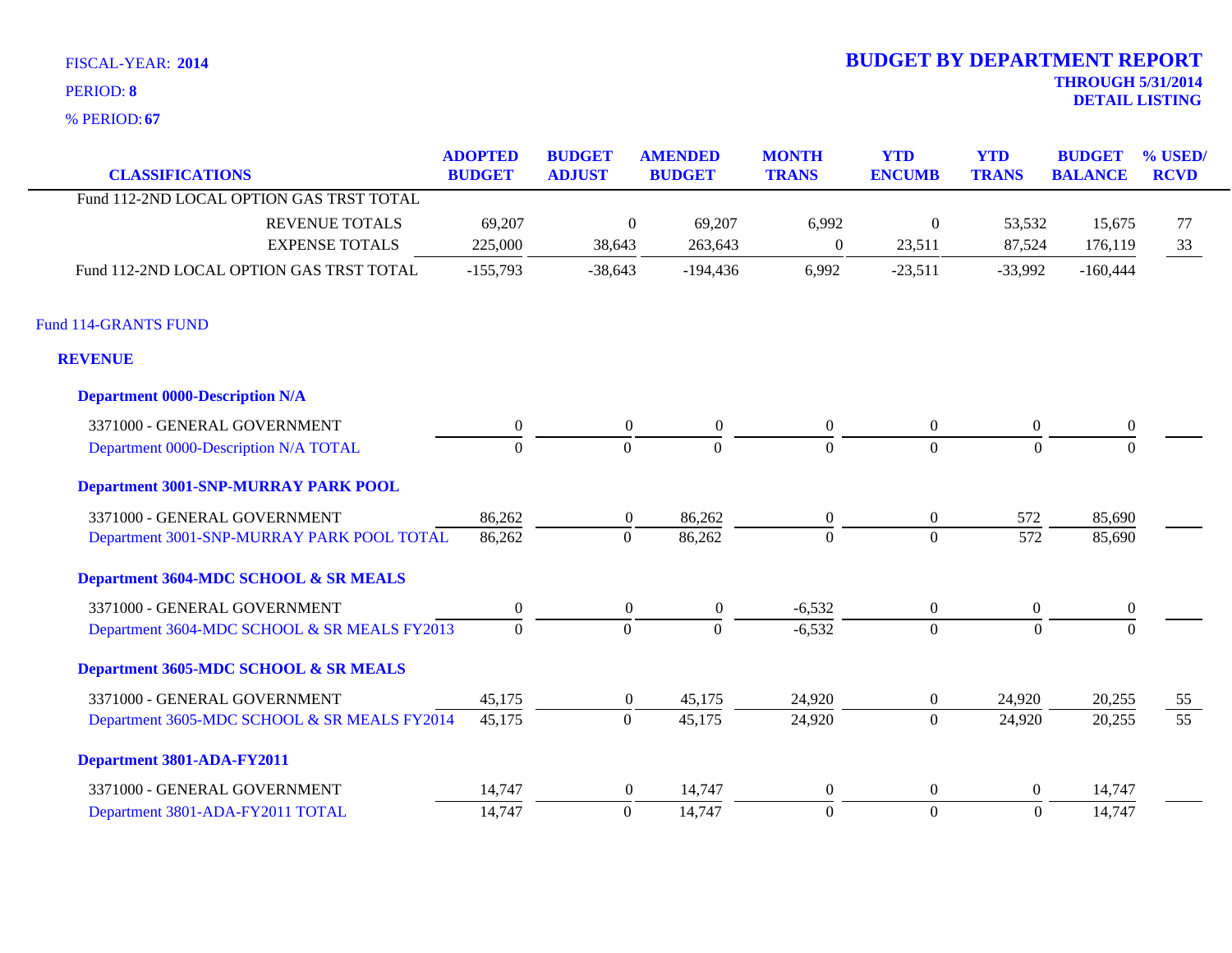**67** % PERIOD:

| <b>CLASSIFICATIONS</b>                       | <b>ADOPTED</b><br><b>BUDGET</b> | <b>BUDGET</b><br><b>ADJUST</b> | <b>AMENDED</b><br><b>BUDGET</b> | <b>MONTH</b><br><b>TRANS</b> | <b>YTD</b><br><b>ENCUMB</b> | <b>YTD</b><br><b>TRANS</b> | <b>BUDGET</b><br><b>BALANCE</b> | % USED/<br><b>RCVD</b> |
|----------------------------------------------|---------------------------------|--------------------------------|---------------------------------|------------------------------|-----------------------------|----------------------------|---------------------------------|------------------------|
| <b>Department 3802-ADA FY 2011</b>           |                                 |                                |                                 |                              |                             |                            |                                 |                        |
| 3371000 - GENERAL GOVERNMENT                 | 11,012                          | $\overline{0}$                 | 11,012                          | $\overline{0}$               | $\theta$                    | $\overline{0}$             | 11,012                          |                        |
| Department 3802-ADA FY 2011 TOTAL            | 11,012                          | $\overline{0}$                 | 11,012                          | $\Omega$                     | $\theta$                    | $\Omega$                   | 11,012                          |                        |
| Department 3803-ADA FY 2012                  |                                 |                                |                                 |                              |                             |                            |                                 |                        |
| 3371000 - GENERAL GOVERNMENT                 | 10,423                          | $\overline{0}$                 | 10,423                          | $\boldsymbol{0}$             | $\boldsymbol{0}$            | $\boldsymbol{0}$           | 10,423                          |                        |
| Department 3803-ADA FY 2012 TOTAL            | 10,423                          | $\boldsymbol{0}$               | 10,423                          | $\Omega$                     | $\boldsymbol{0}$            | $\theta$                   | 10,423                          |                        |
| <b>Department 4010-GOB-WATER &amp; SEWER</b> |                                 |                                |                                 |                              |                             |                            |                                 |                        |
| 3311000 - REVENUE                            | $\overline{0}$                  | $\theta$                       | $\theta$                        | $\overline{0}$               | $\overline{0}$              | $\mathbf{0}$               | $\Omega$                        |                        |
| 3371000 - GENERAL GOVERNMENT                 | 816,366                         | $\overline{0}$                 | 816,366                         | $\boldsymbol{0}$             | $\boldsymbol{0}$            | 69,434                     | 746,932                         | 8                      |
| Department 4010-GOB-WATER & SEWER            | 816,366                         | $\Omega$                       | 816,366                         | $\Omega$                     | $\theta$                    | 69,434                     | 746,932                         | 8                      |
| <b>Department 4100-VILLAGERS</b>             |                                 |                                |                                 |                              |                             |                            |                                 |                        |
| 3371000 - GENERAL GOVERNMENT                 | $\boldsymbol{0}$                | $\mathbf{0}$                   | $\boldsymbol{0}$                | $\boldsymbol{0}$             | $\mathbf{0}$                | $\boldsymbol{0}$           | $\boldsymbol{0}$                |                        |
| Department 4100-VILLAGERS GRANT-PRESERVATION | $\mathbf{0}$                    | $\theta$                       | $\Omega$                        | $\Omega$                     | $\Omega$                    | $\Omega$                   | $\Omega$                        |                        |
| <b>Department 4101-VILLAGERS</b>             |                                 |                                |                                 |                              |                             |                            |                                 |                        |
| 3371000 - GENERAL GOVERNMENT                 | 3,000                           | $\overline{0}$                 | 3,000                           | $\overline{0}$               | $\boldsymbol{0}$            | $\boldsymbol{0}$           | 3,000                           |                        |
| Department 4101-VILLAGERS GRANT-PRESERVATION | 3,000                           | $\overline{0}$                 | 3,000                           | $\overline{0}$               | $\overline{0}$              | $\mathbf{0}$               | 3,000                           |                        |
| Department 4200-MPO FY 2013 Grant            |                                 |                                |                                 |                              |                             |                            |                                 |                        |
| 3371000 - GENERAL GOVERNMENT                 | 21,000                          | $\overline{0}$                 | 21,000                          | $\boldsymbol{0}$             | $\boldsymbol{0}$            | $\boldsymbol{0}$           | 21,000                          |                        |
| Department 4200-MPO FY 2013 Grant TOTAL      | 21,000                          | $\Omega$                       | 21,000                          | $\Omega$                     | $\Omega$                    | $\Omega$                   | 21,000                          |                        |
| <b>REVENUE TOTAL</b>                         | 1,007,985                       | $\bf{0}$                       | 1,007,985                       | 18,388                       | $\bf{0}$                    | 94,926                     | 913,059                         | 9                      |

**EXPENSE**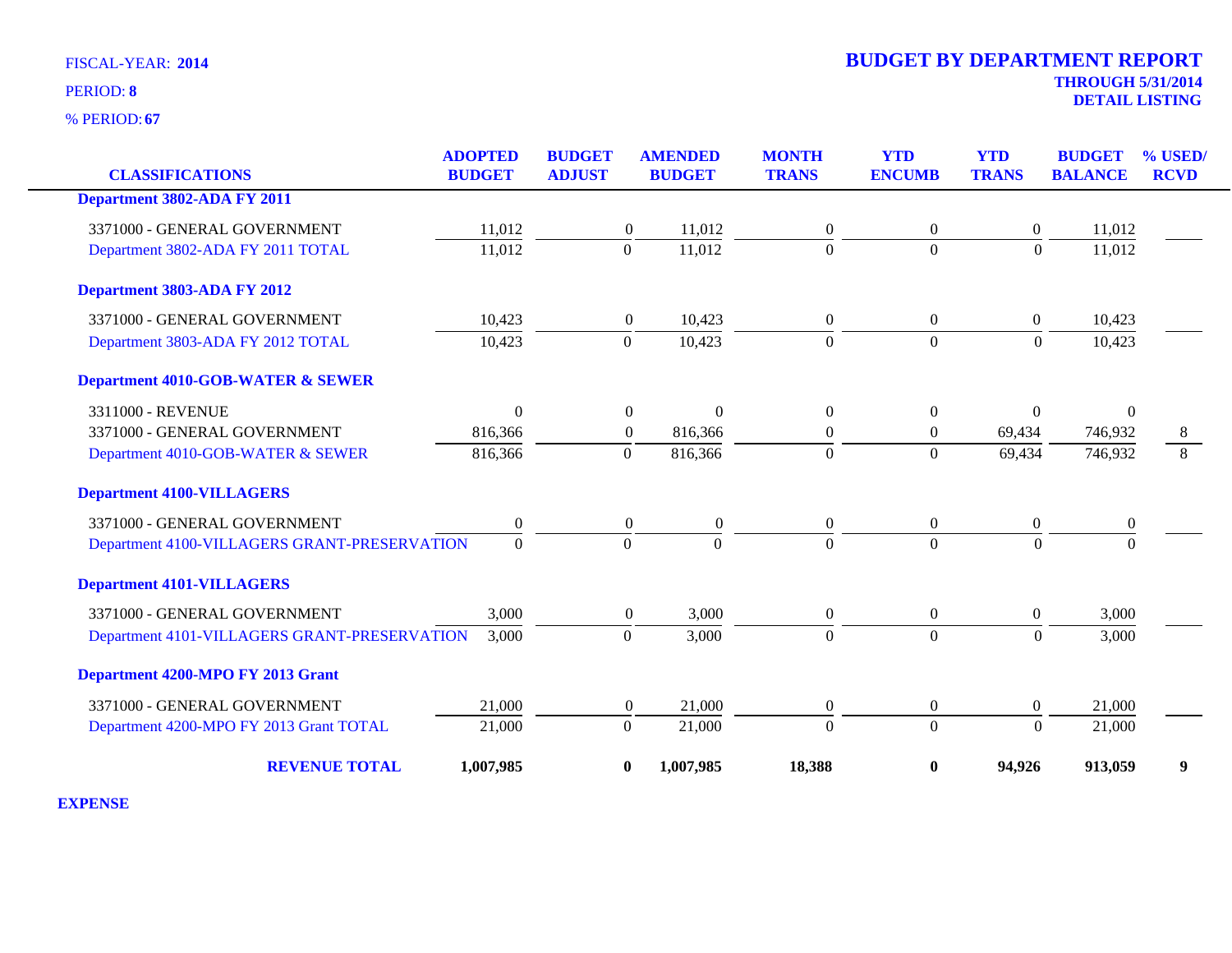**67** % PERIOD:

| <b>CLASSIFICATIONS</b>                       | <b>ADOPTED</b><br><b>BUDGET</b> | <b>BUDGET</b><br><b>ADJUST</b> | <b>AMENDED</b><br><b>BUDGET</b> | <b>MONTH</b><br><b>TRANS</b> | <b>YTD</b><br><b>ENCUMB</b> | <b>YTD</b><br><b>TRANS</b> | <b>BUDGET</b><br><b>BALANCE</b> | % USED/<br><b>RCVD</b> |
|----------------------------------------------|---------------------------------|--------------------------------|---------------------------------|------------------------------|-----------------------------|----------------------------|---------------------------------|------------------------|
| <b>Department 3001-SNP-MURRAY PARK POOL</b>  |                                 |                                |                                 |                              |                             |                            |                                 |                        |
|                                              |                                 |                                |                                 |                              |                             |                            |                                 |                        |
| 5413100 - PROFESSIONAL SERVICES              | $-12,686$                       |                                | $\boldsymbol{0}$<br>$-12,686$   | $\overline{0}$               | $\boldsymbol{0}$            | $-13,500$                  | 814                             |                        |
| 5413450 - CONTRACTUAL SERVICES               | 92,505                          | $\boldsymbol{0}$               | 92,505                          | 1,689                        | 76,681                      | 92,505                     | $\boldsymbol{0}$                | 100                    |
| Department 3001-SNP-MURRAY PARK POOL TOTAL   | 79,819                          | $\theta$                       | 79,819                          | 1,689                        | 76,681                      | 79,005                     | 814                             | 98                     |
| Department 3603-12-SMIA-CB OCT11-SEP12       |                                 |                                |                                 |                              |                             |                            |                                 |                        |
| 5413450 - CONTRACTUAL SERVICES               | $\boldsymbol{0}$                | $\boldsymbol{0}$               | $\boldsymbol{0}$                | $\overline{0}$               | $\mathbf{0}$                | $\boldsymbol{0}$           | $\boldsymbol{0}$                |                        |
| Department 3603-12-SMIA-CB OCT11-SEP12 TOTAL | $\Omega$                        | $\theta$                       | $\Omega$                        | $\Omega$                     | $\Omega$                    | $\Omega$                   | $\Omega$                        |                        |
| Department 3604-MDC SCHOOL & SR MEALS        |                                 |                                |                                 |                              |                             |                            |                                 |                        |
| 5411310 - PART TIME                          | $\boldsymbol{0}$                |                                | $\overline{0}$<br>$\mathbf{0}$  | $\overline{0}$               | $\Omega$                    | $\overline{0}$             | $\mathbf{0}$                    |                        |
| 5413450 - CONTRACTUAL SERVICES               | $\boldsymbol{0}$                | $\boldsymbol{0}$               | $\boldsymbol{0}$                | $\boldsymbol{0}$             | $\boldsymbol{0}$            | $\boldsymbol{0}$           | $\boldsymbol{0}$                |                        |
| Department 3604-MDC SCHOOL & SR MEALS FY2013 | $\Omega$                        | $\Omega$                       | $\Omega$                        | $\Omega$                     | $\Omega$                    | $\Omega$                   | $\Omega$                        |                        |
| Department 3605-MDC SCHOOL & SR MEALS        |                                 |                                |                                 |                              |                             |                            |                                 |                        |
| 5411310 - PART TIME                          | 26,775                          | $\mathbf{0}$                   | 26,775                          | $\Omega$                     | $\theta$                    | $\overline{0}$             | 26,775                          |                        |
| 5413450 - CONTRACTUAL SERVICES               | 18,400                          | $\boldsymbol{0}$               | 18,400                          | 1,285                        | 9,003                       | 18,400                     | $\overline{0}$                  | 100                    |
| Department 3605-MDC SCHOOL & SR MEALS FY2014 | 45,175                          | $\Omega$                       | 45,175                          | 1,285                        | 9,003                       | 18,400                     | 26,775                          | 40                     |
| Department 3801-ADA-FY2011                   |                                 |                                |                                 |                              |                             |                            |                                 |                        |
| 5453450 - CONTRACTUAL                        | 14,747                          | $\boldsymbol{0}$               | 14,747                          | $\overline{0}$               | $\boldsymbol{0}$            | $\overline{0}$             | 14,747                          |                        |
| Department 3801-ADA-FY2011 TOTAL             | 14,747                          | $\mathbf{0}$                   | 14,747                          | $\Omega$                     | $\theta$                    | $\Omega$                   | 14,747                          |                        |
| Department 3802-ADA FY 2011                  |                                 |                                |                                 |                              |                             |                            |                                 |                        |
| 5453450 - CONTRACTUAL                        | 11,012                          | $\boldsymbol{0}$               | 11,012                          | $\overline{0}$               | $\boldsymbol{0}$            | $\overline{0}$             | 11,012                          |                        |
| Department 3802-ADA FY 2011 TOTAL            | 11,012                          | $\theta$                       | 11,012                          | $\Omega$                     | $\overline{0}$              | $\Omega$                   | 11,012                          |                        |
| Department 3803-ADA FY 2012                  |                                 |                                |                                 |                              |                             |                            |                                 |                        |
| 5453450 - CONTRACTUAL                        | 10,423                          |                                | $\overline{0}$<br>10,423        | $\Omega$                     | $\boldsymbol{0}$            | $\boldsymbol{0}$           | 10,423                          |                        |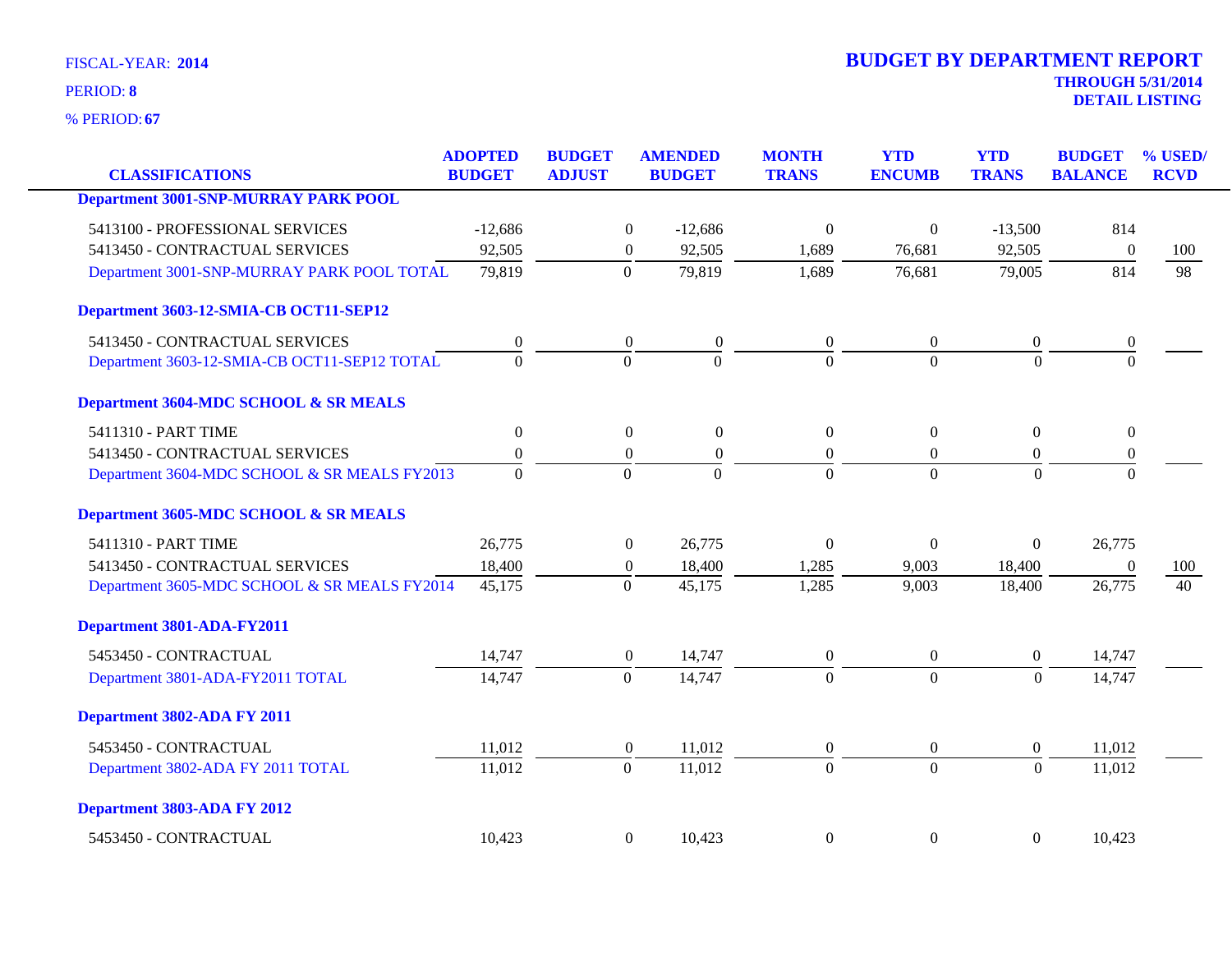| <b>CLASSIFICATIONS</b>                          | <b>ADOPTED</b><br><b>BUDGET</b> | <b>BUDGET</b><br><b>ADJUST</b> | <b>AMENDED</b><br><b>BUDGET</b> | <b>MONTH</b><br><b>TRANS</b> | <b>YTD</b><br><b>ENCUMB</b> | <b>YTD</b><br><b>TRANS</b> | <b>BUDGET</b><br><b>BALANCE</b> | % USED/<br><b>RCVD</b> |
|-------------------------------------------------|---------------------------------|--------------------------------|---------------------------------|------------------------------|-----------------------------|----------------------------|---------------------------------|------------------------|
| Department 3803-ADA FY 2012 TOTAL               | 10,423                          | $\overline{0}$                 | 10,423                          | $\overline{0}$               | $\boldsymbol{0}$            | $\overline{0}$             | 10,423                          |                        |
| <b>Department 4000-WATER DIST SYS EXTENSION</b> |                                 |                                |                                 |                              |                             |                            |                                 |                        |
| 5416490 - CONSTRUCTIONS PROJECTS                | $\boldsymbol{0}$                | $\boldsymbol{0}$               | $\boldsymbol{0}$                | $\boldsymbol{0}$             | $\boldsymbol{0}$            | $\boldsymbol{0}$           | $\boldsymbol{0}$                |                        |
| Department 4000-WATER DIST SYS EXTENSION        | $\overline{0}$                  | $\mathbf{0}$                   | $\boldsymbol{0}$                | $\mathbf{0}$                 | $\overline{0}$              | $\mathbf{0}$               | $\mathbf{0}$                    |                        |
| <b>Department 4010-GOB-WATER &amp; SEWER</b>    |                                 |                                |                                 |                              |                             |                            |                                 |                        |
| 5413100 - PROFESSIONAL SERVICES                 | 66,756                          | $\boldsymbol{0}$               | 66,756                          | $\Omega$                     | $\theta$                    | $\overline{0}$             | 66,756                          |                        |
| 5413450 - CONTRACTUAL SERVICES                  | 749,611                         | $\boldsymbol{0}$               | 749,611                         | 22,948                       | 116,159                     | 300,605                    | 449,006                         | 40                     |
| Department 4010-GOB-WATER & SEWER               | 816,367                         | $\overline{0}$                 | 816,367                         | 22,948                       | 116,159                     | 300,605                    | 515,762                         | 36                     |
| <b>Department 4100-VILLAGERS</b>                |                                 |                                |                                 |                              |                             |                            |                                 |                        |
| 5196450 - CAPTL OUTLY-CAPITAL LEASE             | $\mathbf{0}$                    | $\boldsymbol{0}$               | $\boldsymbol{0}$                | $\overline{0}$               | $\theta$                    | $\overline{0}$             | $\boldsymbol{0}$                |                        |
| Department 4100-VILLAGERS GRANT-PRESERVATION    | $\overline{0}$                  | $\overline{0}$                 | $\mathbf{0}$                    | $\overline{0}$               | $\overline{0}$              | $\overline{0}$             | $\overline{0}$                  |                        |
| <b>Department 4101-VILLAGERS</b>                |                                 |                                |                                 |                              |                             |                            |                                 |                        |
| 5196450 - CAPTL OUTLY-CAPITAL LEASE             | 3,000                           | $\boldsymbol{0}$               | 3,000                           | $\overline{0}$               | 3,000                       | 3,000                      | $\boldsymbol{0}$                | 100                    |
| Department 4101-VILLAGERS GRANT-PRESERVATION    | 3,000                           | $\overline{0}$                 | 3,000                           | $\mathbf{0}$                 | 3,000                       | 3,000                      | $\mathbf{0}$                    | 100                    |
| Department 4200-MPO FY 2013 Grant               |                                 |                                |                                 |                              |                             |                            |                                 |                        |
| 5416490 - CONSTRUCTIONS PROJECTS                | 21,000                          | $\boldsymbol{0}$               | 21,000                          | 6,521                        | 8,551                       | 21,000                     | $\theta$                        | 100                    |
| Department 4200-MPO FY 2013 Grant TOTAL         | 21,000                          | $\mathbf{0}$                   | 21,000                          | 6,521                        | 8,551                       | 21,000                     | $\overline{0}$                  | 100                    |
| <b>EXPENSE TOTAL</b>                            | 1,001,543                       | $\bf{0}$                       | 1,001,543                       | 32,443                       | 213,394                     | 422,010                    | 579,533                         | 42                     |
| Fund 114-GRANTS FUND TOTAL                      |                                 |                                |                                 |                              |                             |                            |                                 |                        |
| <b>REVENUE TOTALS</b>                           | 1,007,985                       | $\boldsymbol{0}$               | 1,007,985                       | 18,388                       | $\Omega$                    | 94,926                     | 913,059                         | 9                      |
| <b>EXPENSE TOTALS</b>                           | 1,001,543                       | $\mathbf{0}$                   | 1,001,543                       | 32,443                       | 213,394                     | 422,010                    | 579,533                         | 42                     |
| Fund 114-GRANTS FUND TOTAL                      | 6,442                           | $\boldsymbol{0}$               | 6,442                           | $-14,055$                    | $-213,394$                  | $-327,084$                 | 333,526                         |                        |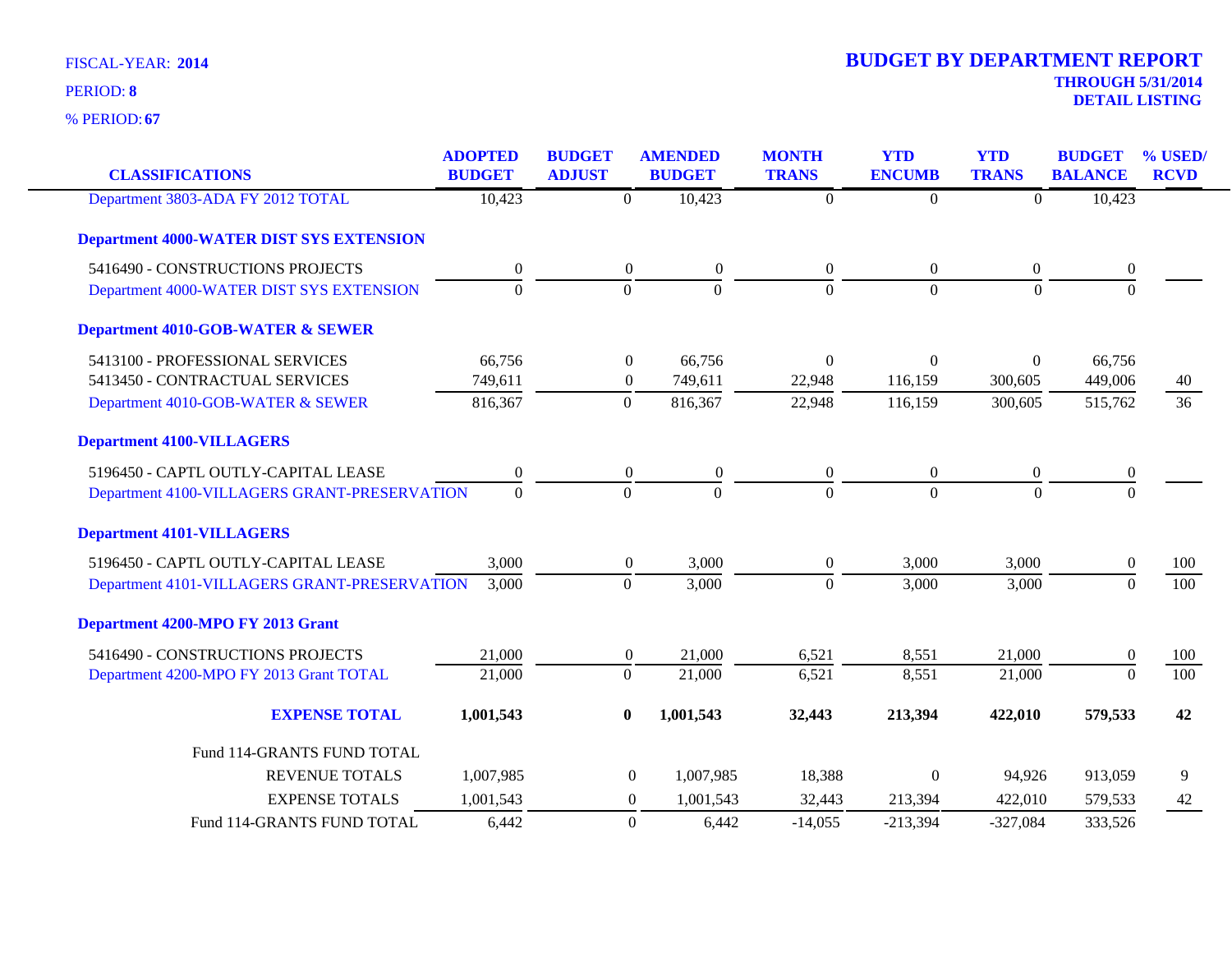| <b>CLASSIFICATIONS</b>                   | <b>ADOPTED</b><br><b>BUDGET</b> | <b>BUDGET</b><br><b>ADJUST</b> | <b>AMENDED</b><br><b>BUDGET</b> | <b>MONTH</b><br><b>TRANS</b> | <b>YTD</b><br><b>ENCUMB</b> | <b>YTD</b><br><b>TRANS</b> | <b>BUDGET</b><br><b>BALANCE</b> | % USED/<br><b>RCVD</b> |
|------------------------------------------|---------------------------------|--------------------------------|---------------------------------|------------------------------|-----------------------------|----------------------------|---------------------------------|------------------------|
| Fund 116-HOMETOWN DIST. IMPROVMENT       |                                 |                                |                                 |                              |                             |                            |                                 |                        |
| <b>REVENUE</b>                           |                                 |                                |                                 |                              |                             |                            |                                 |                        |
| <b>Department 0000-Description N/A</b>   |                                 |                                |                                 |                              |                             |                            |                                 |                        |
| 3419060 - PARKING EXCEPTION              | 28,000                          |                                | $\boldsymbol{0}$<br>28,000      | 1,930                        | $\overline{0}$              | 26,860                     | 1,140                           | 95                     |
| 3612000 - INTEREST INCOME                | 55                              |                                | $\boldsymbol{0}$<br>55          | $\Omega$                     | $\boldsymbol{0}$            | $\boldsymbol{0}$           | 55                              |                        |
| Department 0000-Description N/A TOTAL    | 28,055                          |                                | $\overline{0}$<br>28,055        | 1,930                        | $\boldsymbol{0}$            | 26,860                     | 1,195                           | 95                     |
| <b>REVENUE TOTAL</b>                     | 28,055                          |                                | $\bf{0}$<br>28,055              | 1,930                        | $\bf{0}$                    | 26,860                     | 1,195                           | 95                     |
| <b>EXPENSE</b>                           |                                 |                                |                                 |                              |                             |                            |                                 |                        |
| <b>Department 1410-FINANCE</b>           |                                 |                                |                                 |                              |                             |                            |                                 |                        |
| 5819120 - TRANSFER TO GENERAL FUND       | 25,000                          |                                | $\boldsymbol{0}$<br>25,000      | $\overline{0}$               | $\boldsymbol{0}$            | 25,000                     | $\boldsymbol{0}$                | 100                    |
| Department 1410-FINANCE TOTAL            | 25,000                          |                                | 25,000<br>$\boldsymbol{0}$      | $\Omega$                     | $\Omega$                    | 25,000                     | $\overline{0}$                  | 100                    |
| <b>EXPENSE TOTAL</b>                     | 25,000                          |                                | $\bf{0}$<br>25,000              | $\bf{0}$                     | $\bf{0}$                    | 25,000                     | $\bf{0}$                        | 100                    |
| Fund 116-HOMETOWN DIST. IMPROVMENT TOTAL |                                 |                                |                                 |                              |                             |                            |                                 |                        |
| <b>REVENUE TOTALS</b>                    | 28,055                          |                                | $\boldsymbol{0}$<br>28,055      | 1,930                        | $\boldsymbol{0}$            | 26,860                     | 1,195                           | 95                     |
| <b>EXPENSE TOTALS</b>                    | 25,000                          |                                | 25,000<br>$\boldsymbol{0}$      | $\boldsymbol{0}$             | $\boldsymbol{0}$            | 25,000                     | $\boldsymbol{0}$                | 100                    |
| Fund 116-HOMETOWN DIST. IMPROVMENT TOTAL | 3,055                           |                                | $\mathbf{0}$<br>3,055           | 1,930                        | $\boldsymbol{0}$            | 1,860                      | 1,195                           |                        |
| <b>Fund 118-TREE TRUST FUND</b>          |                                 |                                |                                 |                              |                             |                            |                                 |                        |
| <b>REVENUE</b>                           |                                 |                                |                                 |                              |                             |                            |                                 |                        |
| <b>Department 0000-Description N/A</b>   |                                 |                                |                                 |                              |                             |                            |                                 |                        |

| 3430000<br>m.<br><b>Tree</b><br>Trust Fund |  |  |  |  |  |  |  |
|--------------------------------------------|--|--|--|--|--|--|--|
|--------------------------------------------|--|--|--|--|--|--|--|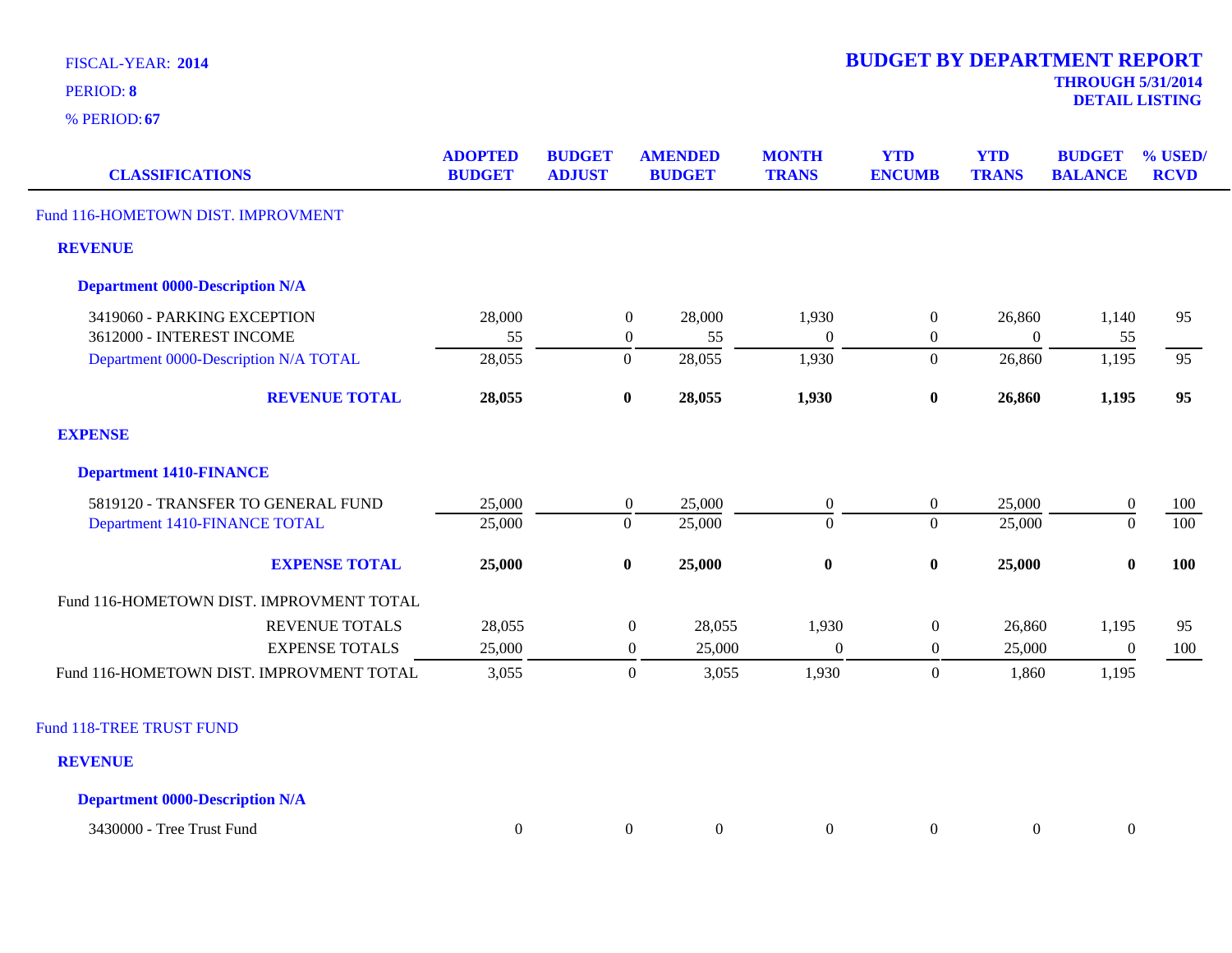| <b>CLASSIFICATIONS</b>                      | <b>ADOPTED</b><br><b>BUDGET</b> | <b>BUDGET</b><br><b>ADJUST</b> | <b>AMENDED</b><br><b>BUDGET</b>  | <b>MONTH</b><br><b>TRANS</b> | <b>YTD</b><br><b>ENCUMB</b> | <b>YTD</b><br><b>TRANS</b> | <b>BUDGET</b><br><b>BALANCE</b> | % USED/<br><b>RCVD</b> |
|---------------------------------------------|---------------------------------|--------------------------------|----------------------------------|------------------------------|-----------------------------|----------------------------|---------------------------------|------------------------|
| 3437000 - CONSERV & RESC MGMT FEES          | $\boldsymbol{0}$                | $\overline{0}$                 | $\boldsymbol{0}$                 | $\boldsymbol{0}$             | $\overline{0}$              | $\boldsymbol{0}$           | $\boldsymbol{0}$                |                        |
| Department 0000-Description N/A TOTAL       | $\overline{0}$                  | $\boldsymbol{0}$               | $\boldsymbol{0}$                 | $\overline{0}$               | $\boldsymbol{0}$            | $\theta$                   | $\Omega$                        |                        |
| <b>REVENUE TOTAL</b>                        | $\bf{0}$                        | $\boldsymbol{0}$               | $\bf{0}$                         | $\bf{0}$                     | $\boldsymbol{0}$            | $\bf{0}$                   | $\bf{0}$                        |                        |
| <b>EXPENSE</b>                              |                                 |                                |                                  |                              |                             |                            |                                 |                        |
| <b>Department 1750-LANSCAPE MAINTENANCE</b> |                                 |                                |                                  |                              |                             |                            |                                 |                        |
| 5193450 - CONT. SVCS.                       | 15,000                          | $\boldsymbol{0}$               | 15,000                           | $\boldsymbol{0}$             | $\boldsymbol{0}$            | 13,626                     | 1,374                           | 90                     |
| Department 1750-LANSCAPE MAINTENANCE TOTAL  | 15,000                          | $\boldsymbol{0}$               | 15,000                           | $\overline{0}$               | $\overline{0}$              | 13,626                     | 1,374                           | $\overline{90}$        |
| <b>EXPENSE TOTAL</b>                        | 15,000                          | $\boldsymbol{0}$               | 15,000                           | $\pmb{0}$                    | $\pmb{0}$                   | 13,626                     | 1,374                           | 90                     |
| Fund 118-TREE TRUST FUND TOTAL              |                                 |                                |                                  |                              |                             |                            |                                 |                        |
| <b>REVENUE TOTALS</b>                       | $\mathbf{0}$                    |                                | $\boldsymbol{0}$<br>$\mathbf{0}$ | $\overline{0}$               | $\boldsymbol{0}$            | $\mathbf{0}$               | $\mathbf{0}$                    | 90                     |
| <b>EXPENSE TOTALS</b>                       | 15,000                          |                                | $\overline{0}$<br>15,000         | $\overline{0}$               | $\overline{0}$              | 13,626                     | 1,374                           | 90                     |
| Fund 118-TREE TRUST FUND TOTAL              | $-15,000$                       |                                | $\overline{0}$<br>$-15,000$      | $\mathbf{0}$                 | $\boldsymbol{0}$            | $-13,626$                  | $-1,374$                        |                        |
| Fund 120-FEDERAL GRANT FUND                 |                                 |                                |                                  |                              |                             |                            |                                 |                        |
| <b>REVENUE</b>                              |                                 |                                |                                  |                              |                             |                            |                                 |                        |
| <b>Department 0000-Description N/A</b>      |                                 |                                |                                  |                              |                             |                            |                                 |                        |
| 3699201 - MISC. OTHERS                      | $\overline{0}$                  | $\overline{0}$                 | $\boldsymbol{0}$                 | $\boldsymbol{0}$             | $\boldsymbol{0}$            | $\overline{0}$             | $\boldsymbol{0}$                |                        |
| 3699294 - PRIOR YEAR ENCUMBRANCES           | $\overline{0}$                  | $\boldsymbol{0}$               | $\boldsymbol{0}$                 | $\boldsymbol{0}$             | $\boldsymbol{0}$            | $\overline{0}$             | $\boldsymbol{0}$                |                        |
| Department 0000-Description N/A TOTAL       | $\overline{0}$                  | $\overline{0}$                 | $\Omega$                         | $\overline{0}$               | $\overline{0}$              | $\overline{0}$             | $\overline{0}$                  |                        |
| <b>Department 3301-MURRAY PARK POOL</b>     |                                 |                                |                                  |                              |                             |                            |                                 |                        |
| 3311000 - REVENUE                           | 1,201,361                       | $\boldsymbol{0}$               | 1,201,361                        | $\boldsymbol{0}$             | $\boldsymbol{0}$            | 77,800                     | 1,123,561                       | 6                      |
| Department 3301-MURRAY PARK POOL TOTAL      | 1,201,361                       | $\boldsymbol{0}$               | 1,201,361                        | $\Omega$                     | $\overline{0}$              | 77,800                     | 1,123,561                       | 6                      |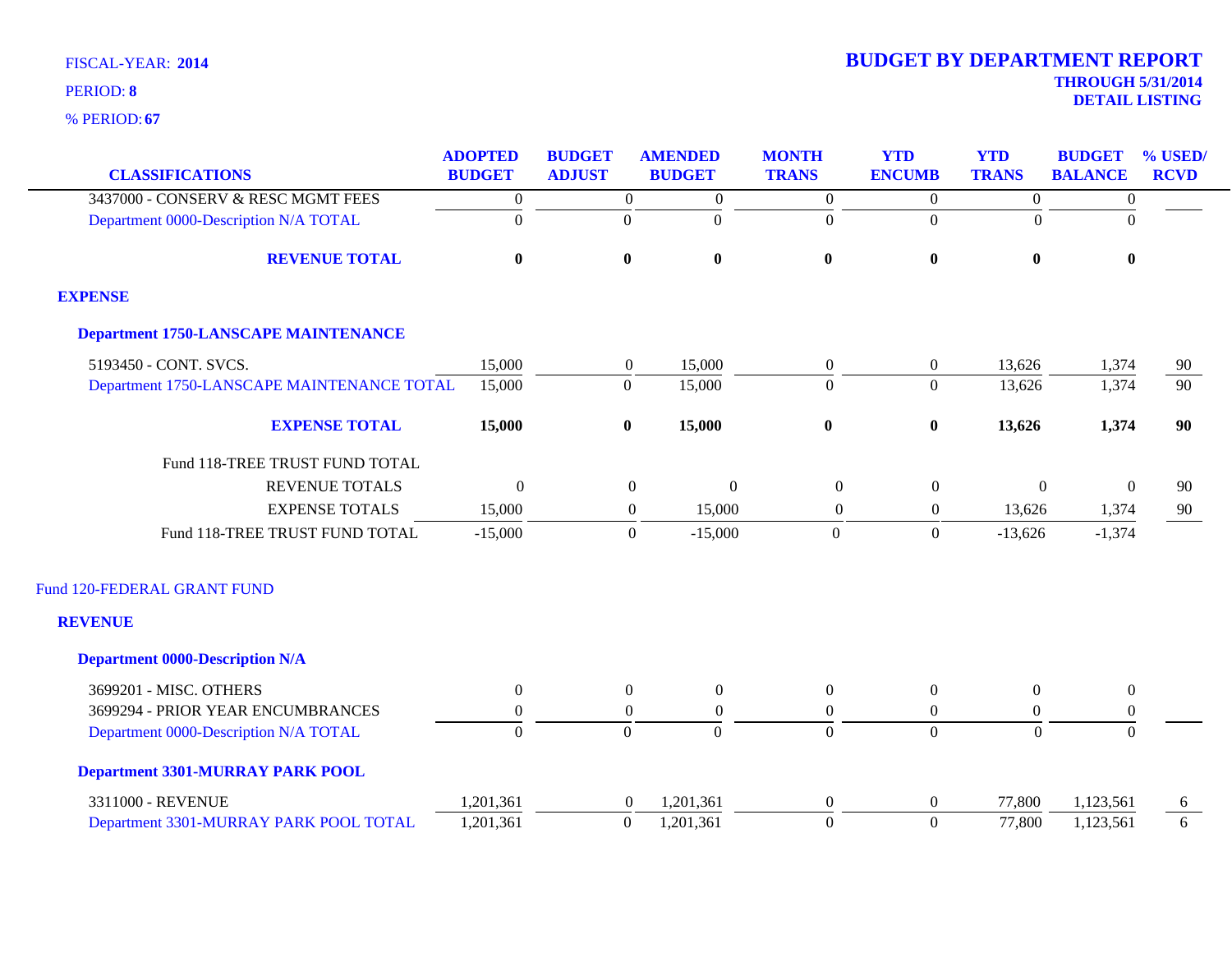| <b>CLASSIFICATIONS</b>                               | <b>ADOPTED</b><br><b>BUDGET</b> | <b>BUDGET</b><br><b>ADJUST</b> | <b>AMENDED</b><br><b>BUDGET</b>      | <b>MONTH</b><br><b>TRANS</b> | <b>YTD</b><br><b>ENCUMB</b> | <b>YTD</b><br><b>TRANS</b> | <b>BUDGET</b><br><b>BALANCE</b> | % USED/<br><b>RCVD</b> |
|------------------------------------------------------|---------------------------------|--------------------------------|--------------------------------------|------------------------------|-----------------------------|----------------------------|---------------------------------|------------------------|
|                                                      |                                 |                                |                                      |                              |                             |                            |                                 |                        |
| <b>Department 3302-STREET LIGHTING</b>               |                                 |                                |                                      |                              |                             |                            |                                 |                        |
| 3311000 - REVENUE                                    | 170,000                         |                                | 170,000<br>$\overline{0}$            | $\overline{0}$               | $\overline{0}$              | $\Omega$                   | 170,000                         |                        |
| Department 3302-STREET LIGHTING TOTAL                | 170,000                         |                                | $\mathbf{0}$<br>170,000              | $\Omega$                     | $\overline{0}$              | $\boldsymbol{0}$           | 170,000                         |                        |
| Department 3303-SW 66 ST IMPROV PHASE II             |                                 |                                |                                      |                              |                             |                            |                                 |                        |
| 3311000 - REVENUE                                    | 171,434                         |                                | 171,434<br>$\boldsymbol{0}$          | $\boldsymbol{0}$             | $\overline{0}$              | $\overline{0}$             | 171,434                         |                        |
| Department 3303-SW 66 ST IMPROV PHASE II TOTAL       | 171,434                         |                                | 171,434<br>$\mathbf{0}$              | $\Omega$                     | $\overline{0}$              | $\boldsymbol{0}$           | 171,434                         |                        |
| <b>Department 3304-MARSHALL WILLIAMSON PARK</b>      |                                 |                                |                                      |                              |                             |                            |                                 |                        |
| 3311000 - REVENUE                                    | 109,700                         |                                | 109,700<br>$\boldsymbol{0}$          | $\boldsymbol{0}$             | $\overline{0}$              | $\overline{0}$             | 109,700                         |                        |
| Department 3304-MARSHALL WILLIAMSON PARK             | 109,700                         |                                | 109,700<br>$\overline{0}$            | $\overline{0}$               | $\overline{0}$              | $\theta$                   | 109,700                         |                        |
| Department 3405-2013 JAG A-Form Interface Cont       |                                 |                                |                                      |                              |                             |                            |                                 |                        |
| 3311000 - REVENUE                                    | $\boldsymbol{0}$                |                                | $\boldsymbol{0}$<br>$\boldsymbol{0}$ | $\overline{0}$               | $\overline{0}$              | $\overline{0}$             | $\bf{0}$                        |                        |
| Department 3405-2013 JAG A-Form Interface Cont TOTAL | $\Omega$                        |                                | $\mathbf{0}$<br>$\Omega$             | $\Omega$                     | $\Omega$                    | $\Omega$                   | $\Omega$                        |                        |
| Department 3406-BYRNE-JAG 2013                       |                                 |                                |                                      |                              |                             |                            |                                 |                        |
| 3311000 - REVENUE                                    | $\boldsymbol{0}$                |                                | $\boldsymbol{0}$<br>$\boldsymbol{0}$ | $\boldsymbol{0}$             | $\mathbf{0}$                | $\boldsymbol{0}$           | $\bf{0}$                        |                        |
| Department 3406-BYRNE-JAG 2013 TOTAL                 | $\Omega$                        |                                | $\Omega$<br>$\Omega$                 | $\Omega$                     | $\Omega$                    | $\Omega$                   |                                 |                        |
| <b>Department 3407-BYRNE-JAG VEH BURGLARY 2013</b>   |                                 |                                |                                      |                              |                             |                            |                                 |                        |
| 3311000 - REVENUE                                    | $\boldsymbol{0}$                |                                | $\overline{0}$<br>$\boldsymbol{0}$   | $\boldsymbol{0}$             | $\overline{0}$              | $\overline{0}$             | $\overline{0}$                  |                        |
| Department 3407-BYRNE-JAG VEH BURGLARY 2013          | $\Omega$                        |                                | $\Omega$<br>$\theta$                 | $\Omega$                     | $\Omega$                    | $\overline{0}$             | $\Omega$                        |                        |
| Department 3408-BYRNE-JAG 2014                       |                                 |                                |                                      |                              |                             |                            |                                 |                        |
| 3311000 - REVENUE                                    | 5,521                           |                                | 5,521<br>$\boldsymbol{0}$            | 0                            | $\theta$                    | $\theta$                   | 5,521                           |                        |
| Department 3408-BYRNE-JAG 2014 TOTAL                 | 5,521                           |                                | $\mathbf{0}$<br>5,521                | $\Omega$                     | $\overline{0}$              | $\overline{0}$             | 5,521                           |                        |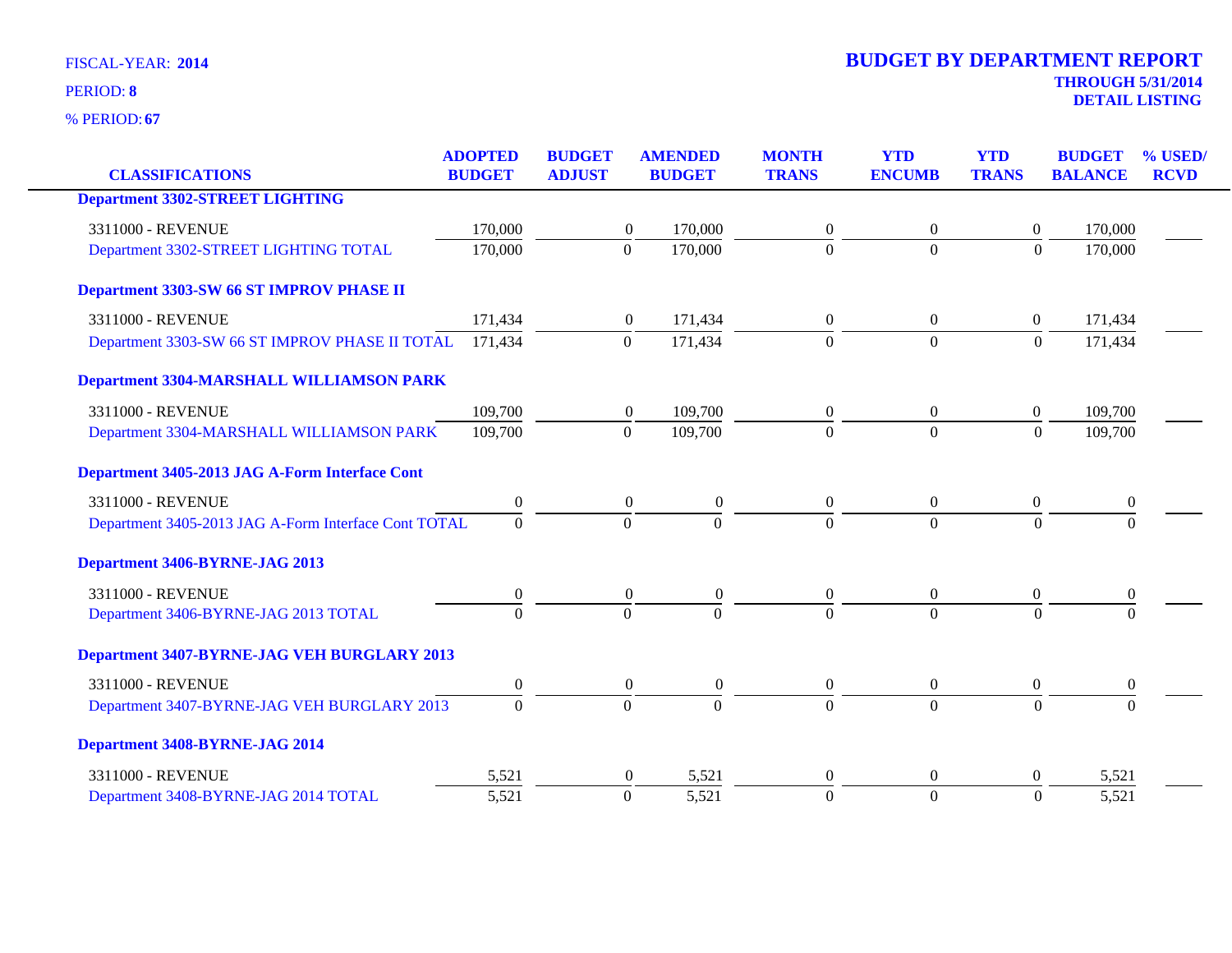| <b>CLASSIFICATIONS</b>                         | <b>ADOPTED</b><br><b>BUDGET</b> | <b>BUDGET</b><br><b>ADJUST</b> | <b>AMENDED</b><br><b>BUDGET</b> | <b>MONTH</b><br><b>TRANS</b> | <b>YTD</b><br><b>ENCUMB</b> | <b>YTD</b><br><b>TRANS</b> | <b>BUDGET</b><br><b>BALANCE</b> | % USED/<br><b>RCVD</b> |
|------------------------------------------------|---------------------------------|--------------------------------|---------------------------------|------------------------------|-----------------------------|----------------------------|---------------------------------|------------------------|
| <b>Department 3409-BYRNE-JAG 2014</b>          |                                 |                                |                                 |                              |                             |                            |                                 |                        |
| 3311000 - REVENUE                              | 2,452                           | $\boldsymbol{0}$               | 2,452                           | $\boldsymbol{0}$             | $\boldsymbol{0}$            | $\boldsymbol{0}$           | 2,452                           |                        |
| Department 3409-BYRNE-JAG 2014 TOTAL           | 2,452                           | $\boldsymbol{0}$               | 2,452                           | $\mathbf{0}$                 | $\Omega$                    | $\overline{0}$             | 2,452                           |                        |
| <b>Department 5001-POLICE VESTS GRANT FY11</b> |                                 |                                |                                 |                              |                             |                            |                                 |                        |
| 3311000 - REVENUE                              | $\boldsymbol{0}$                | $\overline{0}$                 | $\boldsymbol{0}$                | $\boldsymbol{0}$             | $\overline{0}$              | $\mathbf{0}$               | $\boldsymbol{0}$                |                        |
| Department 5001-POLICE VESTS GRANT FY11 TOTAL  | $\Omega$                        | $\Omega$                       | $\Omega$                        | $\Omega$                     | $\Omega$                    | $\Omega$                   | $\Omega$                        |                        |
| <b>Department 5002-POLICE VESTS GRANT FY12</b> |                                 |                                |                                 |                              |                             |                            |                                 |                        |
| 3311000 - REVENUE                              | $\boldsymbol{0}$                | $\boldsymbol{0}$               | $\boldsymbol{0}$                | $\boldsymbol{0}$             | $\overline{0}$              | 587                        | $-587$                          |                        |
| Department 5002-POLICE VESTS GRANT FY12 TOTAL  | $\Omega$                        | $\Omega$                       | $\Omega$                        | $\mathbf{0}$                 | $\Omega$                    | 587                        | $-587$                          |                        |
| <b>Department 6000-SFLHIDTA-FY12</b>           |                                 |                                |                                 |                              |                             |                            |                                 |                        |
| 3311000 - REVENUE                              | $\boldsymbol{0}$                | $\overline{0}$                 | $\boldsymbol{0}$                | $\boldsymbol{0}$             | $\theta$                    | $\overline{0}$             | $\mathbf{0}$                    |                        |
| 3811000 - CONTRIB. FROM OTHER FUNDS            | $\boldsymbol{0}$                | $\boldsymbol{0}$               | $\boldsymbol{0}$                | $\boldsymbol{0}$             | $\overline{0}$              | $\boldsymbol{0}$           | $\boldsymbol{0}$                |                        |
| Department 6000-SFLHIDTA-FY12 TOTAL            | $\overline{0}$                  | $\Omega$                       | $\Omega$                        | $\Omega$                     | $\Omega$                    | $\Omega$                   | $\Omega$                        |                        |
| Department 6001-SFLHIDTA-FY13MAY-SEP           |                                 |                                |                                 |                              |                             |                            |                                 |                        |
| 3311000 - REVENUE                              | $\boldsymbol{0}$                | $\boldsymbol{0}$               | $\boldsymbol{0}$                | $\boldsymbol{0}$             | $\overline{0}$              | $\overline{0}$             | $\boldsymbol{0}$                |                        |
| 3811000 - CONTRIB. FROM OTHER FUNDS            | $\boldsymbol{0}$                | $\boldsymbol{0}$               | $\overline{0}$                  | $\boldsymbol{0}$             | $\theta$                    | $\overline{0}$             | $\boldsymbol{0}$                |                        |
| Department 6001-SFLHIDTA-FY13MAY-SEP TOTAL     | $\Omega$                        | $\Omega$                       | $\Omega$                        | $\Omega$                     | $\Omega$                    | $\theta$                   | $\Omega$                        |                        |
| <b>REVENUE TOTAL</b>                           | 1,660,468                       | $\bf{0}$                       | 1,660,468                       | $\boldsymbol{0}$             | $\bf{0}$                    | 78,387                     | 1,582,081                       | 4                      |
| <b>EXPENSE</b>                                 |                                 |                                |                                 |                              |                             |                            |                                 |                        |
| <b>Department 3301-MURRAY PARK POOL</b>        |                                 |                                |                                 |                              |                             |                            |                                 |                        |
| 5726550 - CONSTRUCTION                         | 1,201,361                       | $\overline{0}$                 | 1,201,361                       | 189,669                      | 540,768                     | 1,201,361                  | $\Omega$                        | 100                    |
| Department 3301-MURRAY PARK POOL TOTAL         | 1,201,361                       | $\boldsymbol{0}$               | 1,201,361                       | 189,669                      | 540,768                     | 1,201,361                  | $\Omega$                        | 100                    |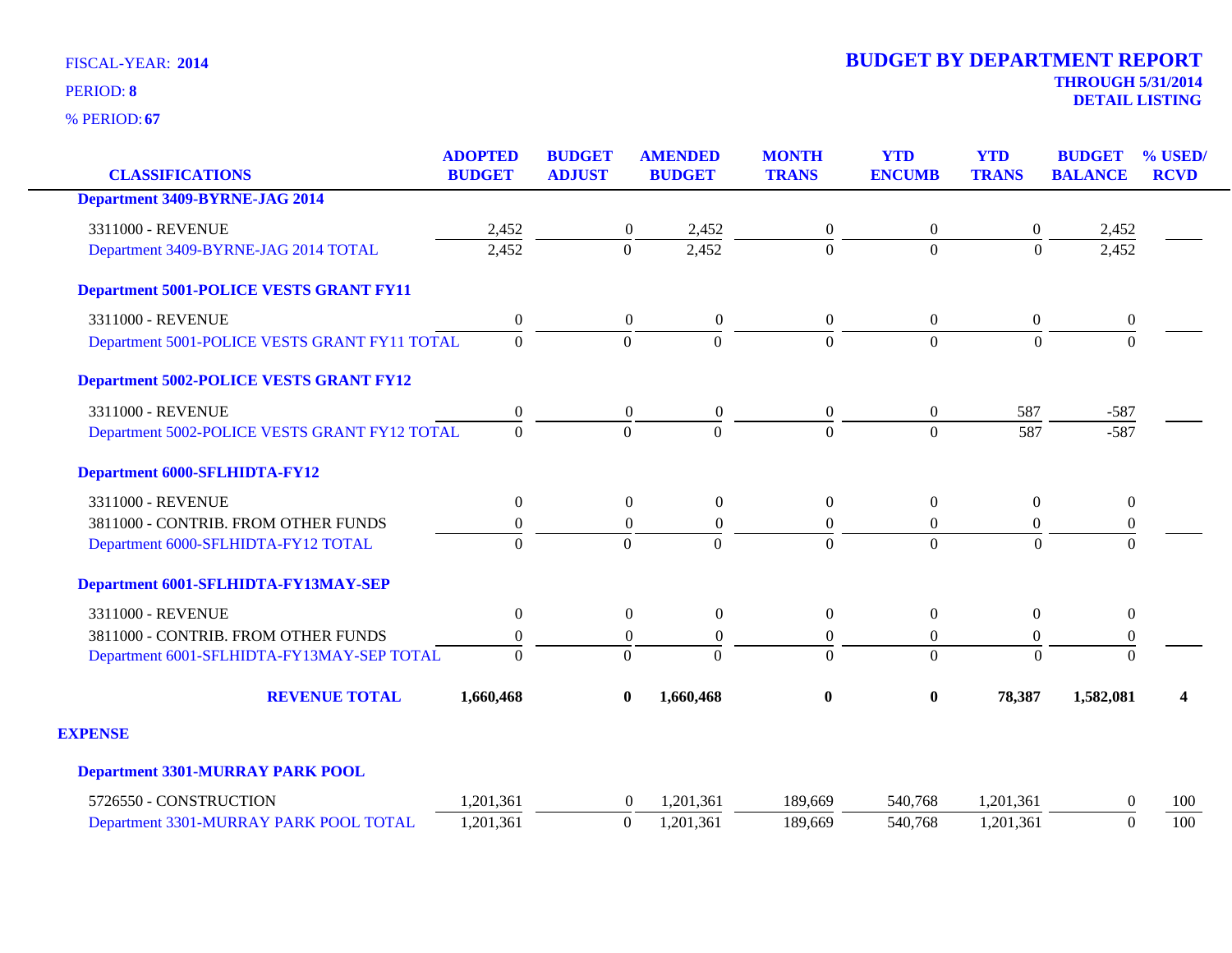| <b>CLASSIFICATIONS</b>                               | <b>ADOPTED</b><br><b>BUDGET</b> | <b>BUDGET</b><br><b>ADJUST</b> | <b>AMENDED</b><br><b>BUDGET</b>    | <b>MONTH</b><br><b>TRANS</b> | <b>YTD</b><br><b>ENCUMB</b> | <b>YTD</b><br><b>TRANS</b> | <b>BUDGET</b><br><b>BALANCE</b> | % USED/<br><b>RCVD</b> |
|------------------------------------------------------|---------------------------------|--------------------------------|------------------------------------|------------------------------|-----------------------------|----------------------------|---------------------------------|------------------------|
| <b>Department 3302-STREET LIGHTING</b>               |                                 |                                |                                    |                              |                             |                            |                                 |                        |
| 5416550 - CONSTRUCTION                               | 170,000                         |                                | 170,000<br>$\overline{0}$          | 0                            | $\overline{0}$              | $\boldsymbol{0}$           | 170,000                         |                        |
| Department 3302-STREET LIGHTING TOTAL                | 170,000                         | $\overline{0}$                 | 170,000                            | $\overline{0}$               | $\Omega$                    | $\overline{0}$             | 170,000                         |                        |
| Department 3303-SW 66 ST IMPROV PHASE II             |                                 |                                |                                    |                              |                             |                            |                                 |                        |
| 5411210 - REGULAR                                    | 6,014                           |                                | $\Omega$<br>6,014                  | $\theta$                     | $\Omega$                    | $\theta$                   | 6,014                           |                        |
| 5413450 - CONTRACTUAL SERVICES                       | 38,201                          |                                | 38,201<br>$\theta$                 | 0                            | $\Omega$                    | $\mathbf{0}$               | 38,201                          |                        |
| 5416440 - CAPITAL IMPROVEMENTS                       | 127,219                         |                                | 127,219<br>$\boldsymbol{0}$        | $\overline{0}$               | $\theta$                    | $\boldsymbol{0}$           | 127,219                         |                        |
| Department 3303-SW 66 ST IMPROV PHASE II TOTAL       | 171,434                         | $\boldsymbol{0}$               | 171,434                            | $\boldsymbol{0}$             | $\overline{0}$              | $\boldsymbol{0}$           | 171,434                         |                        |
| Department 3304-MARSHALL WILLIAMSON PARK             |                                 |                                |                                    |                              |                             |                            |                                 |                        |
| 5726550 - CONSTRUCTION                               | 109,700                         |                                | 109,700<br>$\boldsymbol{0}$        | 89,980                       | $\overline{0}$              | 91,980                     | 17,720                          | 83                     |
| Department 3304-MARSHALL WILLIAMSON PARK             | 109,700                         | $\mathbf{0}$                   | 109,700                            | 89,980                       | $\overline{0}$              | 91,980                     | 17,720                          | $\overline{83}$        |
| Department 3405-2013 JAG A-Form Interface Cont       |                                 |                                |                                    |                              |                             |                            |                                 |                        |
| 5214634 - MAINTENANCE-INTERNET SFTW                  | $\mathbf{0}$                    |                                | $\overline{0}$<br>$\overline{0}$   | $\overline{0}$               | $\overline{0}$              | $\mathbf{0}$               | $\boldsymbol{0}$                |                        |
| Department 3405-2013 JAG A-Form Interface Cont TOTAL | $\overline{0}$                  | $\overline{0}$                 | $\overline{0}$                     | $\overline{0}$               | $\Omega$                    | $\overline{0}$             | $\Omega$                        |                        |
| Department 3406-BYRNE-JAG 2013                       |                                 |                                |                                    |                              |                             |                            |                                 |                        |
| 5215205 - COMPUTER SUPPLIES                          | $\boldsymbol{0}$                |                                | $\boldsymbol{0}$<br>$\overline{0}$ | $\boldsymbol{0}$             | $\boldsymbol{0}$            | $\boldsymbol{0}$           | $\boldsymbol{0}$                |                        |
| Department 3406-BYRNE-JAG 2013 TOTAL                 | $\overline{0}$                  | $\overline{0}$                 | $\overline{0}$                     | $\Omega$                     | $\overline{0}$              | $\overline{0}$             | $\Omega$                        |                        |
| Department 3407-BYRNE-JAG VEH BURGLARY 2013          |                                 |                                |                                    |                              |                             |                            |                                 |                        |
| 5215205 - COMPUTER SUPPLIES                          | $\boldsymbol{0}$                |                                | $\overline{0}$<br>$\boldsymbol{0}$ | $\boldsymbol{0}$             | $\overline{0}$              | $\boldsymbol{0}$           | $\boldsymbol{0}$                |                        |
| Department 3407-BYRNE-JAG VEH BURGLARY 2013          | $\overline{0}$                  | $\mathbf{0}$                   | $\overline{0}$                     | $\overline{0}$               | $\overline{0}$              | $\overline{0}$             | $\Omega$                        |                        |
| Department 3408-BYRNE-JAG 2014                       |                                 |                                |                                    |                              |                             |                            |                                 |                        |
| 5215205 - COMPUTER SUPPLIES                          | 5,521                           |                                | $\boldsymbol{0}$<br>5,521          | $\boldsymbol{0}$             | $\boldsymbol{0}$            | 5,521                      | $\boldsymbol{0}$                | 100                    |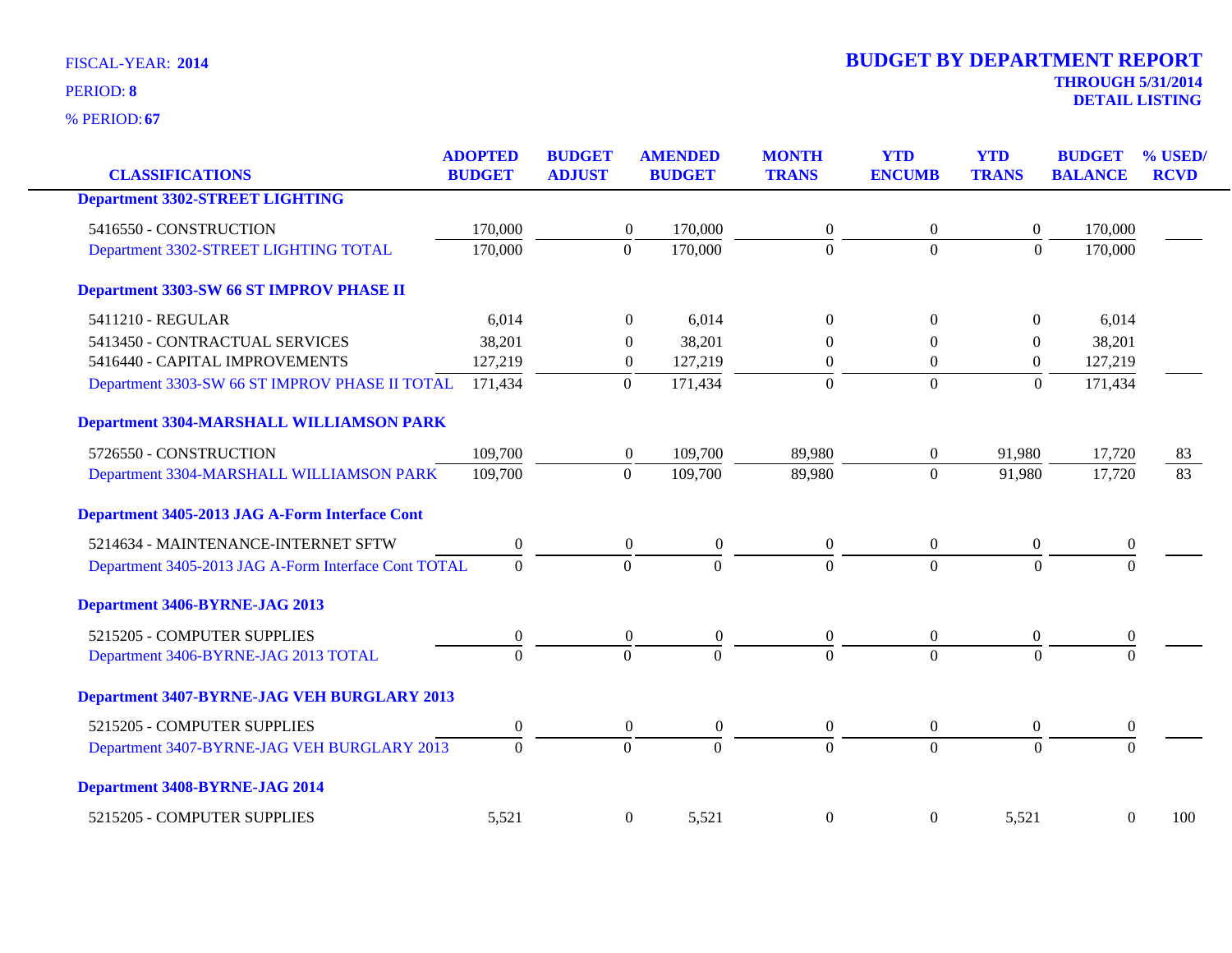**67** % PERIOD:

| <b>CLASSIFICATIONS</b>                         | <b>ADOPTED</b><br><b>BUDGET</b> | <b>BUDGET</b><br><b>ADJUST</b> |                  | <b>AMENDED</b><br><b>BUDGET</b> | <b>MONTH</b><br><b>TRANS</b> | <b>YTD</b><br><b>ENCUMB</b> | <b>YTD</b><br><b>TRANS</b> | <b>BUDGET</b><br><b>BALANCE</b> | % USED/<br><b>RCVD</b> |
|------------------------------------------------|---------------------------------|--------------------------------|------------------|---------------------------------|------------------------------|-----------------------------|----------------------------|---------------------------------|------------------------|
| Department 3408-BYRNE-JAG 2014 TOTAL           | 5,521                           |                                | $\theta$         | 5,521                           | $\Omega$                     | $\Omega$                    | $\overline{5,521}$         | $\Omega$                        | 100                    |
| <b>Department 3409-BYRNE-JAG 2014</b>          |                                 |                                |                  |                                 |                              |                             |                            |                                 |                        |
| 5215205 - COMPUTER SUPPLIES                    | 2,452                           |                                | $\boldsymbol{0}$ | 2,452                           | $\overline{0}$               | $\overline{0}$              | 2,452                      | $\overline{0}$                  | 100                    |
| Department 3409-BYRNE-JAG 2014 TOTAL           | 2,452                           |                                | $\theta$         | 2,452                           | $\Omega$                     | $\Omega$                    | 2,452                      | $\Omega$                        | 100                    |
| <b>Department 5001-POLICE VESTS GRANT FY11</b> |                                 |                                |                  |                                 |                              |                             |                            |                                 |                        |
| 5215220 - UNIFORMS                             | $\overline{0}$                  |                                | $\overline{0}$   | $\overline{0}$                  | $\overline{0}$               | $\theta$                    | $\overline{0}$             | 0                               |                        |
| Department 5001-POLICE VESTS GRANT FY11 TOTAL  | $\overline{0}$                  |                                | $\mathbf{0}$     | $\overline{0}$                  | $\Omega$                     | $\overline{0}$              | $\mathbf{0}$               | $\overline{0}$                  |                        |
| <b>Department 5002-POLICE VESTS GRANT FY12</b> |                                 |                                |                  |                                 |                              |                             |                            |                                 |                        |
| 5215220 - UNIFORMS                             | $\theta$                        |                                | $\boldsymbol{0}$ | $\boldsymbol{0}$                | $\overline{0}$               | $\overline{0}$              | $\overline{0}$             | $\boldsymbol{0}$                |                        |
| Department 5002-POLICE VESTS GRANT FY12 TOTAL  | $\Omega$                        |                                | $\Omega$         | $\Omega$                        | $\Omega$                     | $\Omega$                    | $\Omega$                   | $\Omega$                        |                        |
| Department 6000-SFLHIDTA-FY12                  |                                 |                                |                  |                                 |                              |                             |                            |                                 |                        |
| 5213450 - CONTRACTUAL SERVICES                 | $\Omega$                        |                                | $\theta$         | $\Omega$                        | $\theta$                     | $\Omega$                    | $\overline{0}$             | $\Omega$                        |                        |
| 5214060 - AUTO ALLOWANCE                       | $\Omega$                        |                                | $\Omega$         | $\mathbf{0}$                    | $\Omega$                     | $\theta$                    | $\overline{0}$             | $\theta$                        |                        |
| 5819900 - INTER-FUND TRANSFER                  | $\Omega$                        |                                | $\Omega$         | $\theta$                        | $\Omega$                     | $\Omega$                    | $\Omega$                   | $\theta$                        |                        |
| Department 6000-SFLHIDTA-FY12 TOTAL            | $\theta$                        |                                | $\mathbf{0}$     | $\Omega$                        | $\Omega$                     | $\overline{0}$              | $\mathbf{0}$               | $\mathbf{0}$                    |                        |
| Department 6001-SFLHIDTA-FY13MAY-SEP           |                                 |                                |                  |                                 |                              |                             |                            |                                 |                        |
| 5213450 - CONTRACTUAL SERVICES                 | $\boldsymbol{0}$                |                                | $\boldsymbol{0}$ | $\boldsymbol{0}$                | $\overline{0}$               | $\Omega$                    | $\mathbf{0}$               | $\boldsymbol{0}$                |                        |
| 5214060 - AUTO ALLOWANCE                       | $\Omega$                        |                                | $\Omega$         | $\theta$                        | $\Omega$                     | 0                           | $\left($                   | $\theta$                        |                        |
| 5819900 - INTER-FUND TRANSFER                  | $\theta$                        |                                | $\overline{0}$   | $\overline{0}$                  | $\boldsymbol{0}$             | $\boldsymbol{0}$            | $\boldsymbol{0}$           | $\boldsymbol{0}$                |                        |
| Department 6001-SFLHIDTA-FY13MAY-SEP TOTAL     | $\Omega$                        |                                | $\Omega$         | $\overline{0}$                  | $\Omega$                     | $\overline{0}$              | $\theta$                   | $\theta$                        |                        |
| <b>EXPENSE TOTAL</b>                           | 1,660,468                       |                                | $\bf{0}$         | 1,660,468                       | 279,649                      | 540,768                     | 1,301,314                  | 359,154                         | 78                     |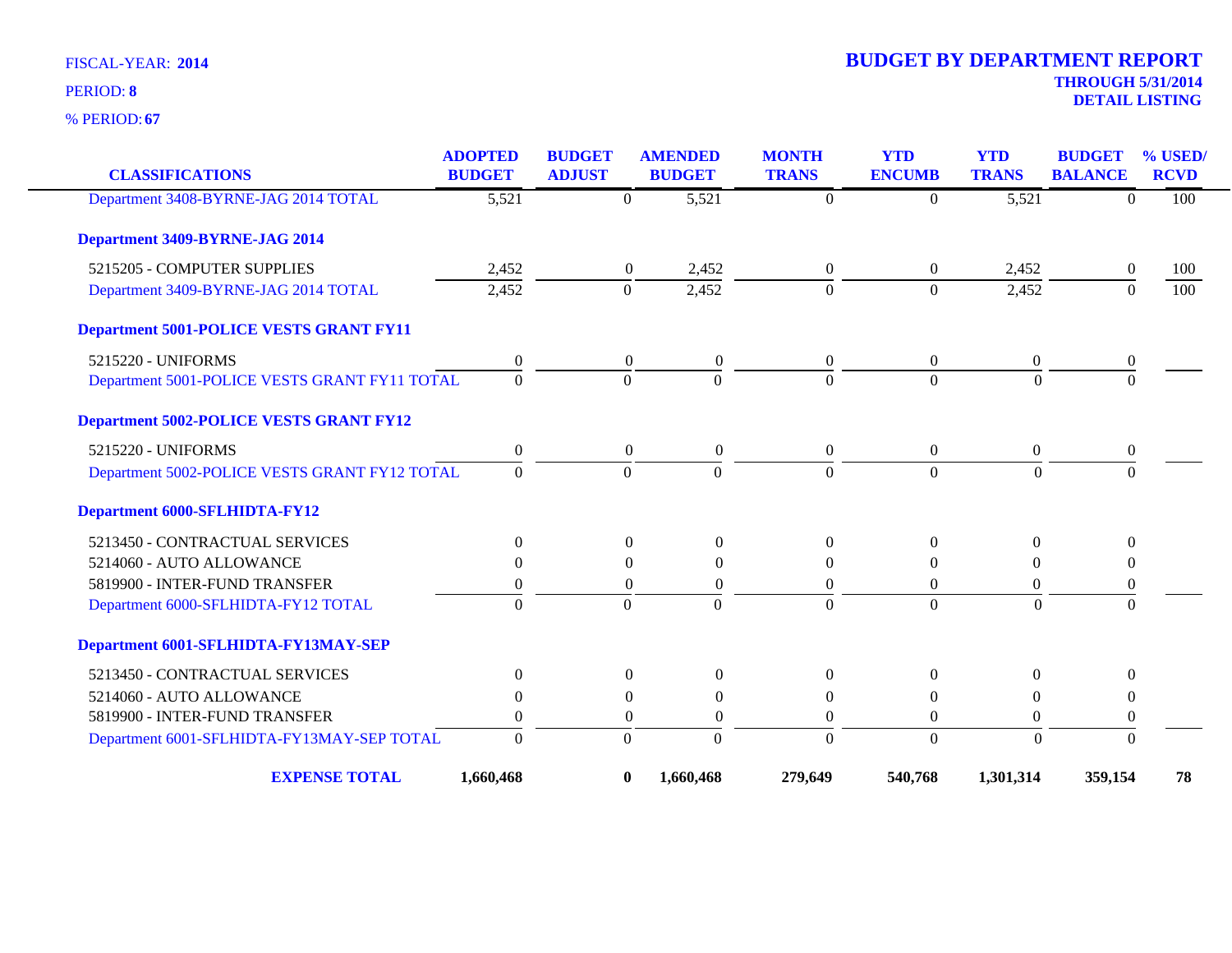| <b>FISCAL-YEAR: 2014</b> |  |  |  |
|--------------------------|--|--|--|
|--------------------------|--|--|--|

| <b>CLASSIFICATIONS</b>                    | <b>ADOPTED</b><br><b>BUDGET</b> | <b>BUDGET</b><br><b>ADJUST</b> | <b>AMENDED</b><br><b>BUDGET</b> | <b>MONTH</b><br><b>TRANS</b> | <b>YTD</b><br><b>ENCUMB</b> | <b>YTD</b><br><b>TRANS</b> | <b>BUDGET</b><br><b>BALANCE</b> | % USED/<br><b>RCVD</b> |
|-------------------------------------------|---------------------------------|--------------------------------|---------------------------------|------------------------------|-----------------------------|----------------------------|---------------------------------|------------------------|
| Fund 120-FEDERAL GRANT FUND TOTAL         |                                 |                                |                                 |                              |                             |                            |                                 |                        |
| <b>REVENUE TOTALS</b>                     | 1,660,468                       | $\boldsymbol{0}$               | 1,660,468                       | $\boldsymbol{0}$             | $\boldsymbol{0}$            | 78,387                     | 1,582,081                       | $\overline{4}$         |
| <b>EXPENSE TOTALS</b>                     | 1,660,468                       | 0                              | 1,660,468                       | 279,649                      | 540,768                     | 1,301,314                  | 359,154                         | 78                     |
| Fund 120-FEDERAL GRANT FUND TOTAL         | $\overline{0}$                  | $\boldsymbol{0}$               | $\boldsymbol{0}$                | $-279,649$                   | $-540,768$                  | $-1,222,927$               | 1,222,927                       |                        |
| Fund 124-PEOPLE'S TRANSPORT.TX FND        |                                 |                                |                                 |                              |                             |                            |                                 |                        |
| <b>REVENUE</b>                            |                                 |                                |                                 |                              |                             |                            |                                 |                        |
| <b>Department 0000-Description N/A</b>    |                                 |                                |                                 |                              |                             |                            |                                 |                        |
| 3126000 - DISCRETIONARY SALES S/TAX       | $\theta$                        | $\boldsymbol{0}$               | $\Omega$                        | $\mathbf{0}$                 | $\boldsymbol{0}$            | 208,744                    | $-208,744$                      |                        |
| 3301000 - INTERGOVERNMENTAL REVENUE       | 389,756                         | $\boldsymbol{0}$               | 389,756                         | $\Omega$                     | $\mathbf{0}$                | $\overline{0}$             | 389,756                         |                        |
| 3612000 - INTEREST INCOME                 | 11,000                          | $\overline{0}$                 | 11,000                          | 1,169                        | $\overline{0}$              | 8,668                      | 2,332                           | 78                     |
| Department 0000-Description N/A TOTAL     | 400,756                         | $\overline{0}$                 | 400,756                         | 1,169                        | $\overline{0}$              | 217,412                    | 183,344                         | 54                     |
| <b>REVENUE TOTAL</b>                      | 400,756                         | $\bf{0}$                       | 400,756                         | 1,169                        | $\bf{0}$                    | 217,412                    | 183,344                         | 54                     |
| <b>EXPENSE</b>                            |                                 |                                |                                 |                              |                             |                            |                                 |                        |
| <b>Department 1730-STREET MAINTENANCE</b> |                                 |                                |                                 |                              |                             |                            |                                 |                        |
| 5413450 - CONTRACTUAL SERVICES            | 140,000                         | $\Omega$                       | 140,000                         | $\mathbf{0}$                 | 27,485                      | 48,763                     | 91,237                          | 34                     |
| 5416490 - CONSTRUCTIONS PROJECTS          | 960,000                         | 64,768                         | 1,024,768                       | 20,414                       | 106,778                     | 203,092                    | 821,676                         | 19                     |
| Department 1730-STREET MAINTENANCE TOTAL  | 1,100,000                       | 64,768                         | 1,164,768                       | 20,414                       | 134,263                     | 251,855                    | 912,913                         | $\overline{21}$        |
| <b>EXPENSE TOTAL</b>                      | 1,100,000                       | 64,768                         | 1,164,768                       | 20,414                       | 134,263                     | 251,855                    | 912,913                         | 21                     |
| Fund 124-PEOPLE'S TRANSPORT.TX FND TOTAL  |                                 |                                |                                 |                              |                             |                            |                                 |                        |
| <b>REVENUE TOTALS</b>                     | 400,756                         | $\boldsymbol{0}$               | 400,756                         | 1,169                        | $\boldsymbol{0}$            | 217,412                    | 183,344                         | 54                     |
| <b>EXPENSE TOTALS</b>                     | 1,100,000                       | 64,768                         | 1,164,768                       | 20,414                       | 134,263                     | 251,855                    | 912,913                         | 21                     |
| Fund 124-PEOPLE'S TRANSPORT.TX FND TOTAL  | $-699,244$                      | $-64,768$                      | $-764,012$                      | $-19,245$                    | $-134,263$                  | $-34,443$                  | $-729,569$                      |                        |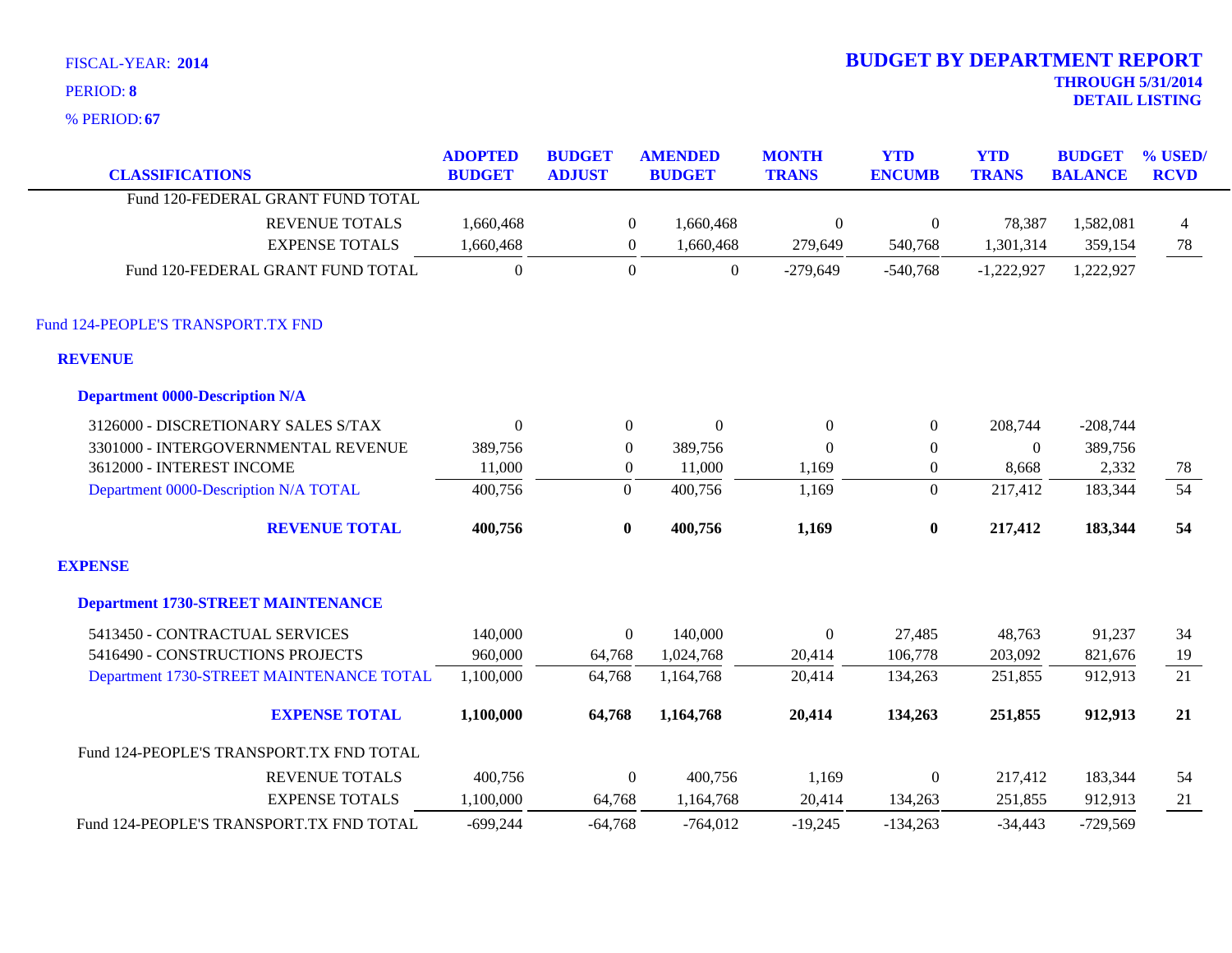| <b>FISCAL-YEAR: 2014</b> |  |  |  |
|--------------------------|--|--|--|
| MDIMAD. 0                |  |  |  |

| <b>CLASSIFICATIONS</b>                 | <b>ADOPTED</b><br><b>BUDGET</b> | <b>BUDGET</b><br><b>ADJUST</b> | <b>AMENDED</b><br><b>BUDGET</b> | <b>MONTH</b><br><b>TRANS</b> | <b>YTD</b><br><b>ENCUMB</b> | <b>YTD</b><br><b>TRANS</b> | <b>BUDGET</b><br><b>BALANCE</b> | % USED/<br><b>RCVD</b> |
|----------------------------------------|---------------------------------|--------------------------------|---------------------------------|------------------------------|-----------------------------|----------------------------|---------------------------------|------------------------|
| Fund 201-DEBT SERVICE FUND             |                                 |                                |                                 |                              |                             |                            |                                 |                        |
| <b>REVENUE</b>                         |                                 |                                |                                 |                              |                             |                            |                                 |                        |
| <b>Department 0000-Description N/A</b> |                                 |                                |                                 |                              |                             |                            |                                 |                        |
| 3612000 - INTEREST INCOME              | 2,400                           |                                | $\overline{0}$<br>2,400         | 142                          | $\boldsymbol{0}$            | 1,017                      | 1,383                           | 42                     |
| 3669000 - HOSPITAL LANDSCAPE REVENU    | 142,366                         |                                | $\overline{0}$<br>142,366       | $\Omega$                     | $\Omega$                    | 142,366                    | $\theta$                        | 100                    |
| 3669300 - RICHMAN PROPERTIES LN PMT    | 727,917                         |                                | $\overline{0}$<br>727,917       | 133,402                      | $\overline{0}$              | 440,684                    | 287,233                         | 60                     |
| 3699201 - MISC. OTHERS                 | $\Omega$                        |                                | $\mathbf{0}$<br>$\Omega$        |                              | $\Omega$                    | $\Omega$                   | $\Omega$                        |                        |
| 3811100 - TRANSFER IN FROM GEN FUND    | $\Omega$                        |                                | $\overline{0}$<br>$\Omega$      | $\Omega$                     | $\overline{0}$              | $\theta$                   | $\boldsymbol{0}$                |                        |
| Department 0000-Description N/A TOTAL  | 872,683                         |                                | $\overline{0}$<br>872,683       | 133,544                      | $\boldsymbol{0}$            | 584,067                    | 288,616                         | 66                     |
| <b>REVENUE TOTAL</b>                   | 872,683                         |                                | $\bf{0}$<br>872,683             | 133,544                      | $\bf{0}$                    | 584,067                    | 288,616                         | 66                     |
| <b>EXPENSE</b>                         |                                 |                                |                                 |                              |                             |                            |                                 |                        |
| <b>Department 1410-FINANCE</b>         |                                 |                                |                                 |                              |                             |                            |                                 |                        |
| 5197110 - DEBT SERVICE- PRINCIPAL      | 585,000                         |                                | $\overline{0}$<br>585,000       | $\Omega$                     | $\mathbf{0}$                | 565,000                    | 20,000                          | 96                     |
| 5197210 - DEBT SERVICE-INTEREST        | 650,437                         |                                | $\overline{0}$<br>650,437       | $\theta$                     | $\overline{0}$              | 650,897                    | $-460$                          | 100                    |
| 5197310 - DEBT OTHER COST              | 6,198                           |                                | $\overline{0}$<br>6,198         | $\mathbf{0}$                 | $\mathbf{0}$                | 9,125                      | $-2,927$                        | 147                    |
| Department 1410-FINANCE TOTAL          | 1,241,635                       |                                | $\overline{0}$<br>1,241,635     | $\Omega$                     | $\overline{0}$              | 1,225,022                  | 16,613                          | 98                     |
| <b>EXPENSE TOTAL</b>                   | 1,241,635                       |                                | 1,241,635<br>$\bf{0}$           | $\bf{0}$                     | $\bf{0}$                    | 1,225,022                  | 16,613                          | 98                     |
| Fund 201-DEBT SERVICE FUND TOTAL       |                                 |                                |                                 |                              |                             |                            |                                 |                        |
| <b>REVENUE TOTALS</b>                  | 872,683                         |                                | $\boldsymbol{0}$<br>872,683     | 133,544                      | $\boldsymbol{0}$            | 584,067                    | 288,616                         | 66                     |
| <b>EXPENSE TOTALS</b>                  | 1,241,635                       |                                | $\boldsymbol{0}$<br>1,241,635   | $\theta$                     | $\overline{0}$              | 1,225,022                  | 16,613                          | 98                     |
| Fund 201-DEBT SERVICE FUND TOTAL       | $-368,952$                      |                                | $\overline{0}$<br>$-368,952$    | 133,544                      | $\theta$                    | $-640,955$                 | 272,003                         |                        |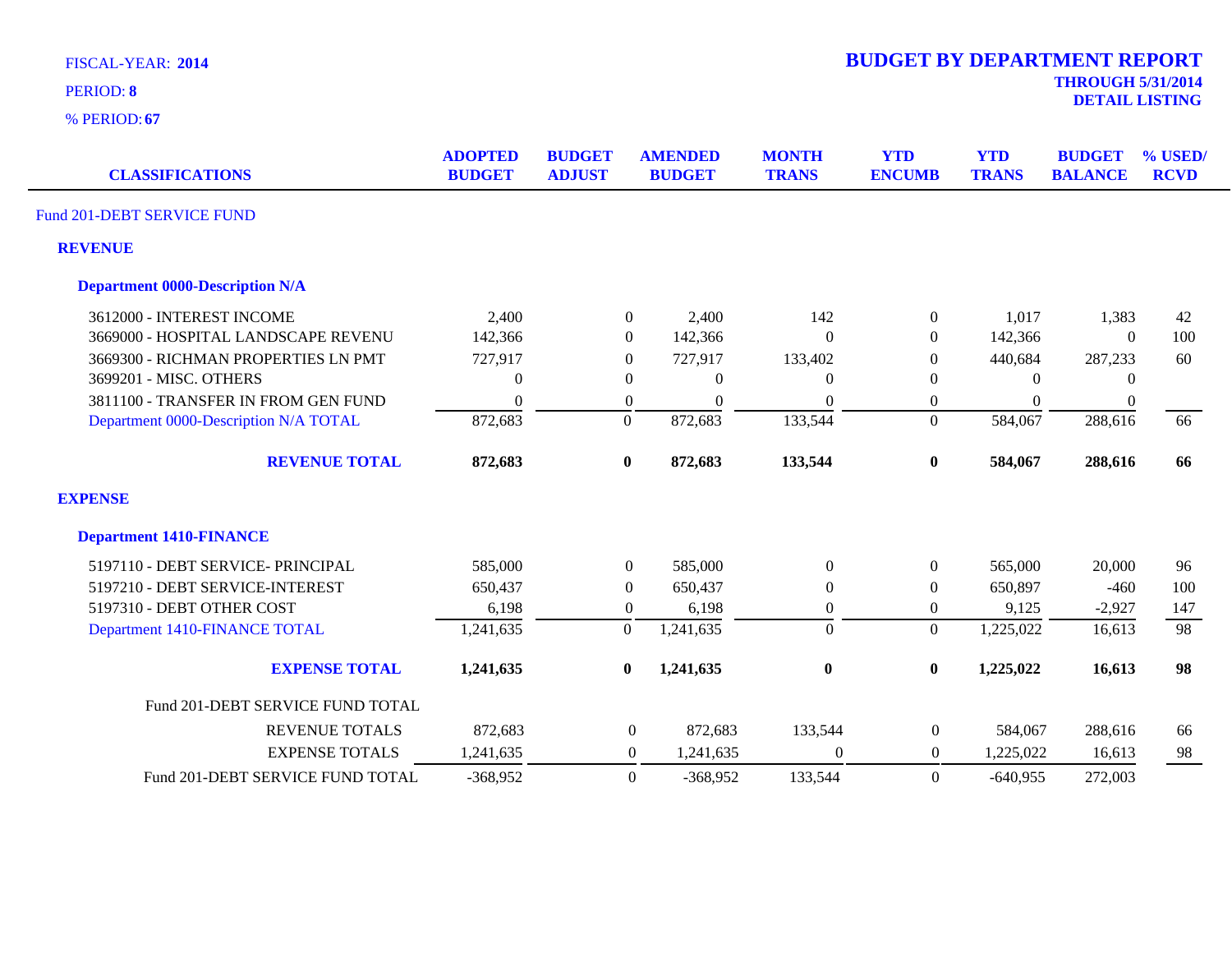| <b>FISCAL-YEAR: 2014</b> |  |  |  |  |
|--------------------------|--|--|--|--|
|--------------------------|--|--|--|--|

**DETAIL LISTING** PERIOD: **<sup>8</sup>**

| <b>CLASSIFICATIONS</b>                  | <b>ADOPTED</b><br><b>BUDGET</b> | <b>BUDGET</b><br><b>ADJUST</b> | <b>AMENDED</b><br><b>BUDGET</b> | <b>MONTH</b><br><b>TRANS</b> | <b>YTD</b><br><b>ENCUMB</b> | <b>YTD</b><br><b>TRANS</b> | <b>BUDGET</b><br><b>BALANCE</b> | % USED/<br><b>RCVD</b> |
|-----------------------------------------|---------------------------------|--------------------------------|---------------------------------|------------------------------|-----------------------------|----------------------------|---------------------------------|------------------------|
| Fund 301-CAPITAL IMPROVEMENT FUND       |                                 |                                |                                 |                              |                             |                            |                                 |                        |
| <b>REVENUE</b>                          |                                 |                                |                                 |                              |                             |                            |                                 |                        |
| <b>Department 0000-Description N/A</b>  |                                 |                                |                                 |                              |                             |                            |                                 |                        |
| 3699294 - PRIOR YEAR ENCUMBRANCES       | $\Omega$                        | $\boldsymbol{0}$               | $\Omega$                        | $\overline{0}$               | $\boldsymbol{0}$            | $\Omega$                   | $\boldsymbol{0}$                |                        |
| 3811000 - CONTRIB. FROM OTHER FUNDS     | 600,000                         | $\boldsymbol{0}$               | 600,000                         | $\boldsymbol{0}$             | $\boldsymbol{0}$            | 600,000                    | $\boldsymbol{0}$                | 100                    |
| Department 0000-Description N/A TOTAL   | 600,000                         | $\boldsymbol{0}$               | 600,000                         | $\theta$                     | $\overline{0}$              | 600,000                    | $\theta$                        | 100                    |
| <b>REVENUE TOTAL</b>                    | 600,000                         | $\bf{0}$                       | 600,000                         | $\bf{0}$                     | $\bf{0}$                    | 600,000                    | $\bf{0}$                        | <b>100</b>             |
| <b>EXPENSE</b>                          |                                 |                                |                                 |                              |                             |                            |                                 |                        |
| <b>Department 1310-CITY MANAGER</b>     |                                 |                                |                                 |                              |                             |                            |                                 |                        |
| 5136450 - CAPITAL IMPROVEMENT           | $\boldsymbol{0}$                | 45,000                         | 45,000                          | $\boldsymbol{0}$             | 27,173                      | 27,173                     | 17,827                          | 60                     |
| Department 1310-CITY MANAGER TOTAL      | $\Omega$                        | 45,000                         | 45,000                          | $\Omega$                     | 27,173                      | 27,173                     | 17,827                          | 60                     |
| <b>Department 1320-CENTRAL SERVICES</b> |                                 |                                |                                 |                              |                             |                            |                                 |                        |
| 5136430 - EQUIPMENT-OPERATING           | 45,000                          | $-45,000$                      | $\boldsymbol{0}$                | $\boldsymbol{0}$             | $\overline{0}$              | $\boldsymbol{0}$           | $\boldsymbol{0}$                |                        |
| Department 1320-CENTRAL SERVICES TOTAL  | 45,000                          | $-45,000$                      | $\overline{0}$                  | $\boldsymbol{0}$             | $\overline{0}$              | $\boldsymbol{0}$           | $\overline{0}$                  |                        |
| Department 1620-PLANNING & ZONING       |                                 |                                |                                 |                              |                             |                            |                                 |                        |
| 5246430 - EQUIPMENT-OPERATING           | $\overline{0}$                  | $\overline{0}$                 | $\overline{0}$                  | $\theta$                     | $\mathbf{0}$                | $\overline{0}$             | $\boldsymbol{0}$                |                        |
| 5246810 - SOFTWARE                      | $\Omega$                        | $\theta$                       | $\Omega$                        | $\theta$                     | $\overline{0}$              | $\overline{0}$             | $\boldsymbol{0}$                |                        |
| Department 1620-PLANNING & ZONING TOTAL | $\Omega$                        | $\Omega$                       | $\overline{0}$                  | $\overline{0}$               | $\overline{0}$              | $\Omega$                   | $\Omega$                        |                        |
| <b>Department 1640-CODE ENFORCEMENT</b> |                                 |                                |                                 |                              |                             |                            |                                 |                        |
| 5246440 - CODE VEHICLES                 | 60,000                          | 5,000                          | 65,000                          | $\boldsymbol{0}$             | 63,935                      | 63,935                     | 1,065                           | 98                     |
| Department 1640-CODE ENFORCEMENT TOTAL  | 60,000                          | 5,000                          | 65,000                          | $\mathbf{0}$                 | 63,935                      | 63,935                     | 1,065                           | 98                     |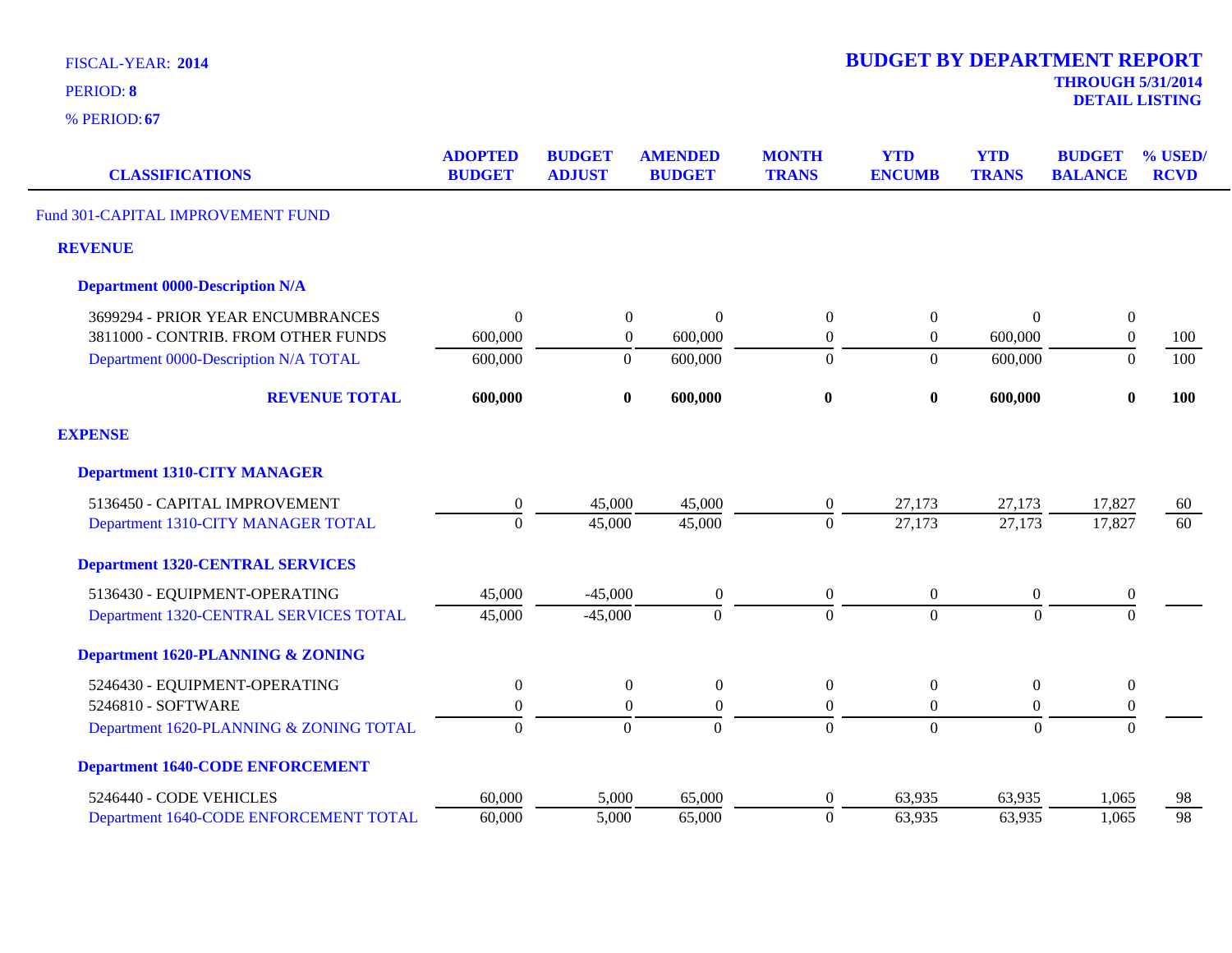**67** % PERIOD:

| <b>CLASSIFICATIONS</b>                              | <b>ADOPTED</b><br><b>BUDGET</b> | <b>BUDGET</b><br><b>ADJUST</b> | <b>AMENDED</b><br><b>BUDGET</b> | <b>MONTH</b><br><b>TRANS</b> | <b>YTD</b><br><b>ENCUMB</b> | <b>YTD</b><br><b>TRANS</b> | <b>BUDGET</b><br><b>BALANCE</b> | % USED/<br><b>RCVD</b> |
|-----------------------------------------------------|---------------------------------|--------------------------------|---------------------------------|------------------------------|-----------------------------|----------------------------|---------------------------------|------------------------|
| <b>Department 1720-SOLID WASTE</b>                  |                                 |                                |                                 |                              |                             |                            |                                 |                        |
|                                                     |                                 |                                |                                 |                              |                             |                            |                                 |                        |
| 5346430 - EQUIPMENT-OPERATING                       | $\boldsymbol{0}$                | $\overline{0}$                 | $\mathbf{0}$                    | $\boldsymbol{0}$             | $\overline{0}$              | $\theta$                   | $\boldsymbol{0}$                |                        |
| Department 1720-SOLID WASTE TOTAL                   | $\Omega$                        | $\Omega$                       | $\Omega$                        | $\Omega$                     | 0                           | $\theta$                   | $\Omega$                        |                        |
| <b>Department 1790-ENGINEERING &amp; CONSTRUCTN</b> |                                 |                                |                                 |                              |                             |                            |                                 |                        |
| 5196450 - CAPTL OUTLY-CAPITAL LEASE                 | 15,000                          | $\overline{0}$                 | 15,000                          | $\overline{0}$               | 15,000                      | 15,000                     | $\theta$                        | 100                    |
| Department 1790-ENGINEERING & CONSTRUCTN            | 15,000                          | $\theta$                       | 15,000                          | $\Omega$                     | 15,000                      | 15,000                     | $\Omega$                        | 100                    |
| <b>Department 1910-POLICE</b>                       |                                 |                                |                                 |                              |                             |                            |                                 |                        |
| 5216440 - VEHICLES                                  | 230,000                         | $\overline{0}$                 | 230,000                         | $\overline{0}$               | 218,122                     | 218,122                    | 11,878                          | 94                     |
| Department 1910-POLICE TOTAL                        | 230,000                         | $\theta$                       | 230,000                         | $\Omega$                     | 218,122                     | 218,122                    | 11,878                          | $\overline{94}$        |
| <b>Department 2000-PARKS &amp; RECREATION</b>       |                                 |                                |                                 |                              |                             |                            |                                 |                        |
| 5196440 - VEHICLES                                  | $\mathbf{0}$                    | $\boldsymbol{0}$               | $\mathbf{0}$                    | $\boldsymbol{0}$             | $\boldsymbol{0}$            | $\overline{0}$             | $\mathbf{0}$                    |                        |
| 5196450 - CAPTL OUTLY-CAPITAL LEASE                 | $\Omega$                        | $\theta$                       | $\Omega$                        | $\Omega$                     | $\Omega$                    | $\Omega$                   | $\Omega$                        |                        |
| 5726450 - MATCHING CONTRIBUTION                     | 250,000                         | 5,250                          | 255,250                         | 28,097                       | 17,850                      | 53,491                     | 201,759                         | 20                     |
| Department 2000-PARKS & RECREATION TOTAL            | 250,000                         | 5,250                          | 255,250                         | 28,097                       | 17,850                      | 53,491                     | 201,759                         | 20                     |
| <b>EXPENSE TOTAL</b>                                | 600,000                         | 10,250                         | 610,250                         | 28,097                       | 342,080                     | 377,721                    | 232,529                         | 61                     |
| Fund 301-CAPITAL IMPROVEMENT FUND TOTAL             |                                 |                                |                                 |                              |                             |                            |                                 |                        |
| <b>REVENUE TOTALS</b>                               | 600,000                         |                                | 600,000<br>$\Omega$             | $\mathbf{0}$                 | $\theta$                    | 600,000                    | $\Omega$                        | 100                    |
| <b>EXPENSE TOTALS</b>                               | 600,000                         | 10,250                         | 610,250                         | 28,097                       | 342,080                     | 377,721                    | 232,529                         | 61                     |
| Fund 301-CAPITAL IMPROVEMENT FUND TOTAL             | $\boldsymbol{0}$                | $-10,250$                      | $-10,250$                       | $-28,097$                    | $-342,080$                  | 222,279                    | $-232,529$                      |                        |

Fund 608-STATE FORFEITURE FUND

**REVENUE**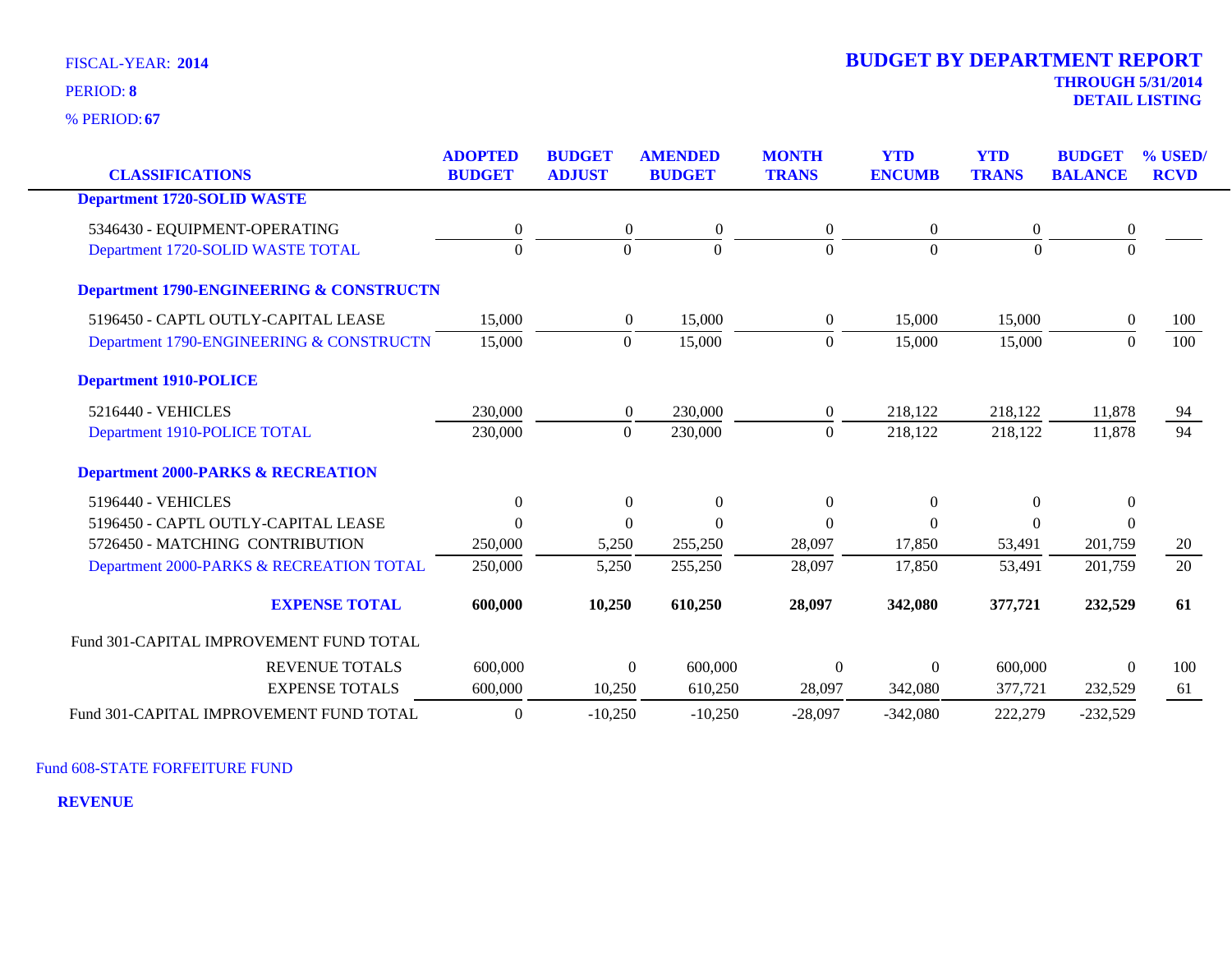**67** % PERIOD:

| <b>CLASSIFICATIONS</b>                 | <b>ADOPTED</b><br><b>BUDGET</b> | <b>BUDGET</b><br><b>ADJUST</b> | <b>AMENDED</b><br><b>BUDGET</b> | <b>MONTH</b><br><b>TRANS</b> | <b>YTD</b><br><b>ENCUMB</b> | <b>YTD</b><br><b>TRANS</b> | <b>BUDGET</b><br><b>BALANCE</b> | % USED/<br><b>RCVD</b> |
|----------------------------------------|---------------------------------|--------------------------------|---------------------------------|------------------------------|-----------------------------|----------------------------|---------------------------------|------------------------|
| <b>Department 0000-Description N/A</b> |                                 |                                |                                 |                              |                             |                            |                                 |                        |
| 3612000 - INTEREST INCOME              | 500                             | $\boldsymbol{0}$               | 500                             |                              | $\boldsymbol{0}$            | 405                        | 95                              | 81                     |
| Department 0000-Description N/A TOTAL  | $\overline{500}$                | $\Omega$                       | $\overline{500}$                | $\frac{52}{52}$              | $\overline{0}$              | 405                        | $\overline{95}$                 | $\overline{81}$        |
| <b>REVENUE TOTAL</b>                   | 500                             | $\bf{0}$                       | 500                             | 52                           | $\boldsymbol{0}$            | 405                        | 95                              | 81                     |
| <b>EXPENSE</b>                         |                                 |                                |                                 |                              |                             |                            |                                 |                        |
| <b>Department 1910-POLICE</b>          |                                 |                                |                                 |                              |                             |                            |                                 |                        |
| 5213450 - CONTRACTUAL SERVICES         | 40,000                          | $\boldsymbol{0}$               | 40,000                          | $\boldsymbol{0}$             | $\boldsymbol{0}$            | $\overline{0}$             | 40,000                          |                        |
| 5213490 - CRIME PREVENTION PROGRAMS    | 5,000                           | $\overline{0}$                 | 5,000                           | $\Omega$                     | $\Omega$                    | $\Omega$                   | 5,000                           |                        |
| 5214070 - TRAVEL & CONFERENCE          | $\Omega$                        | $\boldsymbol{0}$               | $\Omega$                        | $\Omega$                     | $\mathbf{0}$                | $\theta$                   | $\theta$                        |                        |
| 5215210 - SUPPLIES                     | $\overline{0}$                  | $\overline{0}$                 | $\boldsymbol{0}$                | $\boldsymbol{0}$             | $\overline{0}$              | $\theta$                   | $\boldsymbol{0}$                |                        |
| Department 1910-POLICE TOTAL           | 45,000                          | $\overline{0}$                 | 45,000                          | $\mathbf{0}$                 | $\boldsymbol{0}$            | $\boldsymbol{0}$           | 45,000                          |                        |
| <b>EXPENSE TOTAL</b>                   | 45,000                          | $\bf{0}$                       | 45,000                          | $\bf{0}$                     | $\boldsymbol{0}$            | $\bf{0}$                   | 45,000                          |                        |
| Fund 608-STATE FORFEITURE FUND TOTAL   |                                 |                                |                                 |                              |                             |                            |                                 |                        |
| <b>REVENUE TOTALS</b>                  | 500                             |                                | $\boldsymbol{0}$<br>500         | 52                           | $\boldsymbol{0}$            | 405                        | 95                              | 81                     |
| <b>EXPENSE TOTALS</b>                  | 45,000                          |                                | 45,000<br>$\boldsymbol{0}$      | $\boldsymbol{0}$             | $\boldsymbol{0}$            | $\boldsymbol{0}$           | 45,000                          |                        |
| Fund 608-STATE FORFEITURE FUND TOTAL   | $-44,500$                       |                                | $\boldsymbol{0}$<br>$-44,500$   | 52                           | $\boldsymbol{0}$            | 405                        | $-44,905$                       |                        |
| Fund 610-CRA TRUST FUND                |                                 |                                |                                 |                              |                             |                            |                                 |                        |
| <b>REVENUE</b>                         |                                 |                                |                                 |                              |                             |                            |                                 |                        |
| <b>Department 0000-Description N/A</b> |                                 |                                |                                 |                              |                             |                            |                                 |                        |
| 3111000 - OPERATING REVENUE            | 1,025,084                       | $\boldsymbol{0}$               | 1,025,084                       | $\boldsymbol{0}$             | $\boldsymbol{0}$            | 1,025,084                  | $\boldsymbol{0}$                | 100                    |
| 3612000 - INTEREST INCOME              | $\Omega$                        | $\overline{0}$                 | $\Omega$                        | $\theta$                     | $\boldsymbol{0}$            | $\Omega$                   | $\overline{0}$                  |                        |
| 3612100 - INTEREST INCOME-TIF          | 13,000                          | $\overline{0}$                 | 13,000                          | 597                          | $\overline{0}$              | 3,199                      | 9,801                           | 24                     |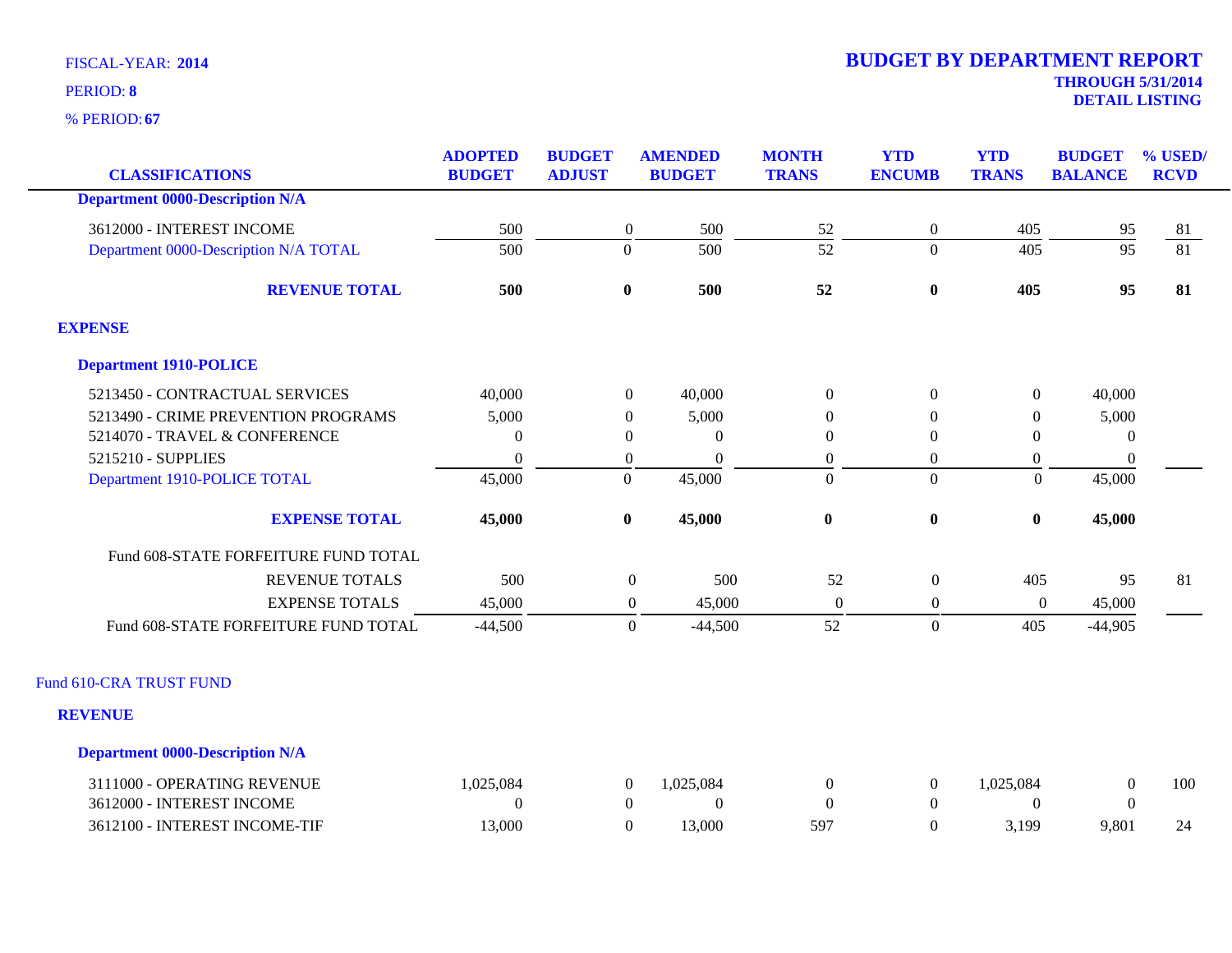**67** % PERIOD:

| <b>CLASSIFICATIONS</b>                   | <b>ADOPTED</b><br><b>BUDGET</b> | <b>BUDGET</b><br><b>ADJUST</b> | <b>AMENDED</b><br><b>BUDGET</b> | <b>MONTH</b><br><b>TRANS</b> | <b>YTD</b><br><b>ENCUMB</b> | <b>YTD</b><br><b>TRANS</b> | <b>BUDGET</b><br><b>BALANCE</b> | % USED/<br><b>RCVD</b> |
|------------------------------------------|---------------------------------|--------------------------------|---------------------------------|------------------------------|-----------------------------|----------------------------|---------------------------------|------------------------|
| 3625100 - RENTAL PROPERTIES              | 25,000                          | $\overline{0}$                 | 25,000                          | 3,068                        | $\overline{0}$              | 24,677                     | $\overline{323}$                | 98                     |
| 3699201 - MISC. OTHERS                   | $\Omega$                        | $\overline{0}$                 | $\theta$                        | $\Omega$                     | $\theta$                    | $-182$                     | 182                             |                        |
| 3811900 - TRANSFER FR GENERAL FUND       | 100,000                         | $\boldsymbol{0}$               | 100,000                         | $\mathbf{0}$                 | $\boldsymbol{0}$            | 100,000                    | $\mathbf{0}$                    | 100                    |
| Department 0000-Description N/A TOTAL    | 1,163,084                       | $\Omega$                       | 1,163,084                       | 3,665                        | $\Omega$                    | 1,152,778                  | 10,306                          | 99                     |
| <b>Department 1110-CRA BOARD FOR TIF</b> |                                 |                                |                                 |                              |                             |                            |                                 |                        |
| 3111000 - OPERATING REVENUE              | $\boldsymbol{0}$                | $\boldsymbol{0}$               | $\overline{0}$                  | $\boldsymbol{0}$             | $\boldsymbol{0}$            | $\overline{0}$             | $\boldsymbol{0}$                |                        |
| 3612100 - INTEREST INCOME-TIF            | $\mathbf{0}$                    | $\overline{0}$                 | $\overline{0}$                  | $\mathbf{0}$                 | $\mathbf{0}$                | $\Omega$                   | $\boldsymbol{0}$                |                        |
| 3625100 - RENTAL PROPERTIES              | $\overline{0}$                  | $\Omega$                       | $\overline{0}$                  | $\overline{0}$               | $\theta$                    | $\Omega$                   | $\boldsymbol{0}$                |                        |
| Department 1110-CRA BOARD FOR TIF TOTAL  | $\Omega$                        | $\Omega$                       | $\Omega$                        | $\Omega$                     | $\Omega$                    | $\Omega$                   | $\Omega$                        |                        |
| <b>REVENUE TOTAL</b>                     | 1,163,084                       | $\bf{0}$                       | 1,163,084                       | 3,665                        | $\bf{0}$                    | 1,152,778                  | 10,306                          | 99                     |
| <b>EXPENSE</b>                           |                                 |                                |                                 |                              |                             |                            |                                 |                        |
| <b>Department 1110-CRA BOARD FOR TIF</b> |                                 |                                |                                 |                              |                             |                            |                                 |                        |
| 5131210 - REGULAR                        | 184,574                         | $\overline{0}$                 | 184,574                         | 20,839                       | $\overline{0}$              | 112,135                    | 72,439                          | 60                     |
| 5132110 - F.I.C.A.                       | 14,265                          | $\overline{0}$                 | 14,265                          | 1,562                        | $\theta$                    | 7,897                      | 6,368                           | 55                     |
| 5132210 - PENSION PLAN CONTRIBUTION      | 5,564                           | $\overline{0}$                 | 5,564                           | $\Omega$                     | $\Omega$                    | 3,122                      | 2,442                           | 56                     |
| 5132220 - DEFERRED COMP CONTRIB.         | 8,118                           | 0                              | 8,118                           | 523                          | $\mathbf{0}$                | 2,763                      | 5,355                           | 34                     |
| 5132310 - GROUP HEALTH INSURANCE         | 24,333                          | $\Omega$                       | 24,333                          | 1,145                        | $\Omega$                    | 8,014                      | 16,319                          | 32                     |
| 5132410 - WORKERS' COMPENSATION          | 526                             | $\overline{0}$                 | 526                             | $\overline{0}$               | $\Omega$                    | 261                        | 265                             | 49                     |
| 5211210 - REGULAR                        | 153,656                         | $\overline{0}$                 | 153,656                         | 13,977                       | $\theta$                    | 97,684                     | 55,972                          | 63                     |
| 5211410 - OVERTIME                       | $\Omega$                        | $\overline{0}$                 | $\theta$                        | $\theta$                     | $\Omega$                    | $\Omega$                   | $\theta$                        |                        |
| 5212110 - F.I.C.A.                       | 12,299                          | $\Omega$                       | 12,299                          | 1,119                        | $\Omega$                    | 8,612                      | 3,687                           | 70                     |
| 5212210 - PENSION PLAN CONTRIBUTION      | 30,034                          | $\overline{0}$                 | 30,034                          | $\Omega$                     | $\mathbf{0}$                | 15,853                     | 14,181                          | 52                     |
| 5212310 - GROUP HEALTH INSURANCE         | 2,048                           | $\theta$                       | 2,048                           | 998                          | $\mathbf{0}$                | 7,984                      | $-5,936$                        | 389                    |
| 5212410 - WORKERS' COMPENSATION          | 7,380                           | $\Omega$                       | 7,380                           | $\Omega$                     | $\Omega$                    | 3,664                      | 3,716                           | 49                     |
| 5215220 - UNIFORMS                       | $\Omega$                        | $\Omega$                       | $\theta$                        | $\Omega$                     | $\Omega$                    | $\theta$                   | $\Omega$                        |                        |
| 5413120 - PROFESSIONAL SERVS-ST BEA      | 10,000                          | $\theta$                       | 10,000                          | $\Omega$                     | $\mathbf{0}$                |                            | 10,000                          |                        |
| 5413450 - CONTRACTUAL SERVICES           | 25,000                          | $\Omega$                       | 25,000                          | $\overline{0}$               | 24,995                      | 24,995                     | 5                               | 99                     |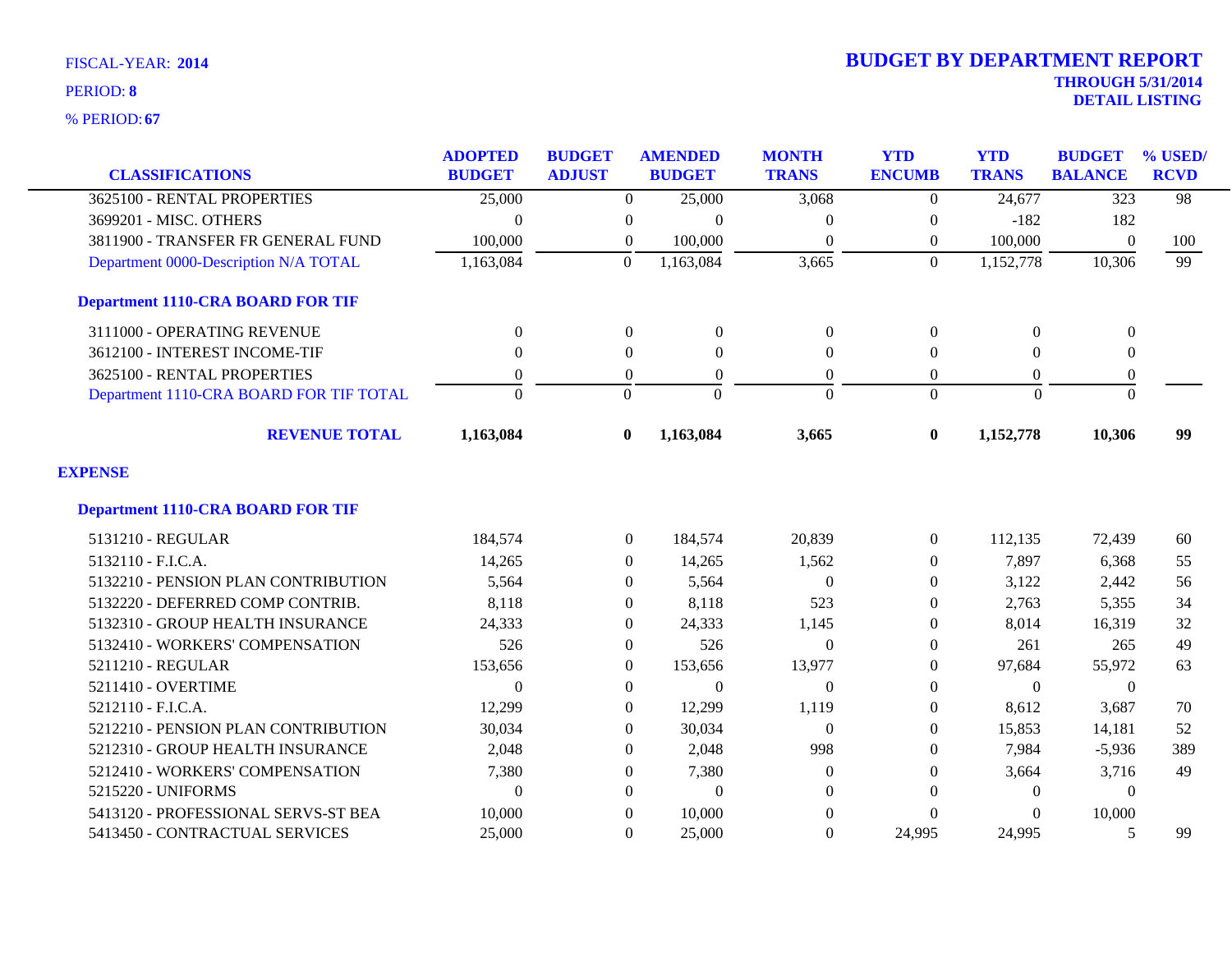|  | <b>FISCAL-YEAR: 2014</b> |  |
|--|--------------------------|--|
|--|--------------------------|--|

| <b>CLASSIFICATIONS</b>              | <b>ADOPTED</b><br><b>BUDGET</b> | <b>BUDGET</b><br><b>ADJUST</b> | <b>AMENDED</b><br><b>BUDGET</b> | <b>MONTH</b><br><b>TRANS</b> | <b>YTD</b><br><b>ENCUMB</b> | <b>YTD</b><br><b>TRANS</b> | <b>BUDGET</b><br><b>BALANCE</b> | % USED/<br><b>RCVD</b> |
|-------------------------------------|---------------------------------|--------------------------------|---------------------------------|------------------------------|-----------------------------|----------------------------|---------------------------------|------------------------|
| 5414670 - MAINT & REP-GRDS & STRUCT | 3,000                           | $\Omega$                       | 3,000                           | $\Omega$                     | $\Omega$                    | $\overline{0}$             | 3,000                           |                        |
| 5414710 - PRINTING MATERIAL-INFRAST | 0                               | $\Omega$                       | 0                               | $\Omega$                     | $\Omega$                    | $\Omega$                   | $\Omega$                        |                        |
| 5416340 - CAPITAL IMPROVEMENTS      | $\Omega$                        | $\Omega$                       | 0                               | $\Omega$                     | 0                           | $\Omega$                   | 0                               |                        |
| 5416450 - SUNSET DR & ST LIGHTING   | 0                               | $\Omega$                       | $\Omega$                        | 0                            |                             | $\Omega$                   | 0                               |                        |
| 5419930 - STREET BEAUTIFICATION     | 0                               | $\Omega$                       | $\Omega$                        | $\Omega$                     | 0                           | $\Omega$                   | $\Omega$                        |                        |
| 5511310 - PART TIME                 | 1,250                           | $\Omega$                       | 1,250                           | 331                          | 0                           | 847                        | 403                             | 67                     |
| 5512110 - FICA                      | $\Omega$                        | 0                              | $\Omega$                        | $\Omega$                     | $\Omega$                    | $\Omega$                   | $\Omega$                        |                        |
| 5512410 - WORKER'S COMPENSATION     | $\Omega$                        | $\Omega$                       | $\Omega$                        | $\Omega$                     | 0                           | $\Omega$                   | 0                               |                        |
| 5513120 - PROFF.SVC/ECONOMIC DEVLOP | 1,250                           | $\theta$                       | 1,250                           | 0                            | 0                           | $\Omega$                   | 1,250                           |                        |
| 5514710 - PRINTING MATERIALS-ECO.DE | $\Omega$                        | $\Omega$                       | $\Omega$                        | $\Omega$                     | 0                           | $\Omega$                   | $\Omega$                        |                        |
| 5519932 - ECONOMIC DEVELOPMENT PRGM | $\Omega$                        | $\Omega$                       | $\Omega$                        | $\Omega$                     | $\Omega$                    | $\Omega$                   | $\Omega$                        |                        |
| 5519933 - BUSINESS STARTUP ASSTNCE  | 3,000                           | 1,564                          | 4,564                           | $\Omega$                     | 3,564                       | 3,564                      | 1,000                           | 78                     |
| 5523120 - PROFF.SVC-COMM.BLDG REHAB | 8,000                           | $\theta$                       | 8,000                           | $\Omega$                     | $\Omega$                    | $\Omega$                   | 8,000                           |                        |
| 5523450 - CONTRACTUAL SRVCS-COMMERC | $\Omega$                        | 0                              | $\Omega$                        | $\Omega$                     | $\Omega$                    | $\Omega$                   | $\Omega$                        |                        |
| 5524710 - PRINTING-MATERIALS-COMMER | $\Omega$                        | $\Omega$                       | $\Omega$                        | $\Omega$                     | 0                           | $\Omega$                   | 0                               |                        |
| 5541210 - REGULAR                   | 86,406                          | $\theta$                       | 86,406                          | 9,932                        | 0                           | 51,878                     | 34,528                          | 60                     |
| 5542110 - FICA                      | 6,610                           | $\Omega$                       | 6,610                           | 705                          | $\Omega$                    | 3,594                      | 3,016                           | 54                     |
| 5542210 - PENSION PLAN              | 9,143                           | 0                              | 9,143                           | $\Omega$                     | 0                           | 5,131                      | 4,012                           | 56                     |
| 5542220 - DEFERRED COMP CONTRIB.    | 1,604                           | $\Omega$                       | 1,604                           | 51                           | 0                           | 288                        | 1,316                           | 17                     |
| 5542310 - GROUP HEALTH INSURANCE    | 10,483                          | $\overline{0}$                 | 10,483                          | 797                          | $\mathbf{0}$                | 5,578                      | 4,905                           | 53                     |
| 5542410 - WORKER'S COMPENSATION     | 259                             | $\Omega$                       | 259                             | $\theta$                     | $\Omega$                    | 129                        | 130                             | 49                     |
| 5543120 - LEGAL SERVICES            | 50,000                          | $\Omega$                       | 50,000                          | 2,544                        | 3,340                       | 31,068                     | 18,932                          | 62                     |
| 5543210 - AUDITOR'S FEES            | 6,000                           | 2,000                          | 8,000                           | 0                            | 5,000                       | 8,000                      | $\overline{0}$                  | 100                    |
| 5544070 - TRAVEL & CONFERENCE       | 850                             | $\theta$                       | 850                             | 0                            | $\theta$                    | 8                          | 842                             |                        |
| 5544080 - EMPLOYEE EDUCATION &TRAIN | 200                             | 0                              | 200                             | $\Omega$                     |                             | $\Omega$                   | 200                             |                        |
| 5544631 - COMMUNICATION EQUIPMENT   | 1,250                           | $\Omega$                       | 1,250                           | 109                          |                             | 851                        | 399                             | 68                     |
| 5544850 - NON-LEGAL ADVERTISING     | 350                             | $\Omega$                       | 350                             | $\Omega$                     |                             | 320                        | 30                              | 91                     |
| 5544910 - LEGAL ADS-NON TIF         | 500                             | $\Omega$                       | 500                             | $\Omega$                     |                             | 463                        | 37                              | 92                     |
| 5545210 - SUPPLIES                  | 2,500                           | $\theta$                       | 2,500                           | 160                          | $\Omega$                    | 1,400                      | 1,100                           | 56                     |
| 5545410 - MEMBERSHIPS & SUBSCRIPTIO | 1,150                           | 0                              | 1,150                           | $\Omega$                     |                             | 550                        | 600                             | 47                     |
| 5549140 - CRA SEC/GRNT ADM/MISC EXP | $\Omega$                        | $\Omega$                       | $\Omega$                        | $\Omega$                     | $\Omega$                    | $\Omega$                   | $\theta$                        |                        |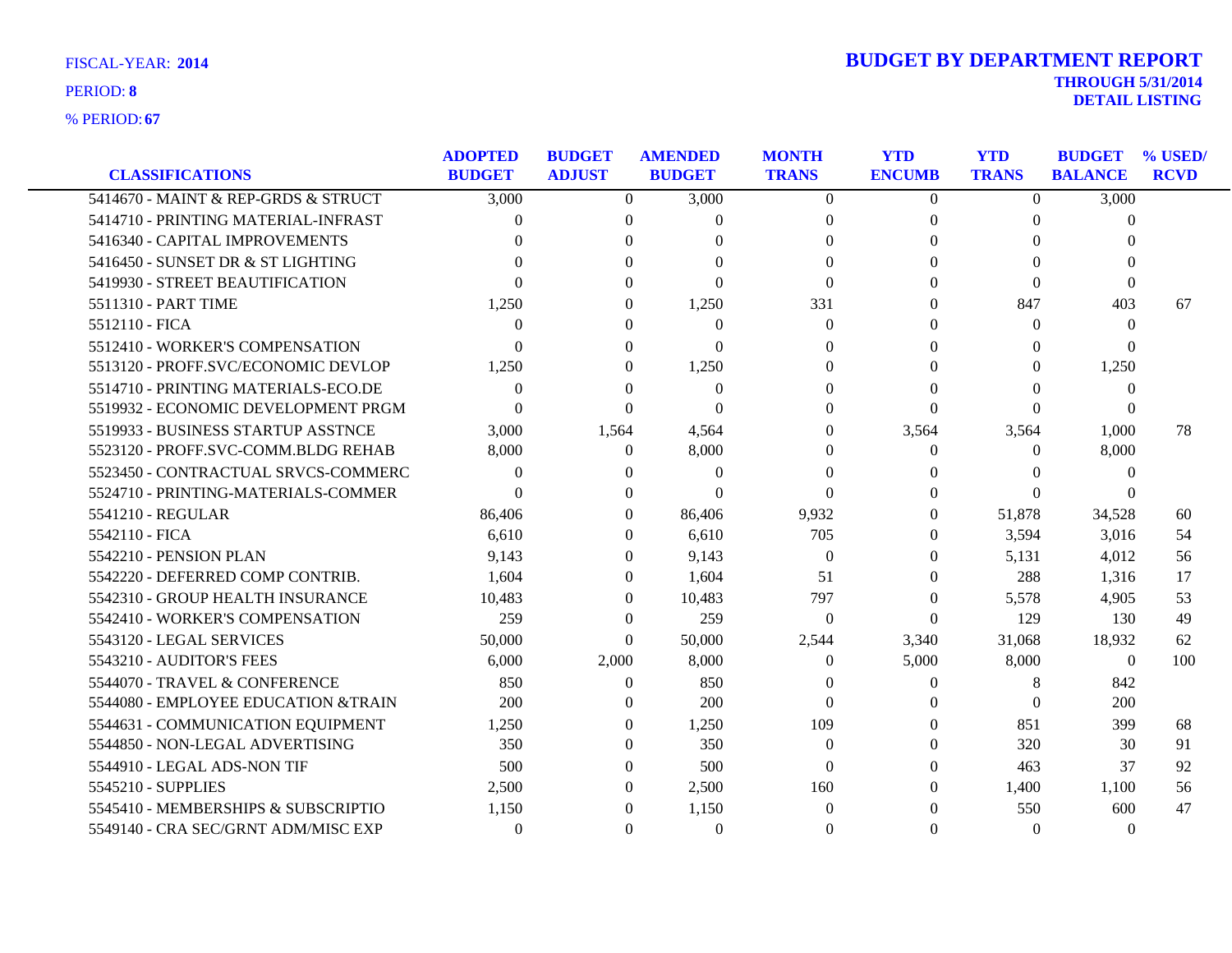| <b>CLASSIFICATIONS</b>              | <b>ADOPTED</b><br><b>BUDGET</b> | <b>BUDGET</b><br><b>ADJUST</b> | <b>AMENDED</b><br><b>BUDGET</b> | <b>MONTH</b><br><b>TRANS</b> | <b>YTD</b><br><b>ENCUMB</b> | <b>YTD</b><br><b>TRANS</b> | <b>BUDGET</b><br><b>BALANCE</b> | % USED/<br><b>RCVD</b> |
|-------------------------------------|---------------------------------|--------------------------------|---------------------------------|------------------------------|-----------------------------|----------------------------|---------------------------------|------------------------|
| 5549915 - MISCELLANEOUS-CITY CONTRB | 8,036                           | $\Omega$                       | 8,036                           | 8,036                        | $\Omega$                    | 8,036                      | $\Omega$                        | 100                    |
| 5549920 - GENERAL CONTINGENCY       | 4,141                           | $-2,000$                       | 2,141                           | $\overline{0}$               | $\overline{0}$              | $\overline{0}$             | 2,141                           |                        |
| 5549925 - CRA BOARD MEMBRS DISCRT F | 7,000                           | $\left($                       | 7,000                           | 239                          | 0                           | 1,054                      | 5,946                           | 15                     |
| 5553120 - PROF SERVICES-INFILL PROG | $\Omega$                        | $\Omega$                       | $\theta$                        | $\Omega$                     | $\theta$                    | $\Omega$                   | $\theta$                        |                        |
| 5593120 - PROFESSNL SERV-TECH ASSTC | 40,000                          | $\Omega$                       | 40,000                          | 6,667                        | 10,000                      | 40,000                     | $\Omega$                        | 100                    |
| 5593450 - WORK STUDY PROGRAM        | 10,000                          | $\Omega$                       | 10,000                          | $\Omega$                     | $\Omega$                    | $\Omega$                   | 10,000                          |                        |
| 5599931 - JAMES T. BOWMAN SCHOLARSH | 20,000                          | $\Omega$                       | 20,000                          | $\Omega$                     | 0                           | $\Omega$                   | 20,000                          |                        |
| 5599932 - SCHOOL ASSISTANCE PROGRAM | $\Omega$                        | $\Omega$                       | $\overline{0}$                  | 0                            | $\Omega$                    | $\Omega$                   | $\mathbf{0}$                    |                        |
| 5643120 - PROFESSIONAL SERV-LEGAL S | $\theta$                        | 3,040                          | 3,040                           | $\Omega$                     | $\Omega$                    | 3,040                      | $\Omega$                        | 100                    |
| 5643450 - CONTRACTUAL               | 0                               | $\theta$                       | $\theta$                        | 0                            | 0                           | $\Omega$                   | $\Omega$                        |                        |
| 5649921 - MULTI-FAMILY REHAB PROGRM |                                 | $\Omega$                       | $\Omega$                        | $\Omega$                     | 0                           | $\Omega$                   | $\Omega$                        |                        |
| 5649930 - SINGLE FAMILY REHAB PRGRM | 22,000                          | $\Omega$                       | 22,000                          | 8,550                        | $\theta$                    | 14,114                     | 7,886                           | 64                     |
| 5649935 - ASSISTANCE PROGRAM        | 75,000                          | $\theta$                       | 75,000                          | 1,025                        | 1,100                       | 27,250                     | 47,750                          | 36                     |
| 5691210 - REGULAR                   | 24,728                          | $\Omega$                       | 24,728                          | 3,411                        | $\Omega$                    | 19,327                     | 5,401                           | 78                     |
| 5692110 - FICA                      | 1,892                           | $\Omega$                       | 1,892                           | 254                          | 0                           | 1,429                      | 463                             | 75                     |
| 5692210 - PENSION PLAN              | 3,561                           | $\theta$                       | 3.561                           | $\Omega$                     | $\Omega$                    | 1,998                      | 1.563                           | 56                     |
| 5692310 - GROUP HEALTH INSURANCE    | 3,120                           | $\theta$                       | 3,120                           | 298                          | $\Omega$                    | 2,088                      | 1,032                           | 66                     |
| 5692410 - WORKER'S COMPENSATION     | 67                              | $\Omega$                       | 67                              | $\Omega$                     | $\Omega$                    | 33                         | 34                              | 49                     |
| 5723120 - PROF. SVC-PARK IMPROVEMNT | $\Omega$                        | $\Omega$                       | $\Omega$                        | $\Omega$                     | 13,931                      | 13,931                     | $-13,931$                       |                        |
| 5723450 - CONTRACTUAL               | 50,000                          | 47,576                         | 97,576                          | $\Omega$                     | 30,820                      | 63,353                     | 34,223                          | 64                     |
| 5726450 - MATCHING CONTRIBUTION     | 3,000                           | $\left($                       | 3,000                           | $\Omega$                     | $\overline{0}$              | $\overline{0}$             | 3,000                           |                        |
| 5741210 - SPECIAL EVENTS PLANNING   | 46,902                          | $\Omega$                       | 46,902                          | 5,391                        | 0                           | 31,145                     | 15,757                          | 66                     |
| 5742110 - FICA                      | 3,588                           | $\Omega$                       | 3,588                           | 375                          | $\Omega$                    | 2,105                      | 1,483                           | 58                     |
| 5742210 - PENSION                   | 6.660                           | $\Omega$                       | 6,660                           | $\Omega$                     | $\Omega$                    | 3,737                      | 2,923                           | 56                     |
| 5742310 - HEALTH INSURANCE          | 6,239                           | $\Omega$                       | 6,239                           | 500                          | 0                           | 3,497                      | 2,742                           | 56                     |
| 5742410 - WORKER'S COMPENSATION     | 127                             | $\Omega$                       | 127                             | $\Omega$                     | $\Omega$                    | 63                         | 64                              | 49                     |
| 5743120 - PROFESSIONAL SERV-MRKTNG  | 22,000                          | $\Omega$                       | 22,000                          | $\Omega$                     | $\Omega$                    | 15,498                     | 6,502                           | 70                     |
| 5819120 - TRANSFER TO GENERAL FUND  | 33,173                          | $\Omega$                       | 33,173                          | 0                            | $\Omega$                    | 33,173                     | $\theta$                        | 100                    |
| 5819140 - TRANSFER TO GENERAL FUND  | $\Omega$                        | $\Omega$                       | $\theta$                        | $\Omega$                     | $\Omega$                    | $\theta$                   | $\Omega$                        |                        |
| 5833120 - - PROFESSIONAL SERVICES   | 100,000                         | $\Omega$                       | 100,000                         | 14,150                       | $\overline{0}$              | 19,122                     | 80,878                          | 19                     |
| 5833125 - PROPERTY MANAGEMENT       | 40,000                          | $\Omega$                       | 40,000                          | 2,127                        | 4,198                       | 37,863                     | 2,137                           | 94                     |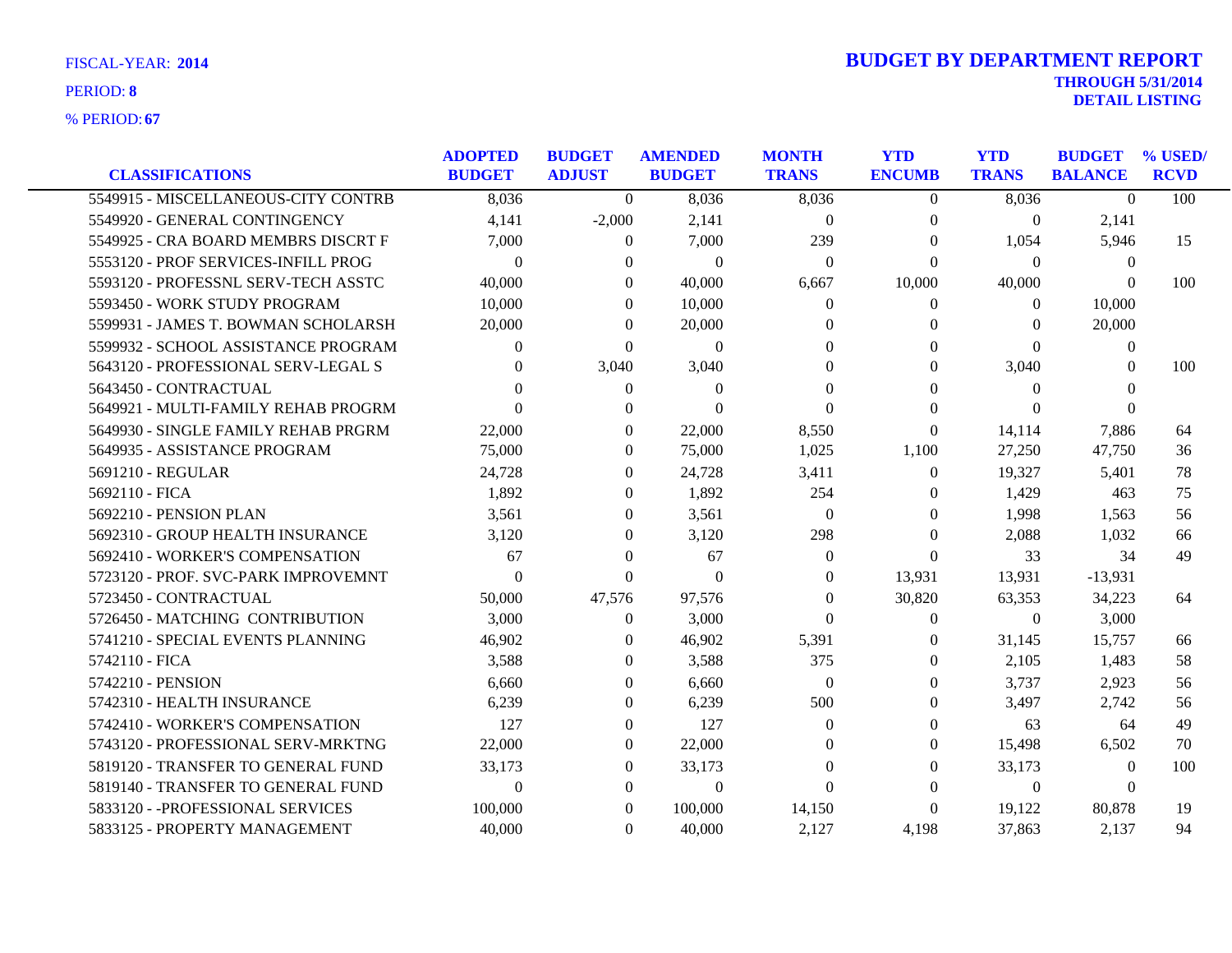**67** % PERIOD:

|                                                          | <b>ADOPTED</b> | <b>BUDGET</b>    | <b>AMENDED</b>   | <b>MONTH</b>     | <b>YTD</b>       | <b>YTD</b>     | <b>BUDGET</b>  | % USED/         |
|----------------------------------------------------------|----------------|------------------|------------------|------------------|------------------|----------------|----------------|-----------------|
| <b>CLASSIFICATIONS</b>                                   | <b>BUDGET</b>  | <b>ADJUST</b>    | <b>BUDGET</b>    | <b>TRANS</b>     | <b>ENCUMB</b>    | <b>TRANS</b>   | <b>BALANCE</b> | <b>RCVD</b>     |
| 5833455 - RESIDNT.RELOCATION ASSIST                      | 25,000         | $\theta$         | 25,000           | 2,271            | 10,742           | 25,019         | $-19$          | 100             |
| 5836110 - LAND ACQUISITION                               | 30,000         | $\overline{0}$   | 30,000           | $\boldsymbol{0}$ | $\mathbf{0}$     | 450            | 29,550         | 1               |
| 5837110 - REGIONS BANK LOAN \$2,730,                     | 266,186        | $\overline{0}$   | 266,186          | 67,033           | $\mathbf{0}$     | 198,148        | 68,038         | 74              |
| 5837210 - REGIONS LN 2006 - \$2,730M                     | 31,589         | $\overline{0}$   | 31,589           | 7,410            | $\Omega$         | 25,182         | 6,407          | 79              |
| Department 1110-CRA BOARD FOR TIF TOTAL                  | 1,555,611      | 52,180           | 1,607,791        | 182,529          | 107,690          | 997,308        | 610,483        | $\overline{62}$ |
| <b>EXPENSE TOTAL</b>                                     | 1,555,611      | 52,180           | 1,607,791        | 182,529          | 107,690          | 997,308        | 610,483        | 62              |
| Fund 610-CRA TRUST FUND TOTAL                            |                |                  |                  |                  |                  |                |                |                 |
| <b>REVENUE TOTALS</b>                                    | 1,163,084      | $\overline{0}$   | 1,163,084        | 3,665            | $\mathbf{0}$     | 1,152,778      | 10,306         | 99              |
| <b>EXPENSE TOTALS</b>                                    | 1,555,611      | 52,180           | 1,607,791        | 182,529          | 107,690          | 997,308        | 610,483        | 62              |
| Fund 610-CRA TRUST FUND TOTAL                            | $-392,527$     | $-52,180$        | $-444,707$       | $-178,864$       | $-107,690$       | 155,470        | $-600,177$     |                 |
| <b>REVENUE</b><br><b>Department 0000-Description N/A</b> |                |                  |                  |                  |                  |                |                |                 |
| 3511000 - CONFISCATED REVENUE                            | $\overline{0}$ | $\boldsymbol{0}$ | $\boldsymbol{0}$ | $\mathbf{0}$     | $\boldsymbol{0}$ | $\overline{0}$ | $\overline{0}$ |                 |
| 3612000 - INTEREST INCOME                                | 9,000          | $\overline{0}$   | 9,000            | 1,370            | $\Omega$         | 10,724         | $-1,724$       | 119             |
| 3699200 - MISC OTHERS                                    | 80,000         | $\boldsymbol{0}$ | 80,000           | 1,483            | $\mathbf{0}$     | 45,724         | 34,276         | 57              |
| Department 0000-Description N/A TOTAL                    | 89,000         | $\mathbf{0}$     | 89,000           | 2,853            | $\overline{0}$   | 56,448         | 32,552         | $\overline{63}$ |
| <b>REVENUE TOTAL</b>                                     | 89,000         | $\bf{0}$         | 89,000           | 2,853            | $\bf{0}$         | 56,448         | 32,552         | 63              |
| <b>EXPENSE</b>                                           |                |                  |                  |                  |                  |                |                |                 |
| <b>Department 1910-POLICE</b>                            |                |                  |                  |                  |                  |                |                |                 |
| 5211410 - OVERTIME                                       | 50,000         | $\mathbf{0}$     | 50,000           | $\boldsymbol{0}$ | $\boldsymbol{0}$ | 5,567          | 44,433         | 11              |
| 5211414 - BARTRA                                         | 30,000         | $\overline{0}$   | 30,000           | $\boldsymbol{0}$ | $\boldsymbol{0}$ | 7,315          | 22,685         | 24              |
| 5213450 - CONTRACTUAL SERVICES                           | 170,300        | $\Omega$         | 170,300          | $\overline{0}$   | $\mathbf{0}$     | 9,190          | 161,110        | 5               |